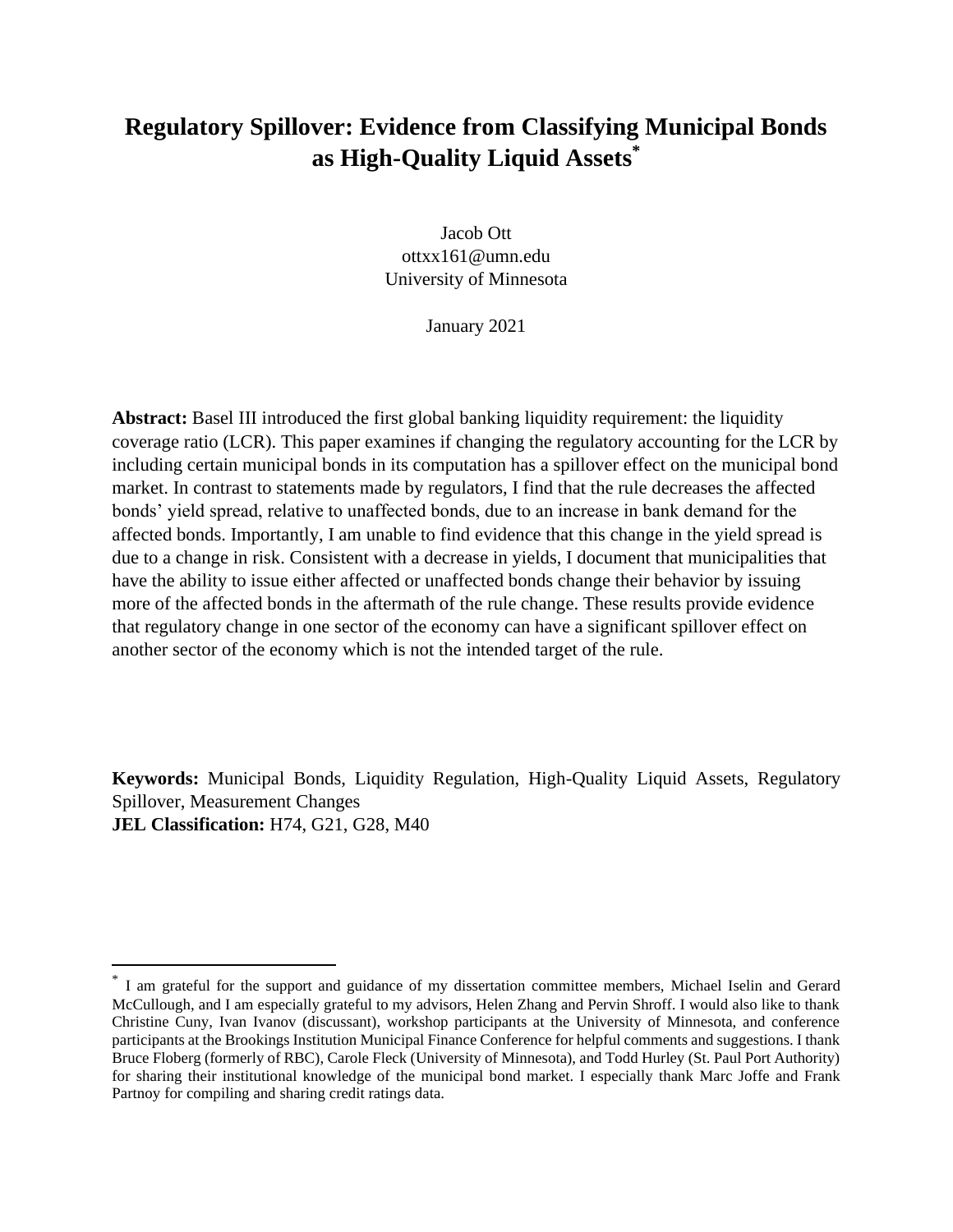### *1. Introduction*

This paper examines the spillover effects of changing the measurement of banks' liquidity ratio on the municipal bond market. In the aftermath of the 2008-2009 financial crisis, the Basel Committee on Banking Supervision (BCBS) strengthened banks' liquidity regulation by requiring banks to maintain a minimum liquidity coverage ratio (LCR). This ratio is defined as *high-quality liquid assets* (HQLA) divided by estimated total net cash outflows during a 30-day stress period.<sup>1</sup> Whether municipal bonds should be classified as HQLA in computing this ratio and the resulting economic consequences are subject to intense debate. Issuers of municipal bonds contend that municipal bonds should be classified as HQLA based upon their safety and liquidity profiles and that excluding municipal bonds from the ratio would have a detrimental impact on municipalities and "*hurt the real engines of the U.S. economy*", because banks would be less willing to hold municipal bonds (Arrieta-Candelaria et al., 2014). In contrast, the U.S. banking regulators questioned both the liquidity of these bonds and the claim that municipalities would be affected and excluded municipal bonds from HQLA in the final rule issued in 2014. However, less than a year later, in an abrupt reversal, the Federal Reserve Board (FRB) unilaterally decided to include general obligation municipal bonds in the measurement of HQLA while continuing to exclude revenue municipal bonds.<sup>2</sup> Exploiting this policy reversal, I examine two potential spillover effects of the classification of general obligation municipal bonds as HQLA. First, I examine if there is a change in the yield spread of general obligation bonds relative to revenue bonds. Second, I examine

 $<sup>1</sup>$  The key characteristics of HOLA are that they can be rapidly monetized without significant impairment in their value</sup> during a stress period.

<sup>2</sup> There are two broad types of municipal bonds: general obligations and revenue bonds. General obligation municipal bonds are backed by the full faith and credit of an issuer whereas revenue bonds are backed by a specific revenue stream (e.g., a toll road, stadium, hydroelectric dam, etc.). The FRB included general obligation bonds in the calculation of HQLA, because they reasoned that they typically hold their value and have better liquidity than a revenue bond during a period of stress.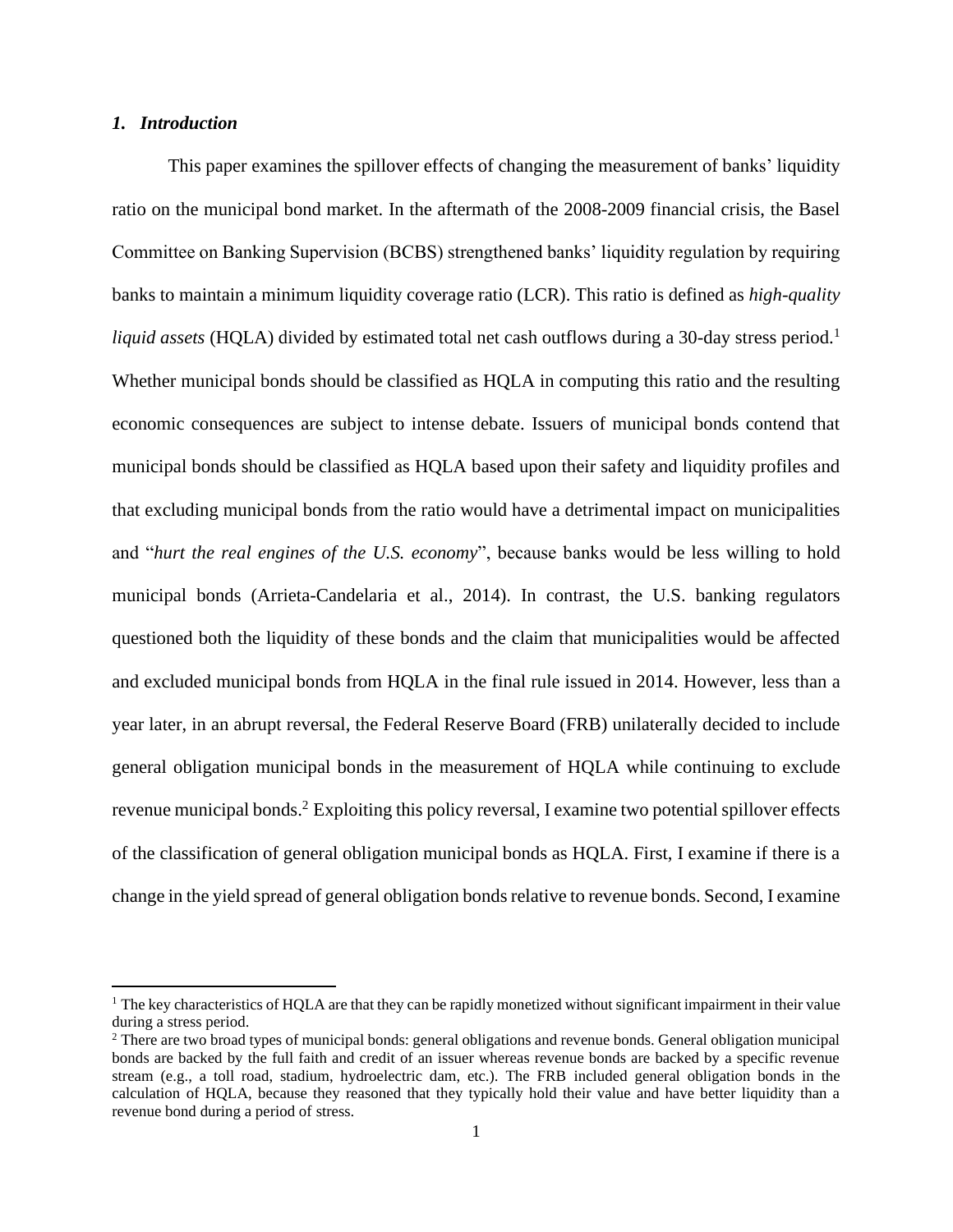if municipalities change their pattern of issuance of general obligation bonds relative to revenue bonds.

In standard asset pricing theory, the fundamental price of an asset is determined by its expected risk discounted cash flows, whereas the asset's market price is determined by market supply and demand. In an efficient market these two prices should be equivalent. If a change in supply or demand arises exogenously without a concurrent change in the underlying fundamentals, then any potential price effects should be quickly arbitraged away. Under this theory, since reclassifying municipal bonds for banks' regulatory reporting does not affect bond fundamentals, there should be no pricing affects. On the other hand, more recent theories have augmented the standard asset pricing models to account for the specific demand for assets that are financially liquid (e.g., Holmström and Tirole, 2001; Krishnamurthy and Vissing-Jorgensen, 2012).<sup>3</sup> These *safe assets* are in limited supply, and therefore command a nonpecuniary premium generally referred to as the *convenience yield*. <sup>4</sup> Krishnamurthy and Vissing-Jorgensen (2012) empirically show that U.S. treasury bonds are priced at a premium in the long run due to their high demand. Highly rated municipal bonds are also an example of safe assets due to their safety and moneyness (Gorton, Lewellan, and Metrick, 2012; Gorton, 2017). As a result, since safe assets are scarce, and banks own a sizeable proportion of all municipal bonds, an exogenous increase in banks' demand for municipal bonds could impact their yield spreads unrelated to fundamental risk.<sup>5</sup> Given these countervailing theories, it is not clear if a demand change will have an effect on the yield spreads of general obligation municipal bonds.

<sup>&</sup>lt;sup>3</sup> Financial liquidity refers to the capability of storing wealth through time. It is distinct from secondary market liquidity.

<sup>&</sup>lt;sup>4</sup> Safe assets are money or money-like assets that do not have adverse selection concerns; the convenience yield is defined in Gorton (2017) as, "the difference between the instrument's yield and the return that that bond would pay if these nonpecuniary returns did not exist but everything else was constant."

<sup>5</sup> As of 2015, banking institutions owned around 13% of all U.S. municipal bonds [\(https://www.sifma.org/resources/research/us-municipal-securities-holders/\)](https://www.sifma.org/resources/research/us-municipal-securities-holders/).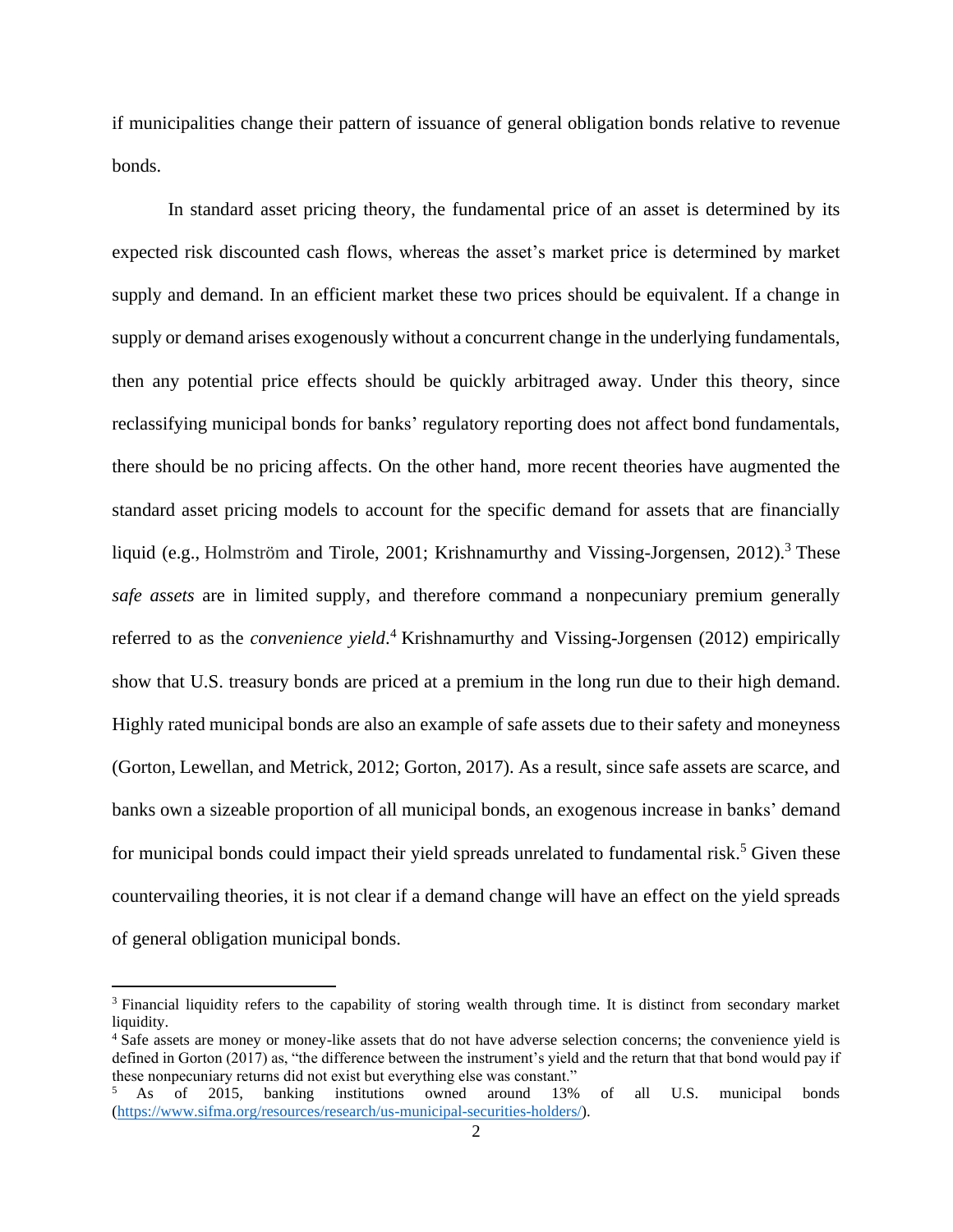In order to answer this question, I implement an entropy balanced difference-in-differences research design centered on the relevant events to identify changes in the yield spreads of general obligation vis-à-vis revenue bonds. The Wall Street Journal reported on April 17<sup>th</sup>, 2015 that the FRB would be switching the classification of some municipal bonds to HQLA (Ackerman and McGrane, 2015). Then, on May  $21<sup>st</sup>$ , the FRB issued a press release proposing to include general obligation bonds as Level 2B HQLA.<sup>6</sup> These two events represent the first credible news to the market that a change would be made. On April  $1<sup>st</sup>$ , 2016 the FRB issued their press release for the final rule, which was largely unchanged from the proposed rule. Since the first two events have overlapping windows, I combine them into one event. I find a decrease of about 5 basis points in the yield spreads of general obligation bonds relative to revenue bonds around the time when the news broke that there would be changes to the rule. Although this may appear to be a small effect, considering that the average yield spread in my sample is about 25 basis points, it is economically significant.<sup>7</sup> I do not find evidence of an additional effect around the final rule adoption, which is not surprising if the market was not expecting the FRB to deviate from its initial proposal.

I perform several tests to further strengthen my inferences. First, I find evidence that the effect around the announcement dates is magnified in the cross section of highly rated general obligation municipal bonds that are most likely to qualify for HQLA status. Second, although I use a short window and include ratings fixed effects in the main analysis, it is still possible that market participants may anticipate credit rating changes before they happen and then trade based upon that expectation. As a result, in order to further rule out a risk-based explanation, I directly test if the ratings are differentially changing for general obligation bonds subsequent to the event

<sup>6</sup> HQLA are split between three categories: Level 1, Level 2A, and Level 2B with haircuts of 0%, 15%, and 50%, respectively.

 $<sup>7</sup>$  For a magnitude comparison, Butler, Fauver, and Mortal (2009) find that uninsured bonds in high corruption states</sup> have a higher yield of about 5.9 basis points relative to those in low corruption states.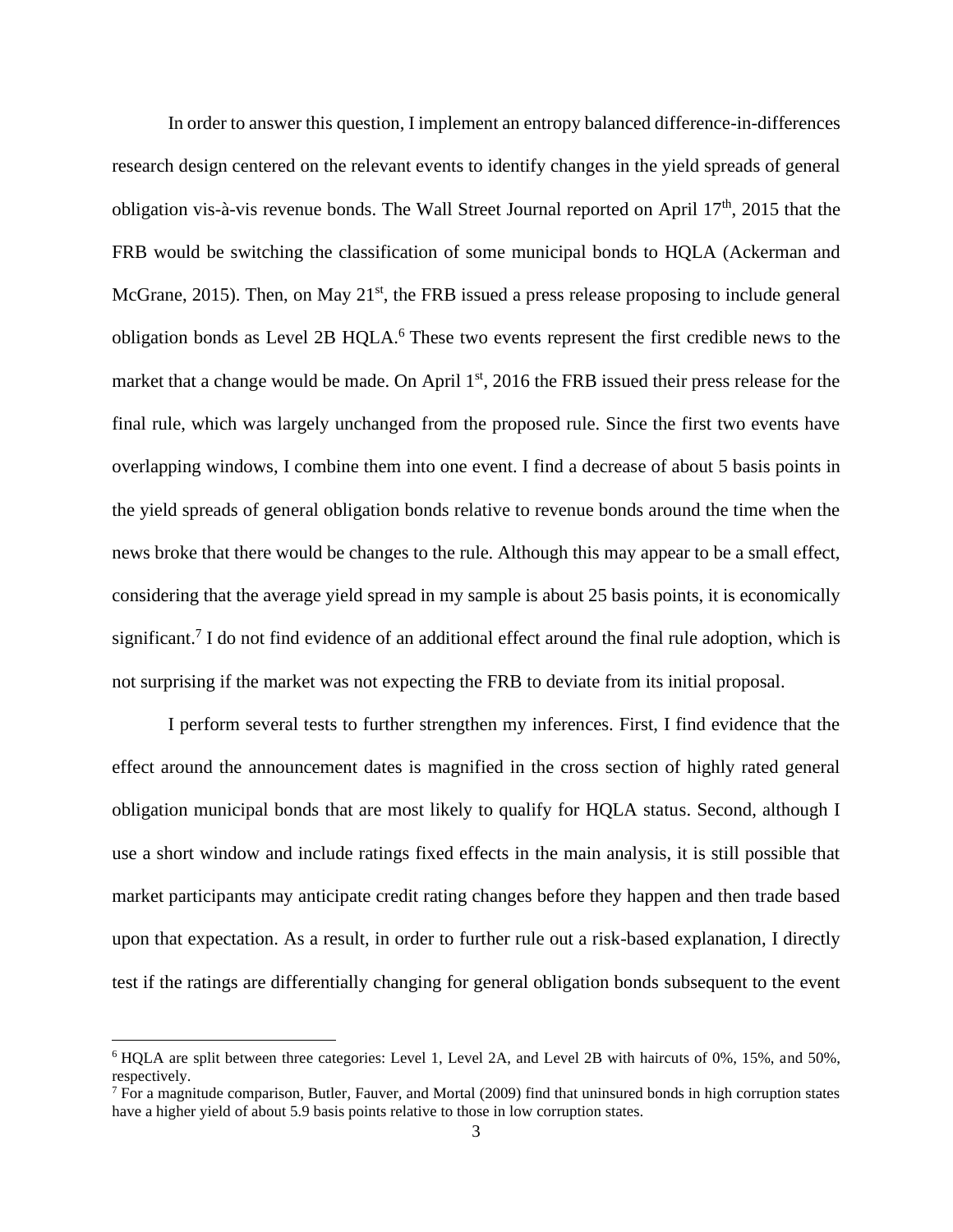windows. I find evidence that the credit quality of general obligation bonds is actually deteriorating relative to that of revenue bonds in the months after the event windows. Importantly, this should bias against finding a decrease in general obligation yield spreads relative to revenue yield spreads. Next, in order to provide evidence for the parallel trend assumption, I perform two separate difference-in-differences analyses around pseudo-event dates. I am unable to find evidence for a differential effect around either of these pseudo dates. Finally, rather than using an entropybalanced sample, I employ an alternate matching strategy where I match general obligation bonds with revenue bonds *within issuer*. Although this greatly reduces the sample, the main results are robust to this specification. Thus, the combination of the above results suggests that changing the banking rule has a spillover effect on the yield spreads of general obligation municipal bonds.

The second consequence of the rule that I explore is whether it has a spillover effect on the issuance behavior of municipalities. Since I show that there is a decline in the yield spread of general obligation bonds relative to revenue bonds, I examine if municipalities issue relatively more general obligations in the post-period (i.e., I examine if there is movement along the supply curve). Increasing general obligation issuances relative to revenue issuances would have two important consequences for municipalities. First, general obligation bonds are usually issued at lower yields than revenue bonds. To the extent that municipalities reduce their financing costs (an activity that is excluded from GDP), they may have more room for other investments. Second, issuing general obligation bonds increases the amount of debt that a municipality will have to repay with certainty. On the other hand, if a project financed through a revenue bond does not produce a sufficient income stream, a municipality has no legal obligation to pay the bond back through other means. As a result, issuing general obligation bonds in lieu of revenue bonds will likely reduce taxpayers' short-term financing burden, but it puts the taxpayers at a greater risk of a tax raise in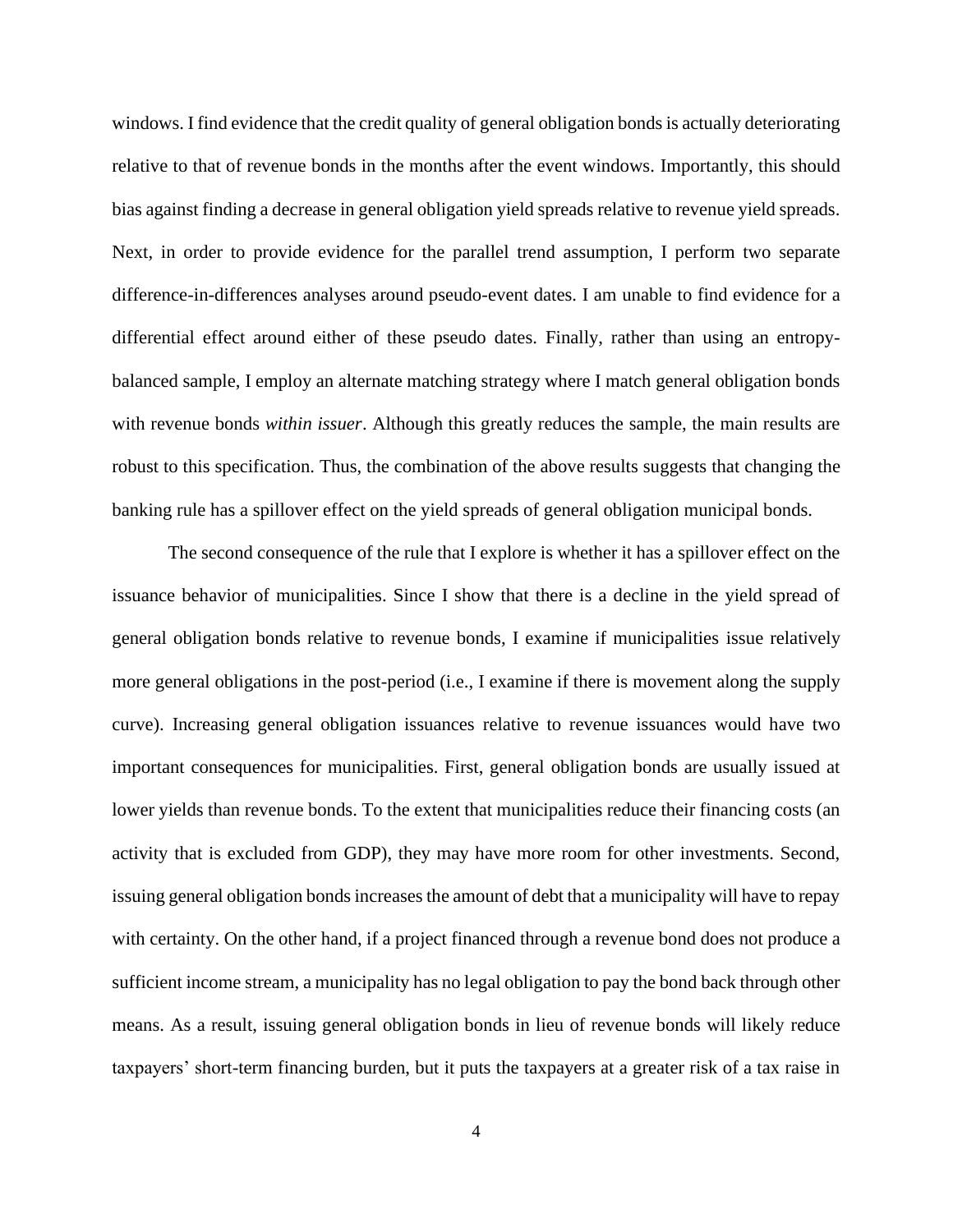the long-term. However, it is not given that municipalities will change their issuance behavior. If it is sufficiently costly to switch between revenue bonds and general obligation bonds to fund a project, if the spread does not widen sufficiently to affect decision makers, or if the change in spread is short-lived, then I would not expect a change in issuance behavior. Since there are many types of municipalities who issue either revenue or general obligation bonds, but not both, I restrict my sample to only the municipalities that issued both types of bonds in the lead up to the rule change. I find that these municipalities issue relatively more general obligation bonds in the period following the rule change. Specifically, I document that relative to the change in revenue bond issuance, general obligation bond issuance increases by about 30%. This effect is composed of a simultaneous decrease in revenue bond issuances and an increase in general obligation bond issuances. I further find magnified effects in the cross sections of issuers with highly rated general obligation bonds and issuers with the most flexibility to switch between general obligation and revenue bonds.

The mechanism underlying the two spillover effects that I document is that banks increase their holdings of general obligation bonds. Specifically, if there is an exogenous increase in the demand for general obligation bonds, then the equilibrium price and quantity should go up. Unfortunately, I am not able to directly provide evidence of an increase in demand for general obligation bonds, because the holdings of general obligation and revenue bonds are aggregated on banks' FR-Y9C report. To provide some evidence on the issue, I test how affected banks' total holdings of municipal bonds change around the implementation date relative to unaffected banks. In a related study, Roberts, Sarkar, and Shachar (2018) find an increase in municipal bond holdings (along with other HQLA) after the first quarter of 2013 for banks subject to the LCR. This is consistent with the LCR being a binding constraint (Killian, 2016). I reexamine this result in my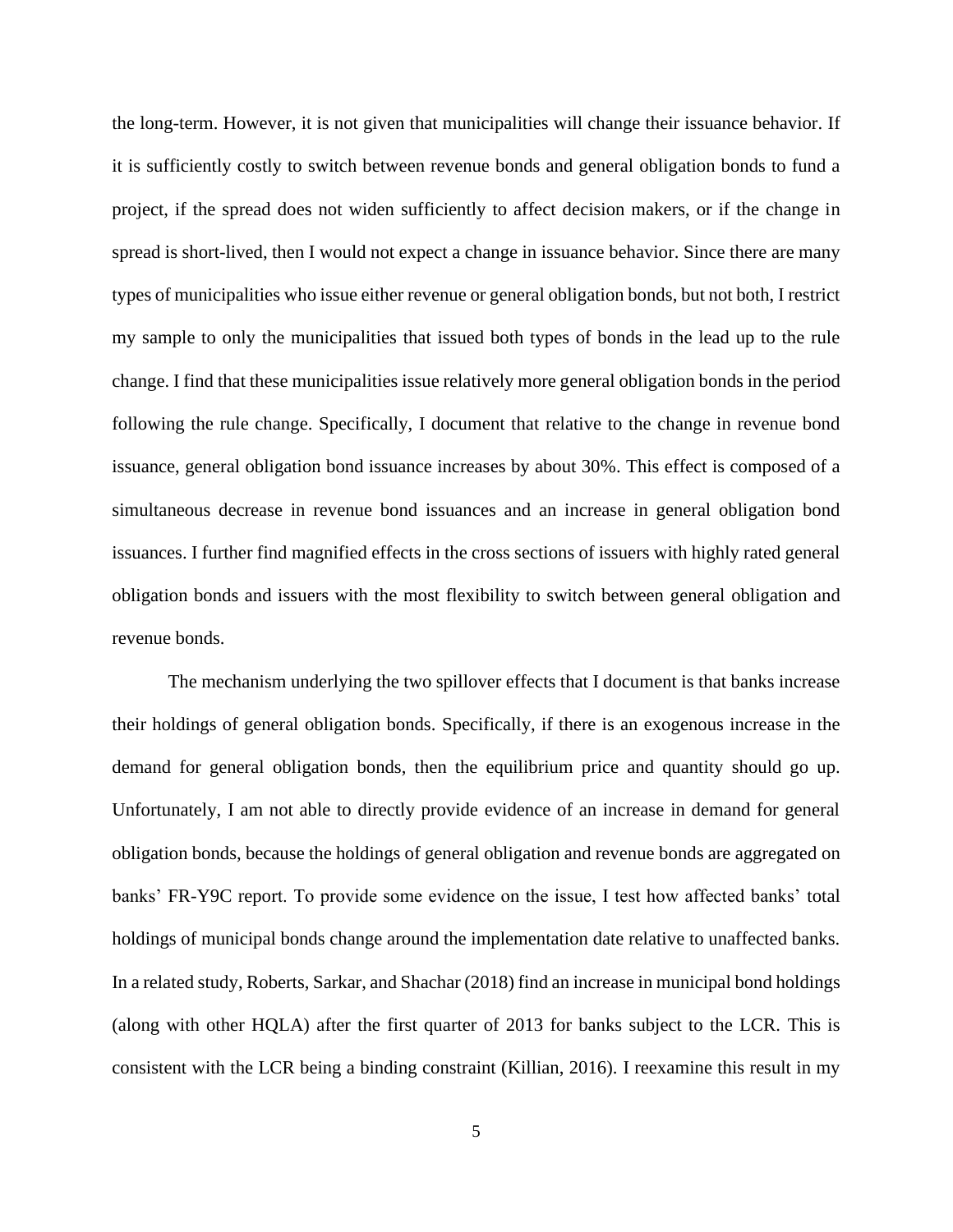setting using a difference-in-differences design around the effective date of the rule change using a two-quarter pre-period and a two-quarter post-period.<sup>8</sup> I find evidence that banks subject to the rule change increase their aggregate holdings of municipal bonds. Based upon this result, I conjecture that the affected banks specifically changed their holdings of general obligation bonds. This provides some indirect authentication of the proposed channel.

This paper makes several contributions to the literature. First, I contribute to the literature on the economic consequences of bank liquidity regulation. A number of studies have examined the impact of liquidity regulation on banks' willingness to lend, changes to their balance sheet, and pricing of their stock (e.g., Bannerjee and Mio, 2015; Bruno, Onali, and Schaek, 2018; Curfman and Kandrac, 2018; Roberts et al., 2018). Different from the studies that focus on changes in bank behavior or stock price, I examine if changing the measurement of the LCR can have a spillover effect on an entirely different sector of the economy. This is important because there is a lack of evidence on the spillover of regulation (Leuz and Wysocki, 2016). According to Harberger's (1971) seminal work on welfare economics, an analysis of the impact of a regulation is incomplete without considering indirect effects, regardless of who it is that is ultimately affected. My research directly informs the debate concerning the decision to include/exclude municipal bonds from HQLA by showing that the rule change did affect the municipal market.

Second, this paper contributes to the literature on the pricing of fixed income securities and more specifically to the literature on municipal bonds. There are a variety of papers that examine the determinants of municipal yields or yield spreads. In most papers, the determinants can directly be traced to risk (e.g., Butler, Fauver, and Mortal, 2009; Gao, Lee, and Murphy, 2020). Conversely,

<sup>&</sup>lt;sup>8</sup> The main purpose of the Roberts et al. (2018) study is to show how the LCR affected the liquidity creation of banks. However, in one of their tables, they use a DiD framework to study changes in a number of HQLA over the period 2009-2017. The event date used in their analysis is the 2nd quarter of 2013. Unlike the rest of the assets they study, general obligation municipal bonds were not actually included in HQLA in the U.S. until the FRB's rule change.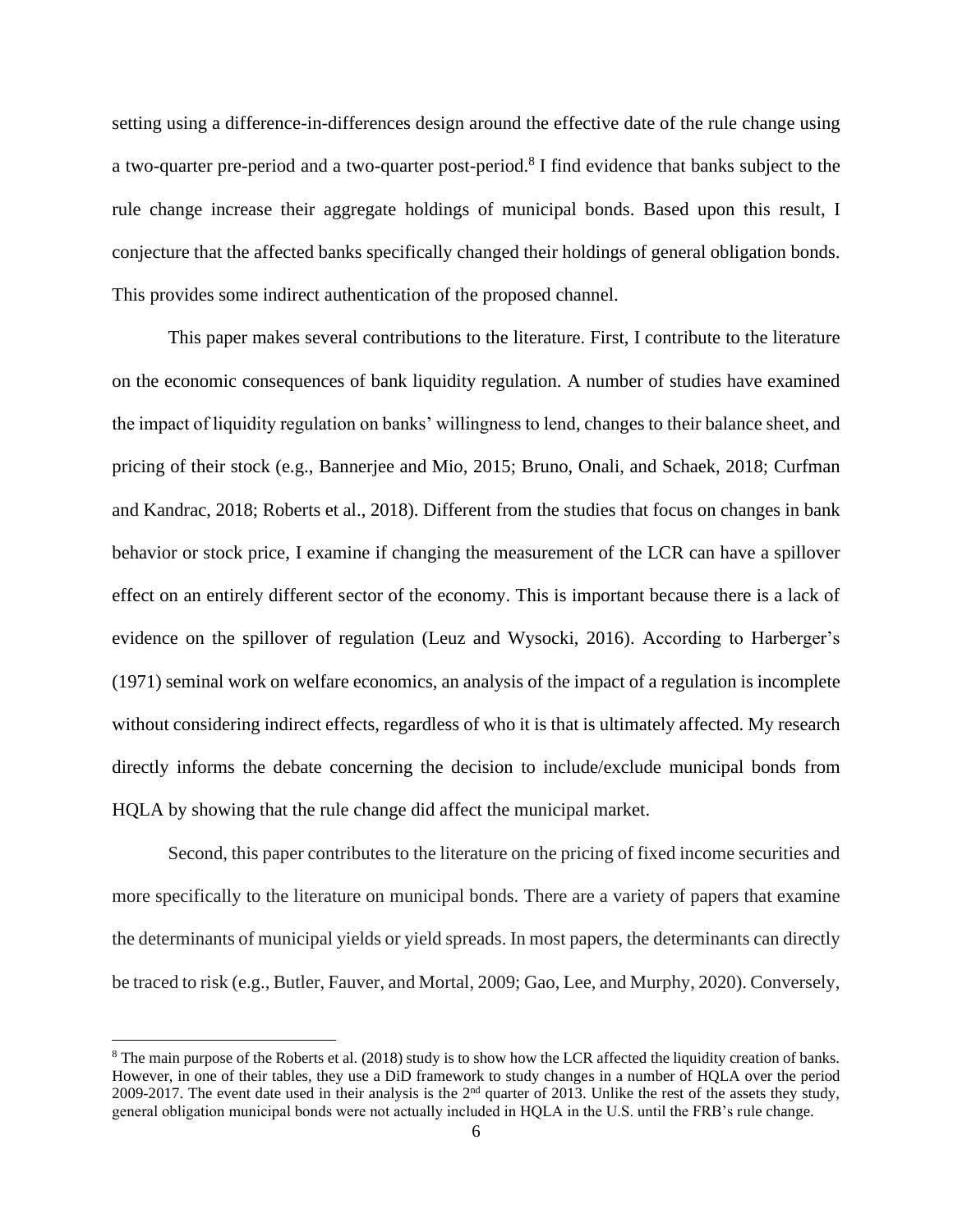this paper studies the effect of an event that is arguably unrelated to risk and perceived risk. Specifically, I show that the inclusion of municipal bonds in the liquidity coverage ratio of banks spills over to the municipal market as evidenced by a reduction in yield spreads. This empirical setting provides relatively clean tests for recent theories that propose an equilibrium role for demand in the pricing of assets (e.g., Koijen and Yogo, 2019; Krishnamurthy and Vissing-Jorgensen, 2012). In particular, this paper has distinct advantages over papers that infer a downward sloping demand curve from the price reaction to quasi-exogenous credit ratings changes. Although prior research documents positive price reactions to quasi-exogenous credit rating improvements, disentangling the non-fundamental based demand effects on asset price from the information or contracting effects of credit rating changes is extremely challenging. For example, credit ratings are frequently used in corporate debt covenants, directly resulting in an association between rating changes and cost of debt (Bernstein, 2017). Even when credit ratings are not commonly used in covenants, such as in the municipal bond market, research has still shown that an exogenous change to credit ratings affects the yield spreads of municipal bonds even after ruling out regulatory effects, due to a change in perceived risk (Cornaggia, Cornaggia, and Israelsen, 2018). In contrast, the HQLA designation is *only* meaningful for the computation of the LCR, and assets are *privately* classified by banks as HQLA on a case by case basis, potentially allowing one to isolate the effect of a non-fundamental based demand change.

Third, in addition to the pricing effects, I document that municipalities alter their issuance behavior after the reclassification of general obligation bonds. This is important because the infrastructure of the United States is in dire need of repair (ASCE, 2017) and understanding municipal bond issuance behavior sheds light on the funding of infrastructure projects. To my knowledge, this paper represents a first attempt at identifying a factor that affects the type of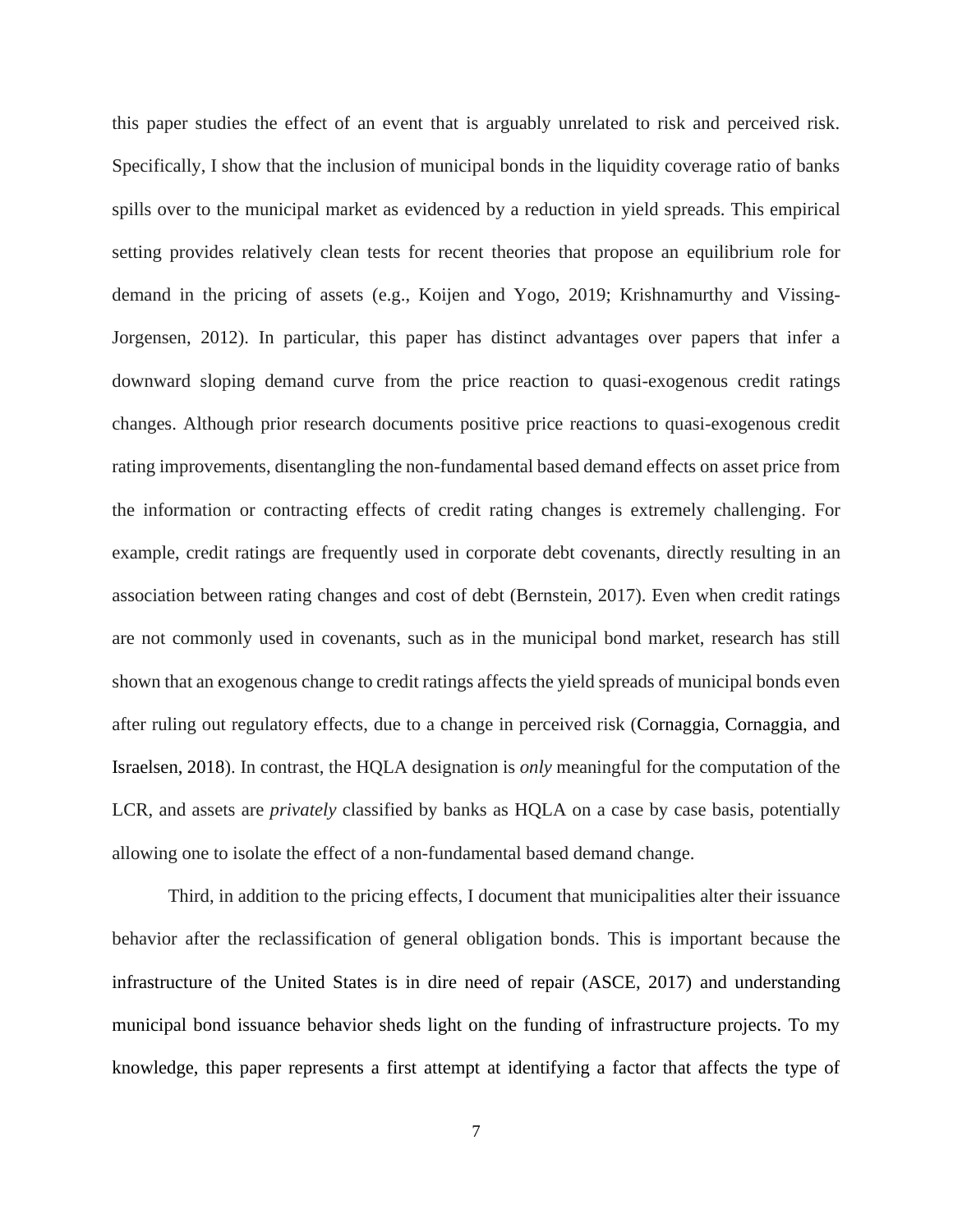municipal bonds that are issued. This is also important, because to the extent that municipalities are substituting general obligation bond issuances for revenue bond issuances, they are trading off cheaper financing in the short term for an increased likelihood of tax hikes in the long term.

Finally, this paper contributes to the literature on the economic consequences of accounting classifications and measurements. Beatty (2007) provides a review of this literature and points out that behavior changes are generally linked to the regulatory use of accounting numbers. Consistent with this, Chircop and Novotny-Farkas (2016) provide evidence that a Basel III change to the measurement of regulatory capital affects the pricing and behavior of affected banks. I add to this stream of research by documenting that regulatory accounting changes can affect the economic behavior of entities that are not even subject to the regulatory accounting ratio itself.

The paper proceeds as follows: Section 2 discusses the institutional background. Section 3 discusses the theoretical implications of a demand change. Section 4 presents the research design and sample construction. Section 5 presents descriptive statistics and empirical results. Section 6 presents evidence on bank demand. Section 7 concludes.

#### *2. Institutional Background*

#### *2.1 Basel III*

In response to the 2008-2009 financial crisis, the Basel Committee on Banking Supervision met and developed Basel III, which was introduced in December of 2010 (BCBS, 2010). This accord strengthened some of the capital requirements introduced in Basel II. For example, the requirement for Common Equity Tier 1 Capital was increased from 2% of risk weighted assets to 4.5% of risk weighted assets. Additionally, Tier 1 Capital was increased from 4% of risk weighted assets to 6% of risk weighted assets. The accord also introduced a new requirement for a leverage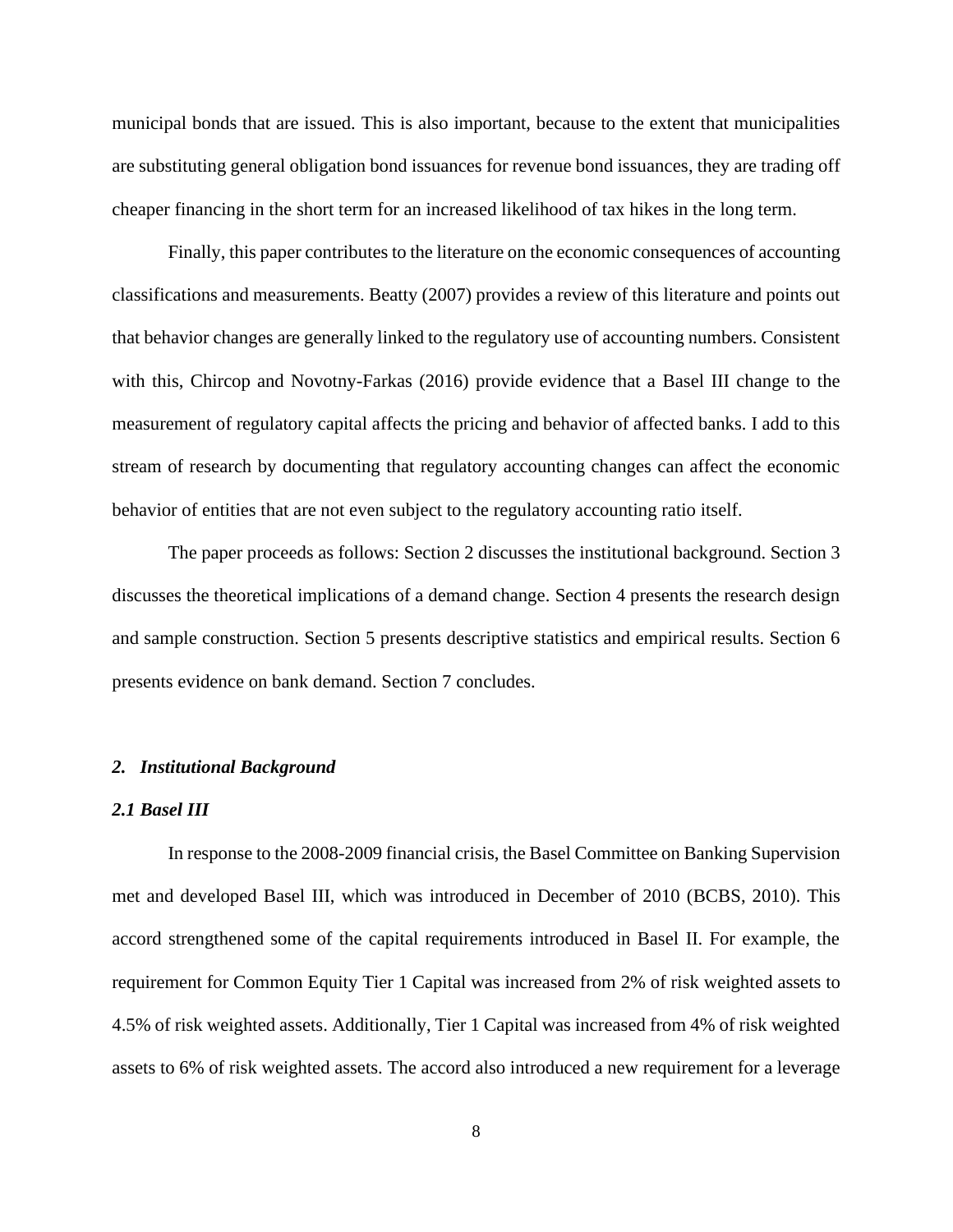ratio and two new liquidity standards. The minimum liquidity coverage ratio (LCR) was established to ensure that banks can withstand a 30-day period of significant stress whereas the net stable funding ratio (NSFR) was established with a longer perspective of one year. The LCR is considered to be the most consequential bank regulation since the financial crisis (Gorton and Muir, 2016). This study focuses on a measurement change to the LCR in the United States.

The revised LCR standards were issued by the BCBS in January of 2013. The LCR ratio is calculated as follows:

$$
LCR = \frac{Stock\ of\ High\ Quality\ Liquid\ Assets}{Total\ net\ cash\ outflows\ over\ the\ next\ 30\ calendar\ days}
$$
 (1)

The numerator is equal to the amount of HQLA that a bank holds. In order for an asset to be counted as a HQLA it must be unencumbered and have a number of other characteristics: low risk, ease and certainty of valuation, low correlation with risky assets, listed on a developed and recognized exchange, active and sizeable market, low volatility, and flight to quality (BCBS,  $2013$ .<sup>9</sup> Within the Basel III guidelines, HQLA were to be divided into Level 1, Level 2A, and Level 2B assets. Level 1 assets are the most liquid assets, such as cash and central bank reserves, and are not subject to a haircut. Level 2A assets are subject to a 15% haircut, while Level 2B assets (if permitted by the regulator) are subject to between a 25% and 50% haircut. The denominator is equal to the estimated stressed net cash outflow over the next 30 calendar days. In order to compute this value, the bank projects cash outflows and inflows for each day. The net cash inflows used in the calculation are capped at 75% of the net outflows.

<sup>&</sup>lt;sup>9</sup> A flight to quality is when demand for a particular asset increases during crises.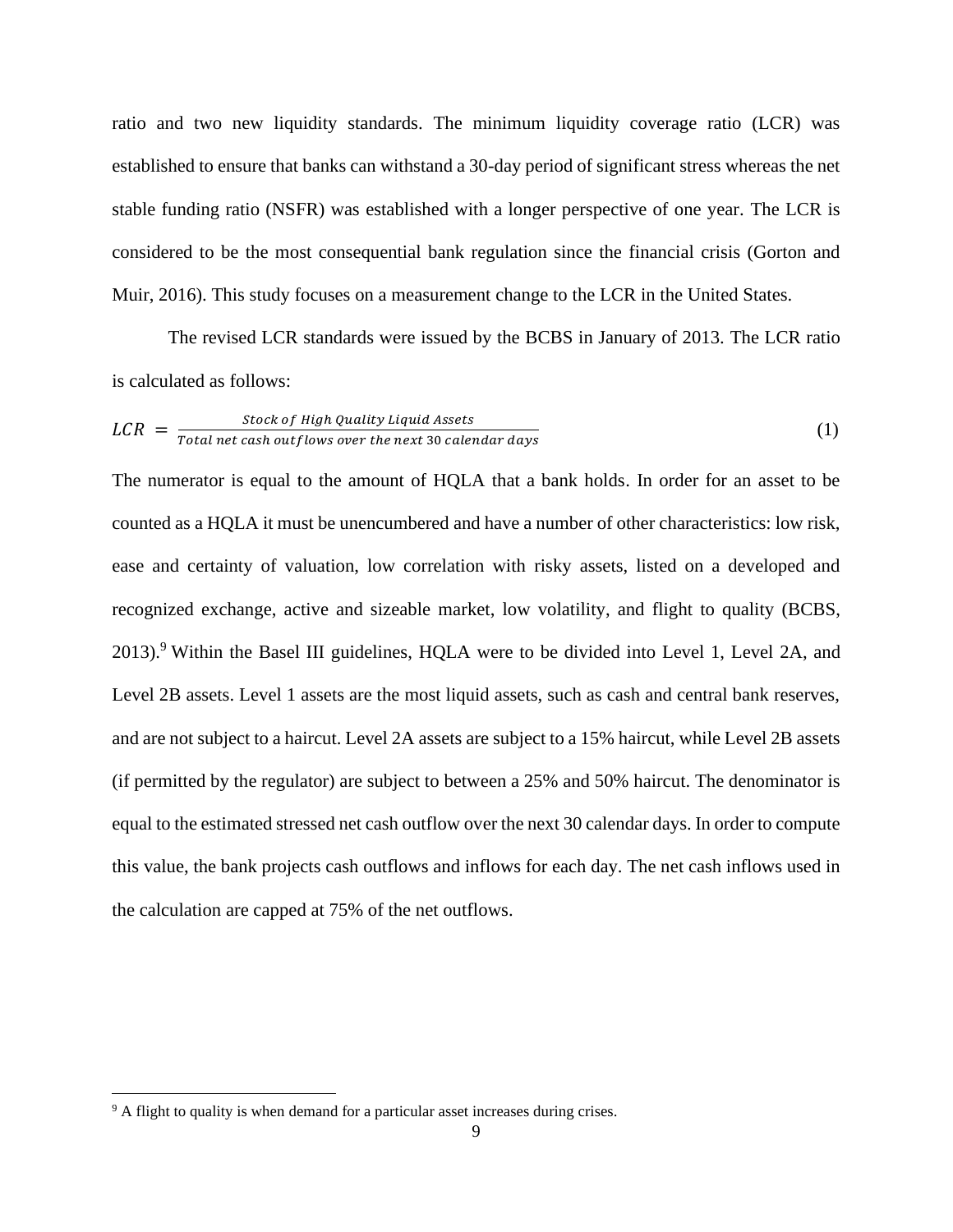### *2.2 United States Proposal and Implementation of Basel III*

In November of 2013, the FRB, OCC, and the FDIC proposed a rule to implement the LCR requirement imposed in the Basel III accord (Proposal, 2013). In general, the LCR would only apply to banking organizations with \$250 billion or more in total assets. Additionally, the FRB proposed a Modified LCR (MLCR) that would apply to banking organizations with between \$50 billion and \$250 billion in total assets that are regulated by the FRB. The rule proposed by the U.S. regulators contained several departures from the international standards that were included in Basel III. For example, in the international standards, corporate debt and corporate securities could be classified as Level 2A or 2B depending upon their individual characteristics whereas in the U.S. proposal they could only be counted as Level 2B. Another departure was the exclusion of municipal bonds from the HQLA category altogether by the U.S. regulators although the international standards allowed municipal bonds to be treated as Level 2A HQLA.

The proposal was open for comments until January of 2014. Many of the hundreds of comments received by the agencies pertained to the exclusion of municipal securities from HQLA. Most of these comments recommended that municipal bonds be granted Level 2A status to be consistent with international standards. For example, a joint letter by the CFO's of 18 of the largest U.S. cities recommended Level 2A treatment and warned that failure to include municipal bonds as HQLA would increase borrowing costs and "*hurt the real engines of the U.S. economy*" (Arrieta-Candelaria et al., 2014).<sup>10</sup> Similar comments were submitted by trade groups (e.g., American Bankers Association, SIFMA, and the Financial Services Roundtable), municipal

<sup>&</sup>lt;sup>10</sup> The 18 U.S. cities are Albuquerque, Atlanta, Boston, Chicago, El Paso, Fort Worth, Houston, Indianapolis, Jacksonville, Los Angeles, Louisville, Milwaukee, Oklahoma City, Philadelphia, Phoenix, San Diego, Seattle, and Washington, D.C.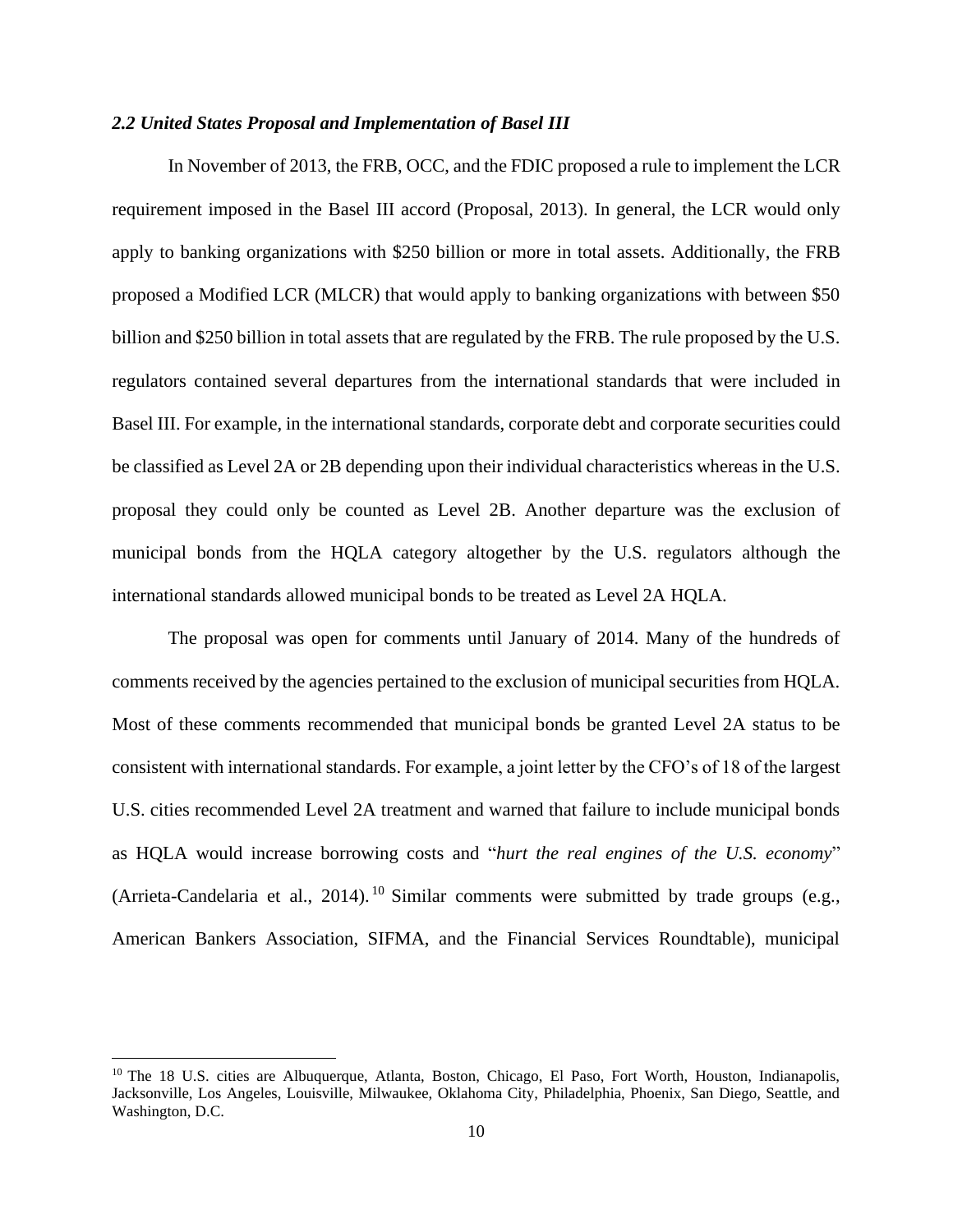organizations (e.g., National Governors Association, National Association of Counties, and National League of Cities), banks, and politicians.

The final rule was issued in October of 2014 with an effective date of January 1, 2015 (Final Rule, 2014). The regulators did not move from their original position on the exclusion of municipal bonds. They stated that they did not believe the rule would have a significant impact on the demand for municipal securities.

## *2.3 Federal Reserve Board Proposal and Implementation*

The Wall Street Journal reported in April of 2015 that the Federal Reserve Board was going to propose a rule allowing some municipal bonds to be counted as HQLA (Ackerman and McGrane, 2015). A little over one month later, the FRB issued a press release regarding its proposal (Proposal, 2015). The FRB proposed to include certain general obligation municipal bonds as Level 2B HQLA, while revenue municipal bonds were proposed to be excluded altogether. This was a unilateral move by the FRB and as such would only affect banking organizations that were regulated by the FRB. General obligations bonds are backed by the full faith and credit of an issuer whereas revenue bonds are backed by a specific revenue stream (e.g., a toll road, stadium, hydroelectric dam, etc.). In most cases, for a given issuer, general obligations are considered safer and trade at lower yields than a revenue bond. In their decision to exclude revenue bonds, the FRB suggested that they would be less likely to hold their value and would be less liquid in a crisis period, relative to general obligation bonds.

The proposal was open for comments until July of 2015. Again, a number of commenters expressed that municipal bonds should be included as Level 2A HQLA, while one commenter advocated for the continued exclusion of municipal bonds from HQLA. The press release for the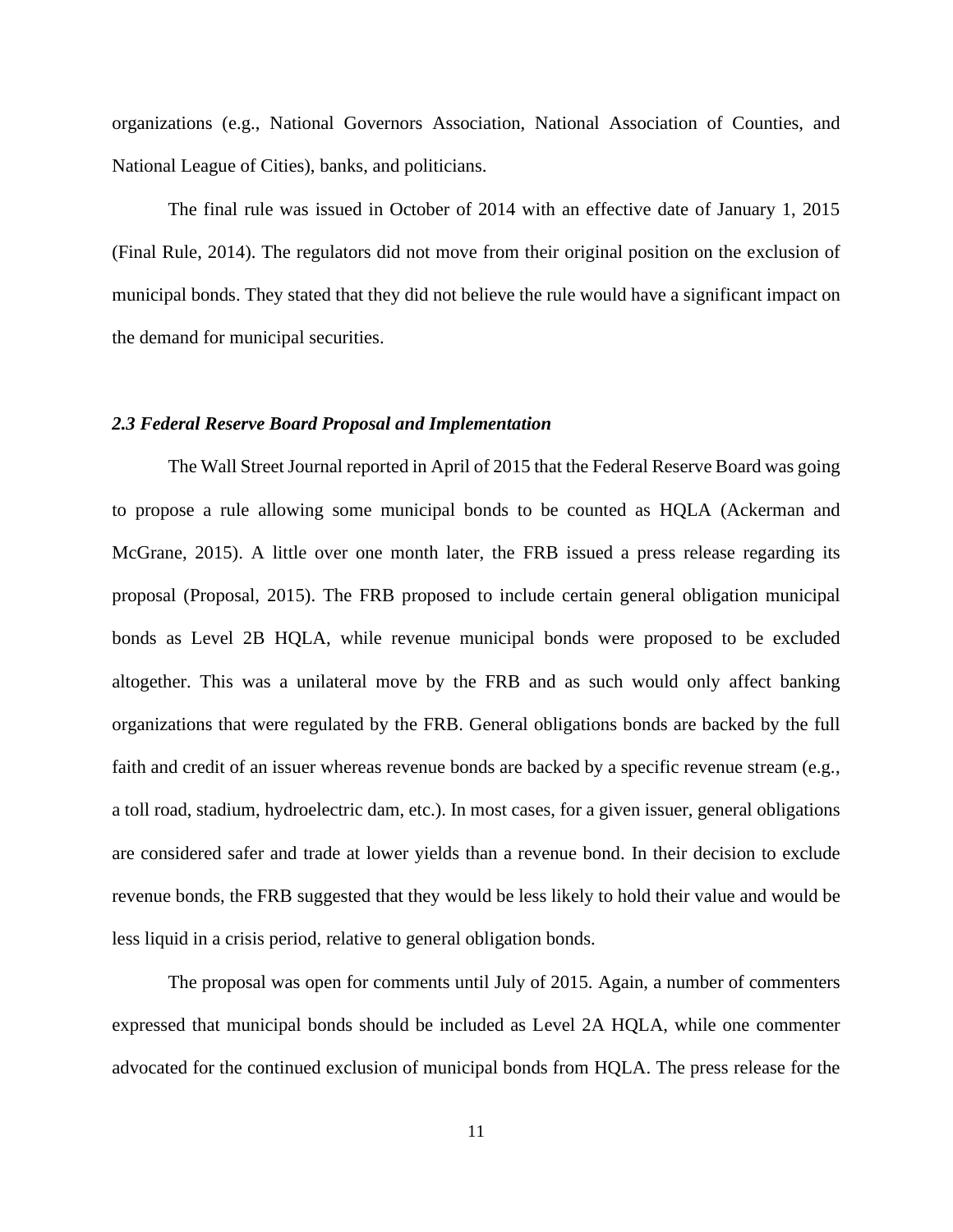final rule was issued in April of 2016 with an effective date of July 1, 2016 (Final Rule, 2016). It contained few substantive changes from the proposal.

### *2.4 Economic Growth, Regulatory Relief, and Consumer Protection Act*

The U.S. Senate passed legislation in March of 2018 that rolled-back different aspects of the Dodd Frank Act. In one section of the legislation, financial regulators are required to amend the definition of HQLA to include all liquid and investment grade municipal bonds as level 2B. The legislation swiftly passed the U.S. House of Representatives in May of 2018. Previously, only the FRB counted any municipal bonds as HQLA after they elected to include general obligation bonds whereas this legislation required the FRB, OCC, and FDIC to count both general obligation bonds and revenue bonds as HQLA. The agencies issued an interim final rule in August of 2018 to implement the changes, and issued, without change, the final rule in June of 2019. The events described above are summarized in Appendix A.

# *2.5 Choice of the Empirical Setting*

The initial exclusion of municipal bonds by the agencies' in their 2013 proposal is not an ideal scenario to examine the effects of the LCR's measurement change on municipal bonds for a few reasons. First, since both revenue and general obligations bonds were excluded, there is not a clear treatment and control group. Second, the exclusion of municipal bonds was only one minor part of the overall announcement on the proposed adoption of the LCR, so there are potential confounding effects. Finally, the announcement was made in the aftermath of the Federal Reserve's statement that they were considering tapering their purchases of assets. This provoked a market wide sell-off of many fixed income assets, including municipal bonds, and has come to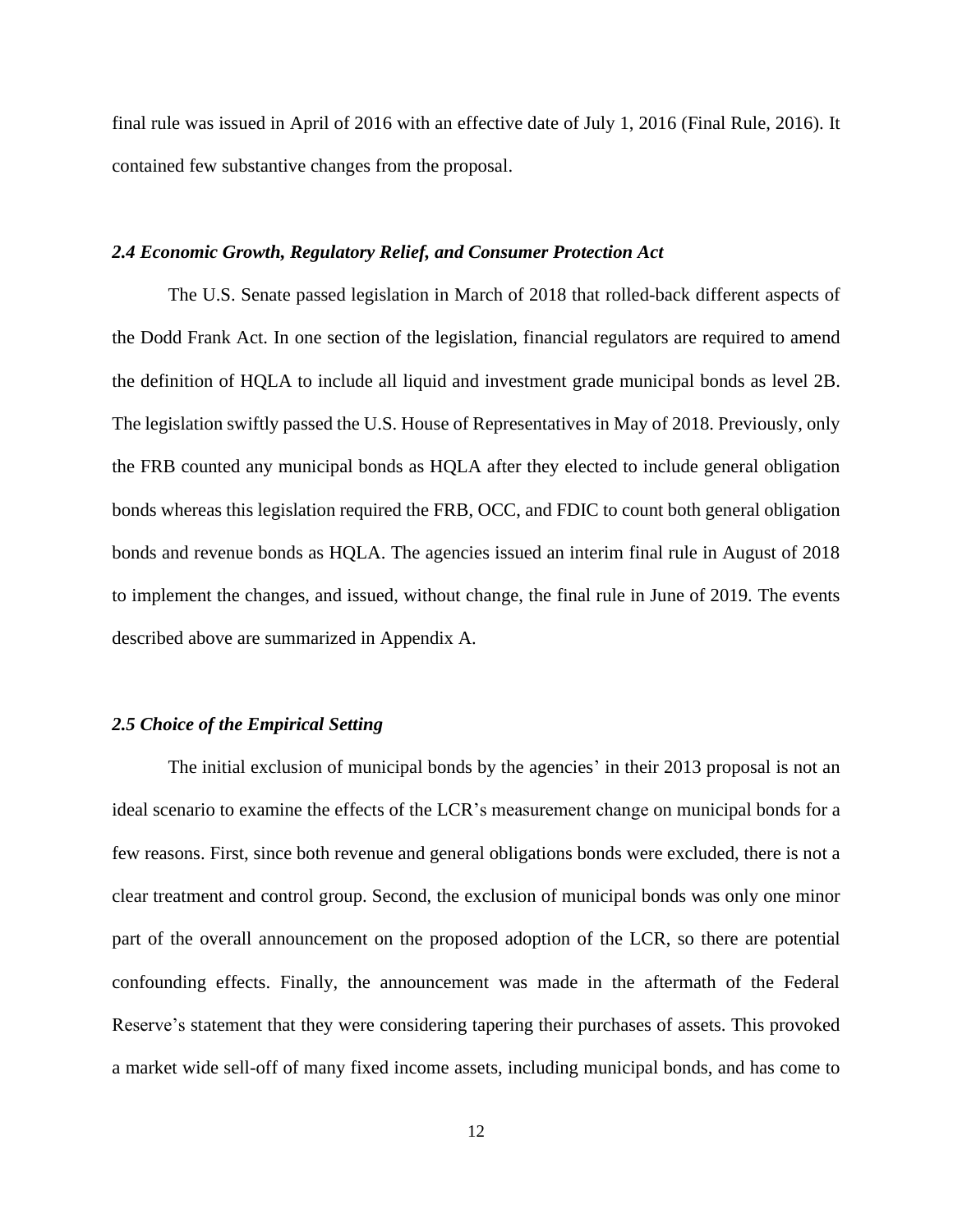be known as the Taper Tantrum. The passage of the legislation in 2018 is subject to similar concerns. For example, updating the definition of HQLA to include both general obligations and revenue bonds is referred to in just one section (out of over 50) of the Economic Growth, Regulatory Relief, and Consumer Protection Act. It had other far reaching consequences and is considered to be the "biggest rollback of bank rules since the financial crisis" (Pramuk, 2018). Further, this legislation was passed in the aftermath of the Tax Cuts and Jobs Act which eliminated the tax-exemption for advance refundings and also reduced personal and corporate tax rates thereby reducing the value of tax-exemption. Unlike the two events described above, the FRB's 2015 proposal to include general obligation bonds in its calculation of HQLA provides an ideal scenario to identify the effects of the LCR change on the municipal bond market. The reversal was unexpected and provides a natural treatment (general obligation bonds) and control group (revenue bonds). Further, the sole purpose was to reclassify general obligations as HQLA, and I am unaware of any other events in the general time-period that would differentially affect general obligation and revenue bonds. For the above reasons, the FRB's reclassification of general obligation bonds is the event that I focus on for the remainder of this paper.

# *3. Theoretical Implications of a Demand Change*

## *3.1 Pricing of Municipal Bonds*

Under classical asset pricing theory, a shift in demand for a bond that arises exogenously should not affect the fundamental value of an asset. Only changes in the fundamentals of a bond should affect its yield spread. The fundamentals include expected cash flows and risk. For municipal bonds, there are three relevant categories of risk: default risk, liquidity, and taxes (Gao et al., 2020). Relative to corporate bonds, the municipal bond default rate is remarkably low, yet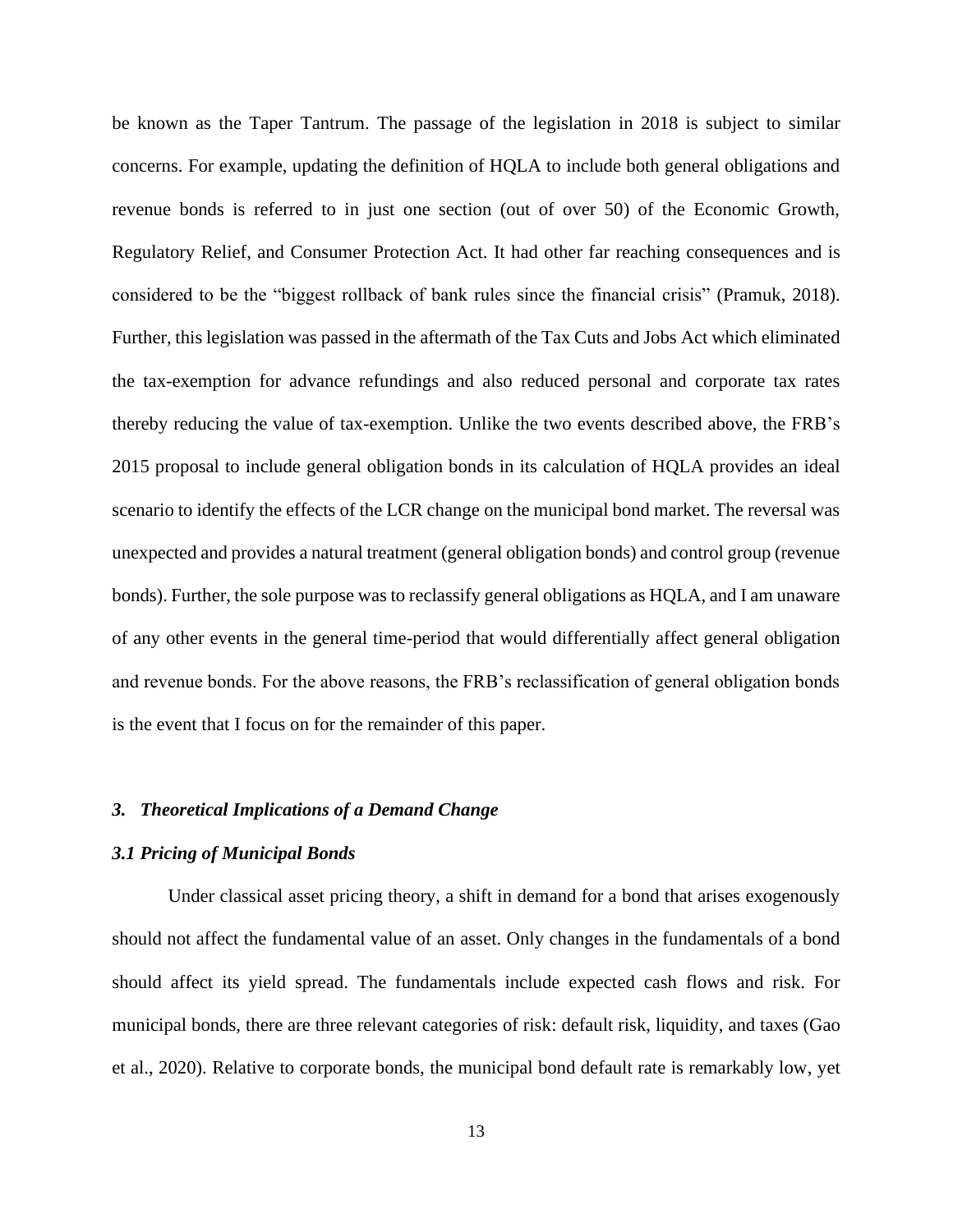it still accounts for the majority of a bond's yield (Schwert, 2017). Most of the research on municipal pricing examines factors that directly relate to these risks. For example, Butler et al. (2009) find a positive relationship between corruption and bond yields. Baber, Gore, Rich, and Zhang (2013) find that the true interest cost of municipal bonds increases after a financial restatement. There is evidence in the municipal market that factors unrelated to a bond's fundamentals may also affect the yield spread at which it trades. For example, Cornaggia et al. (2018) find that when Moody's recalibrated their ratings system, yield spreads went down as a result of the upgrades. Although the recalibration was unrelated to changes in issuer fundamentals, it appears that retail investors' perception of risk changed due to the change in ratings. Similar to an exogenous credit rating change, the HQLA classification created by bank regulators should have no impact on the underlying fundamentals of the bond's issuer. However, in contrast to a change in credit ratings, the HQLA label unlikely affects retail investors' perception of an issuer's risk because this classification is new and only used in the computation of the LCR whereas credit ratings have long been used to convey credit risk and are highly salient. Thus, under standard bond pricing models, general obligation bonds should be unaffected by their reclassification as HQLA.

Highly rated municipal bonds are an example of safe assets (Gorton et al., 2012; Gorton, 2017). Since safe assets are in limited supply and investors demand them for their safety and moneyness benefits, they are priced at a premium (Gorton, 2017). Krishnamurthy and Vissing-Jorgensen (2012) model this relationship analytically and show that non-fundamental demand can be priced. Safety and moneyness are also the key features determining whether an asset is classified as a HQLA or not. If an asset receives the HQLA label, then it provides the regulatory benefit of being included in the measurement of the LCR, which has the potential to influence the demand for that asset. To the extent that the banking industries' participation in the municipal bond market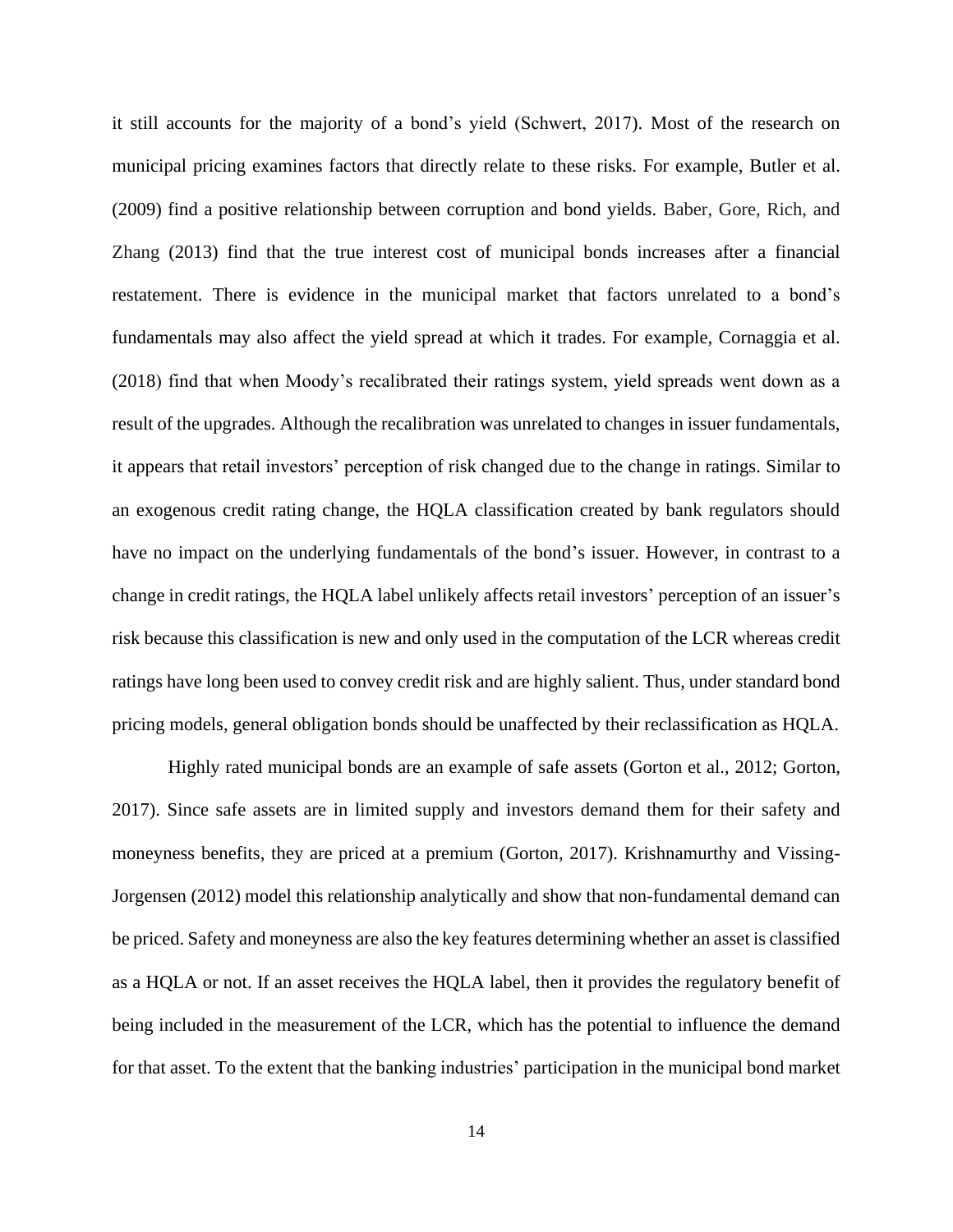is large enough, then under these more recent theories, it is possible that an increase in demand would lead to a reduction in the equilibrium spreads of general obligation bonds.

### *3.2 Issuance of Municipal Bonds*

There are issuers who issue either exclusively revenue, exclusively general obligation, or both types of bonds.<sup>11</sup> For those municipalities that can issue both, they make the decision on which type to issue based on a variety of factors including the specific project they are undertaking, debt limitations, credit ratings, political considerations, and the spread between general obligation and revenue bonds at that time. In most cases, a municipality can issue general obligation bonds at a lower yield spread than it can issue revenue bonds. However, there are a couple drawbacks to issuing general obligations. First, issuing a general obligation bond puts the municipality's tax base at risk of having to be drawn upon. This particular risk can also be a factor in determining the credit rating of a municipality. In addition, some municipalities have statutory or constitutional limits on the amount of general obligation debt that can be outstanding. If the spread between general obligation and revenue bonds widens sufficiently as a result of the rule change, but the relative costs of issuing general obligations are unaffected, then I expect municipalities will shift their issuances towards general obligations. On the other hand, if municipalities are not able to choose freely between revenue bonds or a general obligation bonds to fund a project, if the spread does not widen sufficiently, or if the change in spread is not permanent, then I would not expect a change in issuance behavior.

 $11$  In some cases, issuers have no choice but to issue only one type of bond. For example, several states ban or limit the issuance of general obligation bonds. In addition, if an issuer does not have taxing authority (e.g., a hospital), then they may only be able to issue revenue bonds.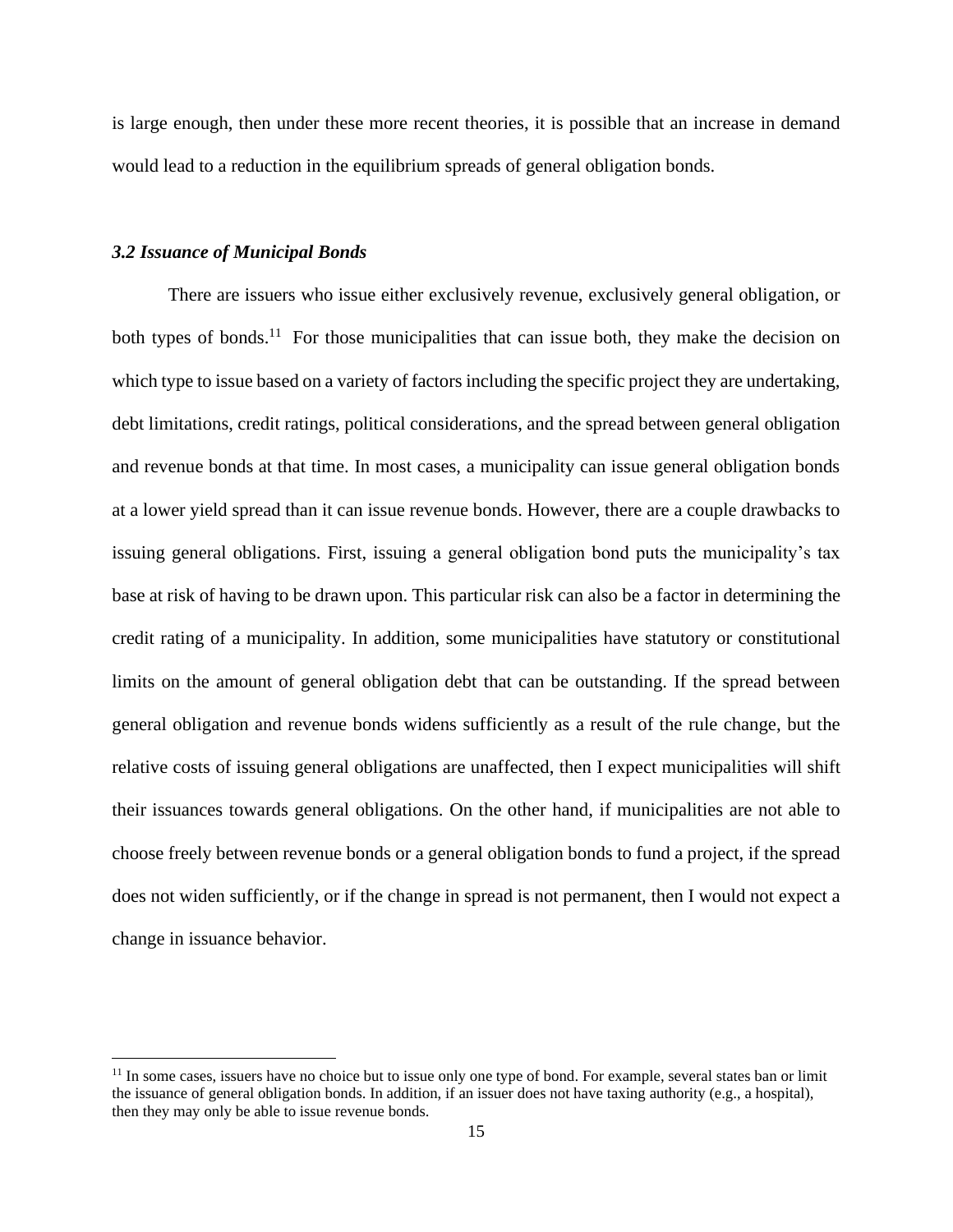# *4. Research Design and Sample Construction*

#### *4.1 Pricing of Municipal Bonds*

Unlike the stocks of public companies, municipal bonds do not trade on centralized exchanges. They are traded over-the-counter (OTC) by a large network of dealers and are relatively illiquid. This makes performing a typical event study analysis untenable. As a result, I perform a series of difference-in-differences around the relevant events to identify the effect of the LCR on municipal bond pricing. However, I still face the classic reliability versus long term effect tradeoff. A shorter event window is likely to produce more reliable estimates, because the parallel trend assumption is more credible in the short run. However, I am interested in the long-term effect on general obligation municipal bonds. As a result, I follow previous literature that has examined the impact of an event on municipal yield spreads. Specifically, I use a research design similar to the one employed by Cornaggia et al. (2018) (subscripts omitted for brevity):

$$
Spread = \alpha_1 + \alpha_2 GO + \alpha_3 Post + \alpha_4 Post * GO + \alpha_5 Maturity + \alpha_6 Coupon + \alpha_7 Call +
$$
  

$$
\alpha_8 \ln(Par) + \alpha_8 Negotiated + \alpha_9 Volume + FIXED EFFECTS + \varepsilon
$$
 (2)

I average variables across a 30-day time period before and after each event.<sup>12</sup> The controls I use are similar to those employed in prior studies (e.g., Cornaggia et al., 2018; Gao et al., 2020). *Spread* is the average yield of a bond minus the maturity matched treasury yield. *GO* is an indicator variable that equals one for general obligation bonds, *Post* is an indicator variable that equals one during the period after an event, and the interaction term *Post\*GO* is the difference-in-differences coefficient of interest. The remainder of the control variables are defined in Appendix B. In order to reduce covariate imbalance, I use an entropy balanced sample (Hainmuller, 2012). Specifically, I balance the covariates in the pre-periods, then I assign the weights to the post-periods.<sup>13</sup> In

 $12$  The results are similar if I average variables over a 60- or 90-day period before and after the events.

<sup>&</sup>lt;sup>13</sup> Since there are two events, there are two separate pre-periods and post-periods.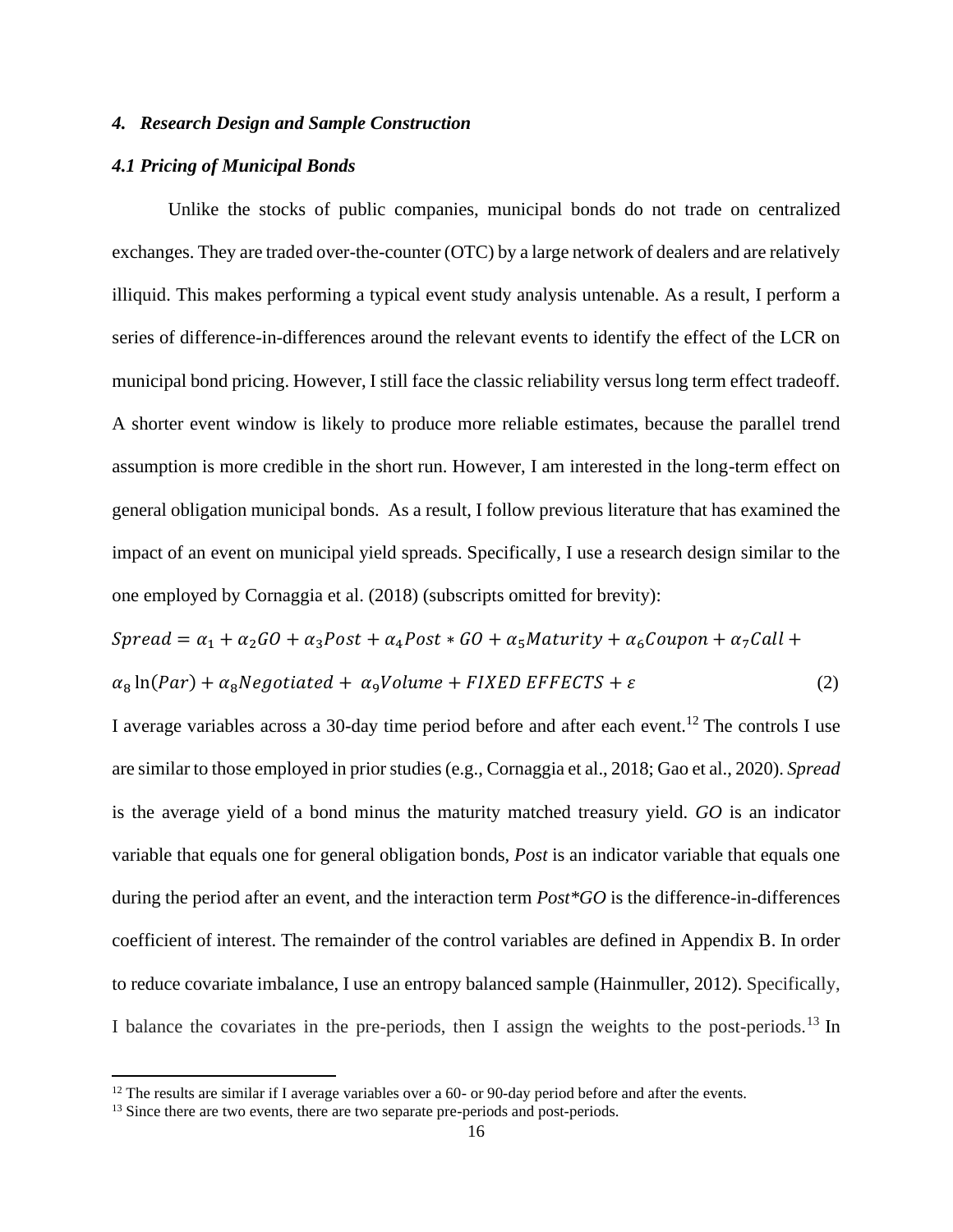addition to controls, I use three separate fixed effect structures. The first fixed effects structure includes state, issuer type, and credit rating fixed effects. Next, I use issuer and credit rating fixed effects. Finally, I use bond and credit rating fixed effects. I cluster standard errors at the issuer level.

In constructing the sample, I require that a bond has at least two transactions in both the period before and after the event.<sup>14</sup> I also include a couple of rule based filters following Green, Li, and Schurhoff (2010): I exclude bond trades that report a coupon rate greater than 20% and bonds within 180 days of issuance. Since I use the treasury matched yield spread, I remove bonds that have a time to maturity of over 30 years. Following Cornaggia, Hund, and Nguyen (2019), I exclude bonds within one year of their maturity. I also exclude taxable bonds, insured bonds, nonrated bonds, variable-rate bonds, and bonds without the requisite controls.

The specific events that I study are the Wall Street Journal article (WSJ), proposal press release (PPR), and final rule press release (FRPR). The first two events have overlapping event windows. As a result, I combine them into one event with the pre-period starting 30 days prior to the WSJ article and the post-period extending to 30 days after the proposal press release (WSJ-PPR). Since the details of the proposal were not known until the proposal press release, I exclude the intermediate period between the WSJ article and the PPR.<sup>15</sup> This combined event represents the first news to the market that there would be a change to the LCR. As a result, if the rule change does affect pricing, then I would expect to find evidence for that around this event. The other event (FRPR) has a balanced 30-day pre- and post-period. There were not substantial changes from the proposal to the final rule, so it is unclear if there would be any effects around this event.

<sup>&</sup>lt;sup>14</sup> Alternatively, the results are similar when requiring either 1 or 3 transactions in both the pre- and post-period.

<sup>&</sup>lt;sup>15</sup> The main results are robust to including trades in the intermediate period between the WSJ article and the FRB's announcement. However, the magnitude is weaker.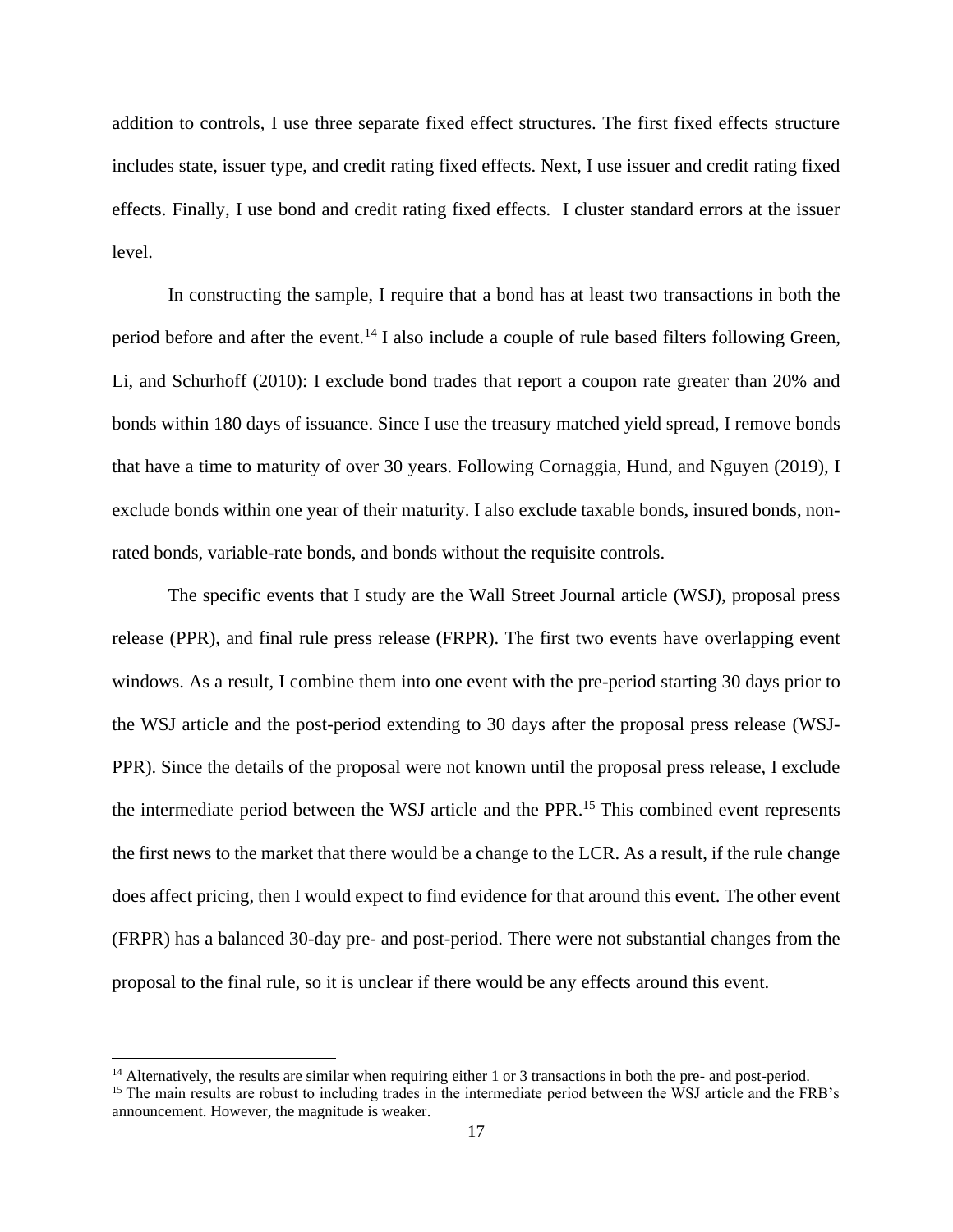#### *4.2 Issuance of Municipal Bonds*

In order to test whether municipalities increase their issuances of general obligation bonds after the rule change, I use the following difference-in-differences specification (subscripts omitted for brevity):

$$
Ln(Amount) = \beta_0 + \beta_1 Post + \beta_2 GO + \beta_3 Post * GO + \beta_4 Ln(Population) +
$$
  

$$
\beta_5 Population Growth + \beta_6 Ln(per capita Income) + \beta_7 Unemployment Rate +
$$
  
*FIXED EFFECTS +*  $\varepsilon$  (3)

In this analysis, I aggregate variables up to the issuer-bond type-year level. For each year a municipality is included in the analysis, there are two observations: one for revenue bond issuance and one for general obligation bond issuance. If *GO* equals zero, then *Ln(Amount)* is the log of one plus the amount (in millions) of revenue bonds issued. If *GO* equals one, then *Ln(Amount)* is the log of one plus the amount (in millions) of general obligation bonds issued. *Post* is equal to one during the years of 2016 and 2017, and it is set to zero for 2013 and 2014. I exclude 2015 from the analysis, because the proposed LCR change was announced during mid-2015, and it takes time for municipalities to adjust their issuance behavior. Following Gao et al. (2020), I include countylevel control variables to control for the local economic conditions of municipalities.<sup>16</sup> I also include a variety of fixed effect structures. Since controls are defined at the issuer-year or countyyear level, I am able to include state-year fixed effects. I also include credit rating fixed effects in the first specification. I add in issuer fixed effects to remove any issuer level heterogeneity in the second specification. I replace state-year and issuer fixed effects with issuer-year fixed effects in the third specification. The only variation within an issuer-year is in *Ln(Amount), GO, Post\*GO, and Credit Rating*. I cluster standard errors at the issuer level. These controls are defined in more

<sup>&</sup>lt;sup>16</sup> If the issuer is a state, then I use control variables measured at the state-level. If the issuer spans multiple counties, then I use the sum of the counties' populations and the average of the other county characteristics.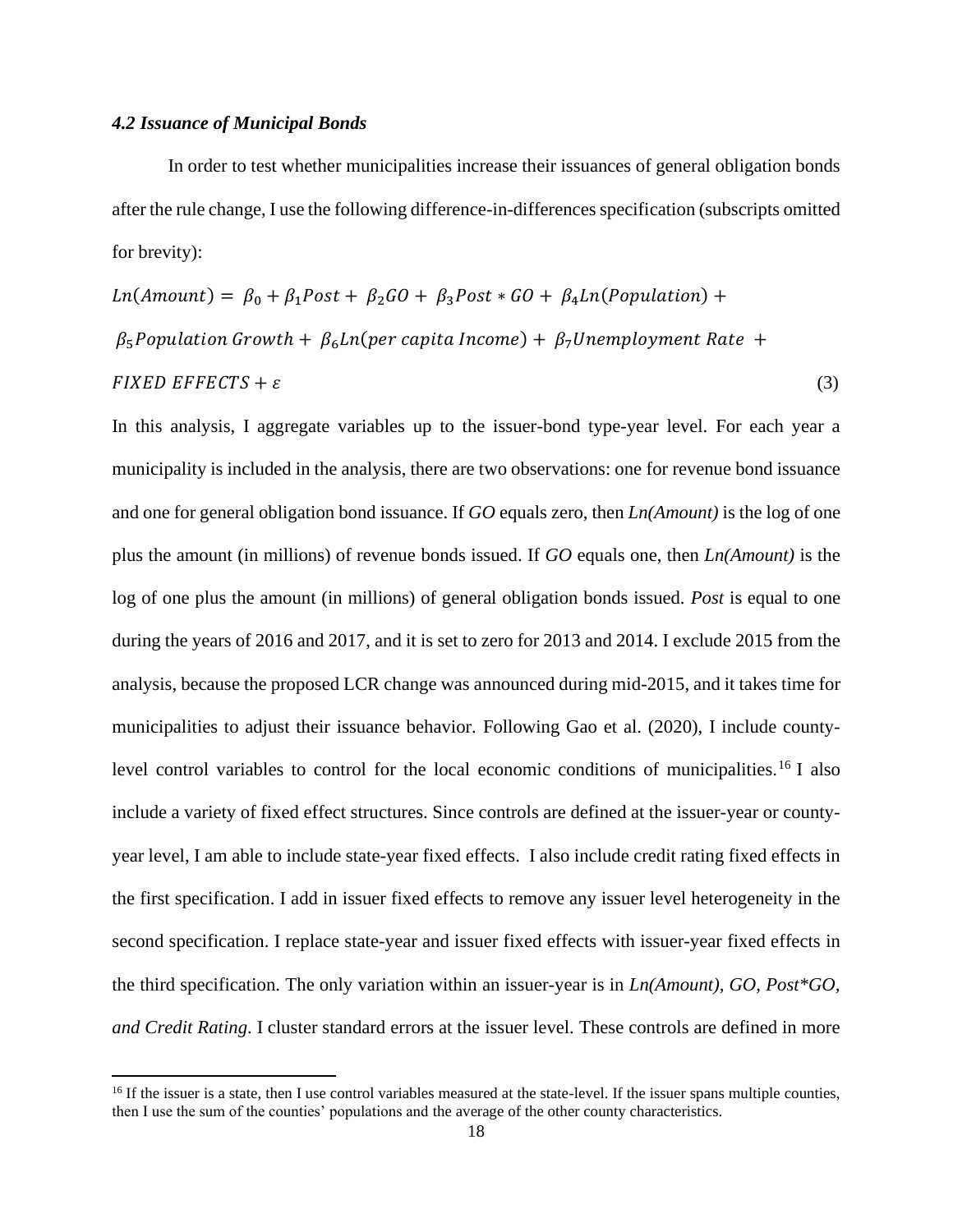detail in Appendix B. Importantly, not all issuers have the capacity to issue both revenue and general obligation bonds. As a result, I restrict the sample to issuers who issued *both* general obligation and revenue bonds in the pre-period.<sup>17</sup> I am not able to control for the investment set available to individual issuers, so I make an assumption that it is similar to the pre-period. This assumption is likely reasonable, because across the country there is a pervasive need for infrastructure updates (ASCE, 2017). In other words, municipalities in the U.S. continuously have a large investment opportunity set. Further, I assume that these issuers are able to switch between general obligation and revenue funding for a specific project, because they have issued both types of bonds in the pre-period. Similar to the secondary market analysis, I exclude taxable bonds, insured bonds, issuances with maturities of less than one year, issuances with maturities greater than thirty years, and issuer-years where I am unable to assign a credit rating.

### *5. Descriptive Statistics and Empirical Results*

#### *5.1.1 Pricing Descriptives*

For the two event periods, I obtain data on bond yields, volume, coupon rates, dated dates, and maturity dates from the Municipal Securities Rulemaking Board (MSRB) database within WRDS. I obtain a time-series of bond level credit ratings data from the Center for Municipal Finance, I obtain treasury yields from the U.S. Department of Treasury (USDT), and I obtain the other bond characteristics from SDC Platinum's Global Public Finance database. Table 1 Panels A and B report pre-event covariate balance before and after entropy balancing. Most of the covariate means are significantly different between general obligation and revenue bonds prior to reweighting. For example, the unweighted treasury matched yields prior to the first event are about

 $17$  Since I am interested in how behavior changes as a result of the rule change, I also require each municipality to have either a general obligation or revenue issuance in the post-period.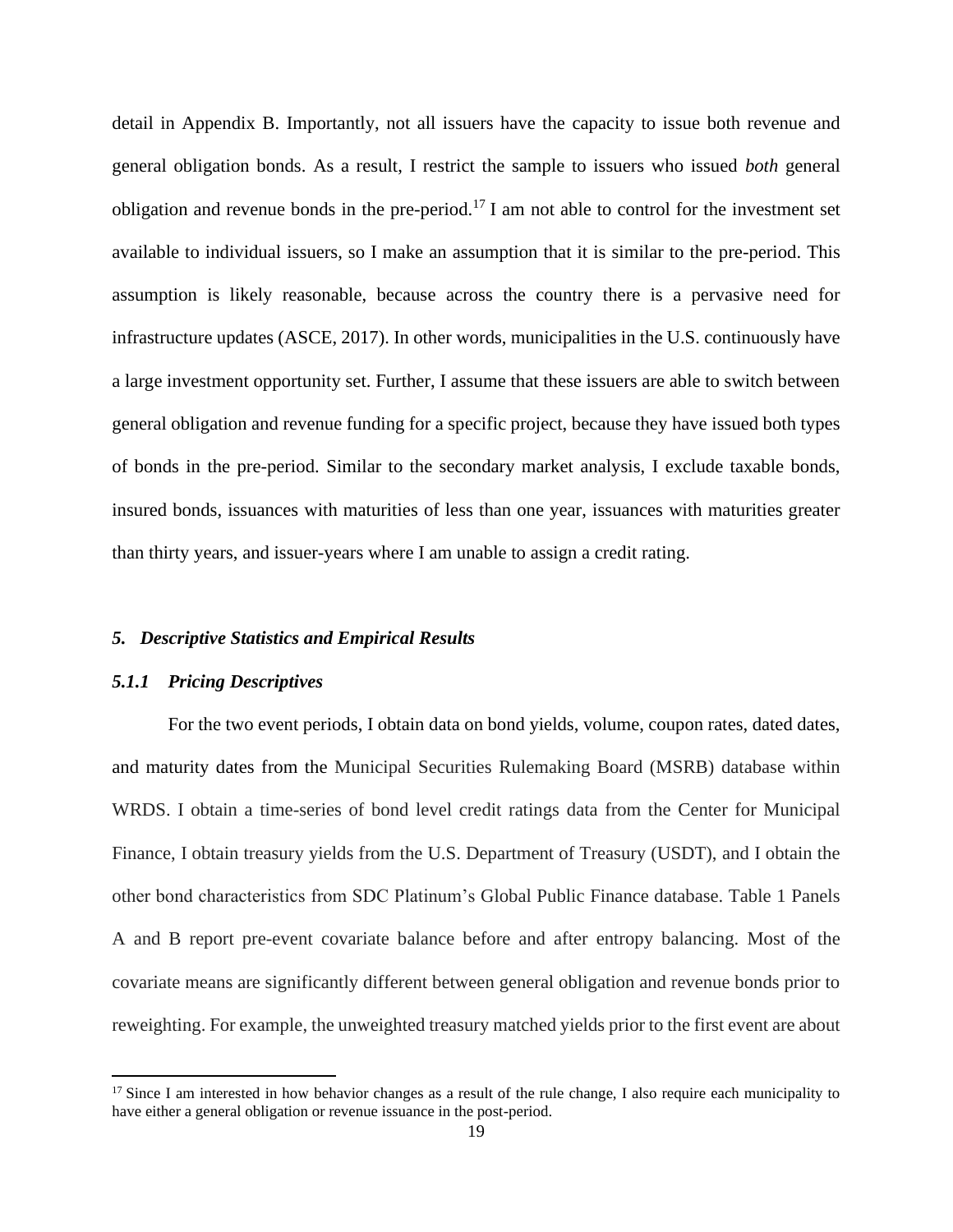43 basis points and 25 basis point for revenue bonds and general obligation bonds, respectively. The unweighted rates are generally falling in this time period as they are about 16 basis points and 8 basis point for revenue bonds and general obligation bonds, respectively, prior to the second event. By construction, after entropy balancing, there are no significant differences between the means of any of the reported variables in the pre-event periods.

Table 2 Panels A and B present the entropy weighted descriptive statistics around each event, split on treatment status. In general, these descriptives are close to those reported by other studies. Table 2 Panels C and D presents the univariate results of the impact on the rule change on treasury matched yield spreads. For both events, by construction, there is no significant difference between general obligation yield spreads and revenue yield spreads prior to the event. In the WSJ-PPR event, the spread for general obligation is significantly lower in the post-period. In the FRPR event, neither the general obligation spread, nor the revenue spread is significantly different in the post-period. Importantly, the difference in differences is significant for both events and points to an effect of about 3.5 basis points around WSJ-PPR and about 1 basis point around FRPR.

#### *5.1.2 Pricing Results*

In order to draw stronger inferences, I use regression equation (2) to test the effect of the rule change on municipal spreads. The results are reported in Table 3. The difference-indifferences coefficient of interest is *Post\*GO*. Panel A reports the results of the regression around WSJ-PPR. Across three separate fixed effect structures, the coefficient is highly significant and translates to a differential effect of about 4.5 to 5 basis points. Although this may sound small, the economic magnitude is still significant.<sup>18</sup> For example, an average issuance of GO bonds would

<sup>&</sup>lt;sup>18</sup> In a discussion with a professional that works for a major issuer, I was informed that they would be aware of a change in the yield spread of this magnitude.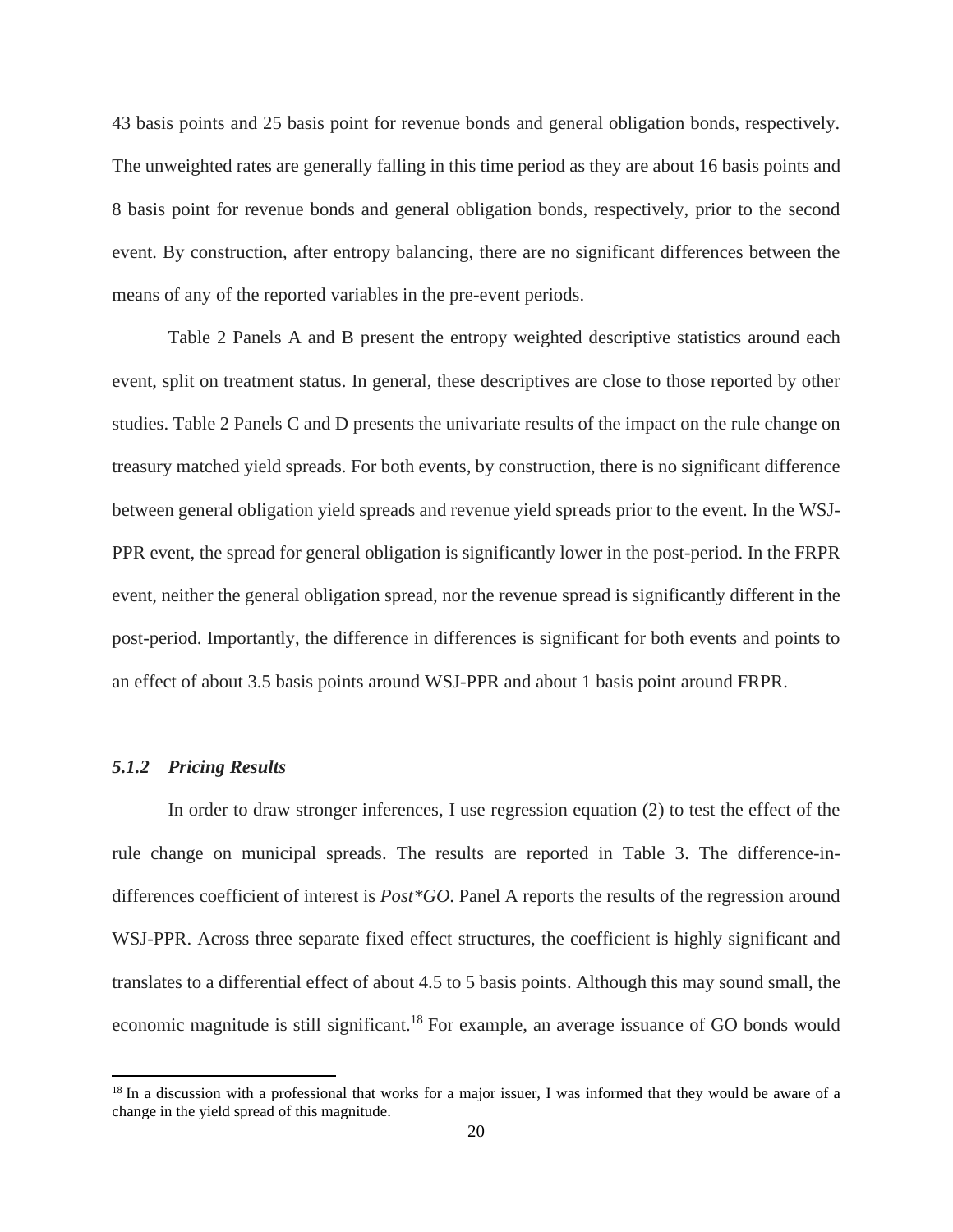yield about \$730,000 less in risk premium payments.<sup>19</sup> Further, this effect is comparable to other studies in the literature. Gao et al. (2020) find that borrowing costs increase by 5 to 11 basis points over a period of one to three years following a newspaper closure in the issuer's county. Butler et al. (2009) find that corruption is positively associated with yields. In their sample that most closely resembles mine (i.e., uninsured bonds), they find an effect of 5.9 basis points. However, it is smaller than the effects documented in other papers. For example, Cornaggia et al. (2018) document between a 19 to 33 basis point reduction in the treasury matched yield spread as the result of a plausibly exogenous upgrade in credit risk of between 1 and 3 notches.

Panel B reports the results of the regression around the final rule's press release. Across three separate fixed effect structures, the coefficient is negative, but is not significant. Since the final rule was very similar to the proposal, it is intuitive that there is not a significant market response to its announcement.

#### *5.1.3 Pricing Additional Tests*

In order to strengthen the inferences provided by Table 3, I perform several additional tests. First, I delineate the types of general obligation bonds that are most likely to be affected by the rule change. In order to count as HQLA a bond must be "investment grade and readily marketable". All bonds that appear in my sample have *at least* 2 trades in the pre- and post-periods. On average, the bonds in my sample trade between six and seven times in both the pre- and post-periods. By municipal bond standards, these are liquid bonds.<sup>20</sup> On the other hand, I have included all bonds

<sup>&</sup>lt;sup>19</sup> In the municipal setting, a typical issuance is composed of dozens of separate bonds. To calculate \$730,000, I multiply the average par of an *issue* (\$180 million) by the average maturity of a bond within the issue (9 years) and by my estimated effect (4.5 basis points). This requires making the assumption that par values are equally spread out across maturities.

 $20$  In a 2014 report published by the MSRB, the  $90<sup>th</sup>$  percentile of trades per calendar year for their data set was 16.6 trades per year, while the 95th percentile was 30.6 trades. My sampling procedure requires *at least* 2 trades in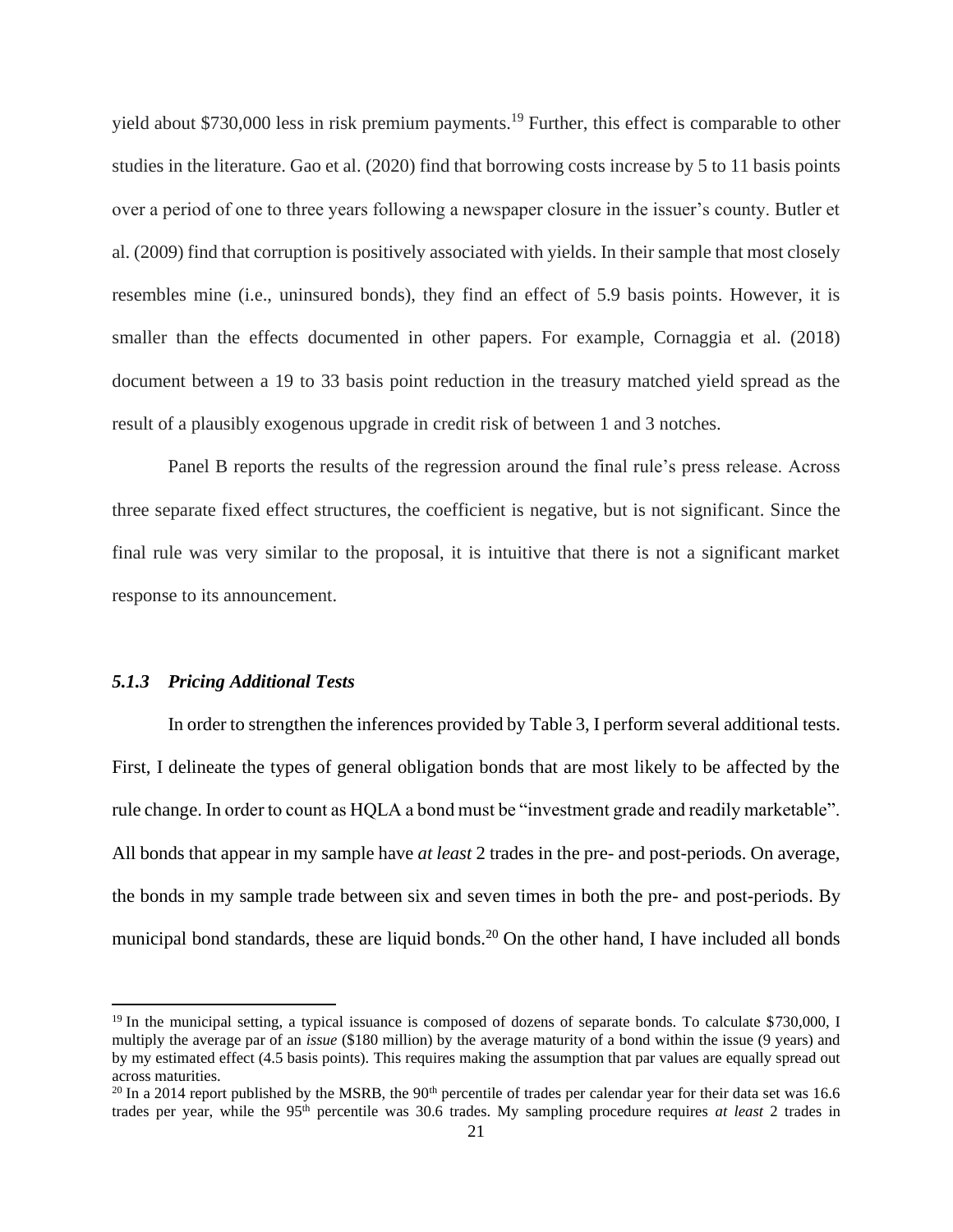that are rated by Fitch, Moody's, or Standard & Poor's. Conditional on a municipal bond being rated, most of them are investment grade. In fact, nearly 99% of my sample is investment grade when using the traditional definition (i.e., above BB+/Ba1). As a result, I use AA-/Aa3 as the cutoff for investment grade municipal bonds which is a definition proposed by the Basel Committee to define other investment grade securities (BCBS, 2013). These results are presented in Table 4. Panel A presents results around the announcement window. The triple difference term *Post\*GO\*AA-* is the coefficient of interest. It is significant across all three specifications at the 5% level with a coefficient that translates to a differential effect of about 15 basis points. This provides further evidence that the HQLA label change does affect the pricing of bonds. Although I did not find multivariate evidence for an effect around the final rule date, I explore the cross-sectional results for completeness. Panel B presents the results relating to the rule announcement. Again, since the final rule provided a limited amount of new information, it is not clear that there would be a market response. Consistent with this reasoning, the coefficient of interest is insignificant.

Although the yield spreads are weighted to be identical in the pre-periods that are examined, it is not necessarily the case that, absent treatment, they would have moved in a parallel fashion over time. The parallel trend assumption is fundamentally untestable, but in order to provide some evidence, I perform two separate pseudo analyses. Specifically, I move the treatment date back from the WSJ-PPR date by one and then two months. The results are presented in Table 5 Panels A and B. There are no statistically significant coefficients for the interaction term *Post\*GO* or *Post\*GO\*AA-*. This provides some evidence that the yield spreads of general obligation and revenue bonds tend to move in a parallel manner.

consecutive months. If this is scaled up to the yearly level, then the number of trades would be between the 90<sup>th</sup> and 95th percentile (MSRB, 2014).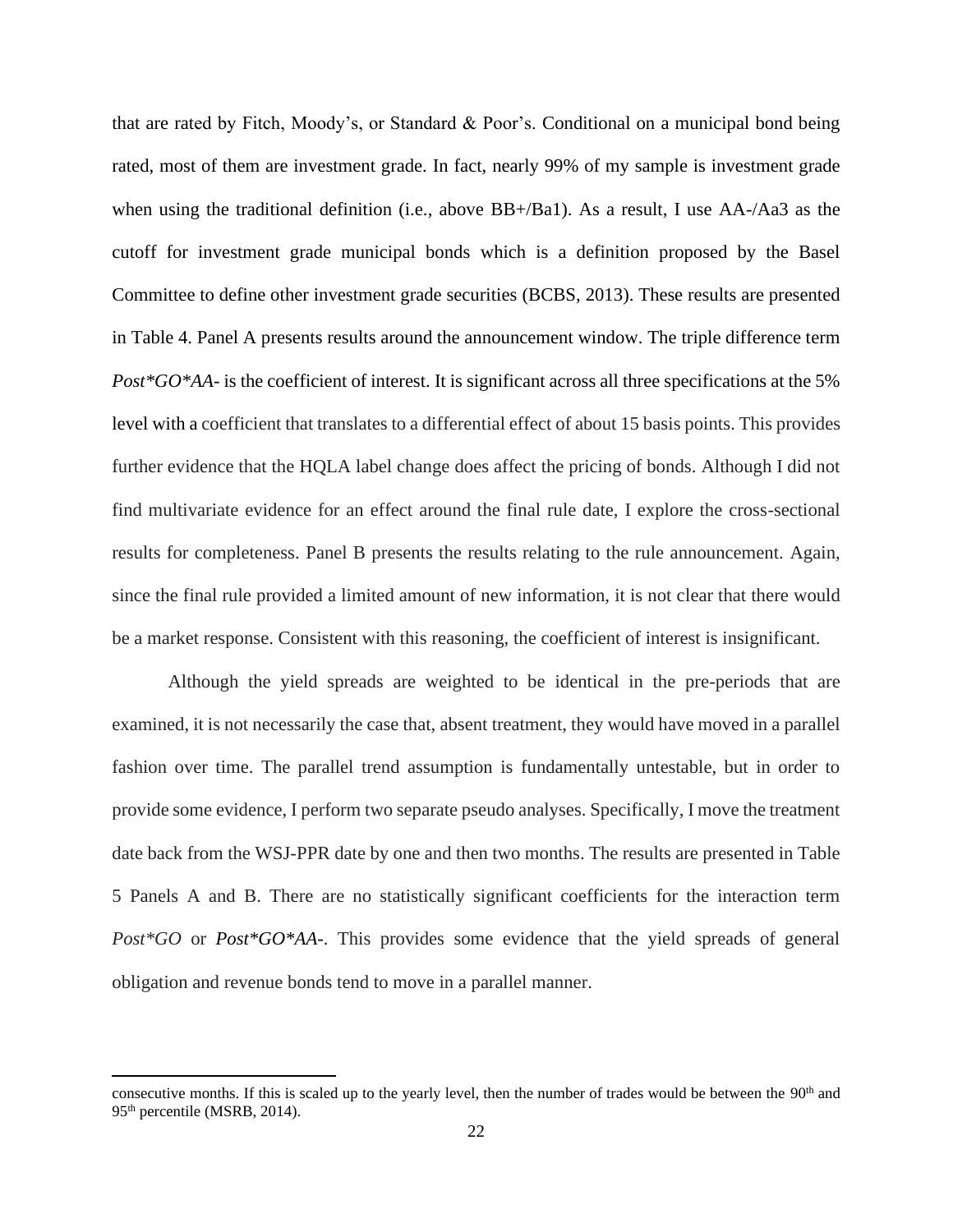It could be the case that the underlying quality of the general obligation bonds may be differentially changing as compared to the revenue bonds over the time periods examined. To control for this possibility, I include fixed effects for the credit rating assigned to the bond. However, it may be the case that market participants recognize a change in credit quality before credit ratings are updated. To alleviate this concern, I examine if credit ratings are changing in the couple of months after the post period. Specifically, I compare the credit rating in the post-period to the credit rating 90 days after the event date. The results are presented in Table 6 Panels A and B. In both cases, the univariate difference-in-differences is positive and significant. This provides evidence that general obligation credit quality is actually deteriorating in my sample relative to revenue bond credit quality.

Finally, I employ an alternate matching strategy to test the effect of the rule change on bond spreads. For a given general obligation bond, if possible, I match it with a revenue bond from the *same issuer*, same rounded years to maturity, same credit rating, with the smallest difference in pre-period yield spread. These untabulated results are similar to those reported in Table 3.

#### *5.2.1 Issuance Descriptives*

For the issuance tests, I obtain data on bond characteristics from SDC Platinum's Global Public Finance database, and I obtain county-level control variables from The Bureau of Economic Analysis and the U.S. Department of Agriculture (USDA). Table 7 presents the descriptive statistics. In this sample, when split by bond type, the average amount of issuances is around \$87 million. Since each issuer-year accounts for two observations, the average total amount issued by a municipality during a year is \$174 million. By construction, the average of *GO* is .5, because again, for each issuer-year there is an observation for general obligation issuance and a separate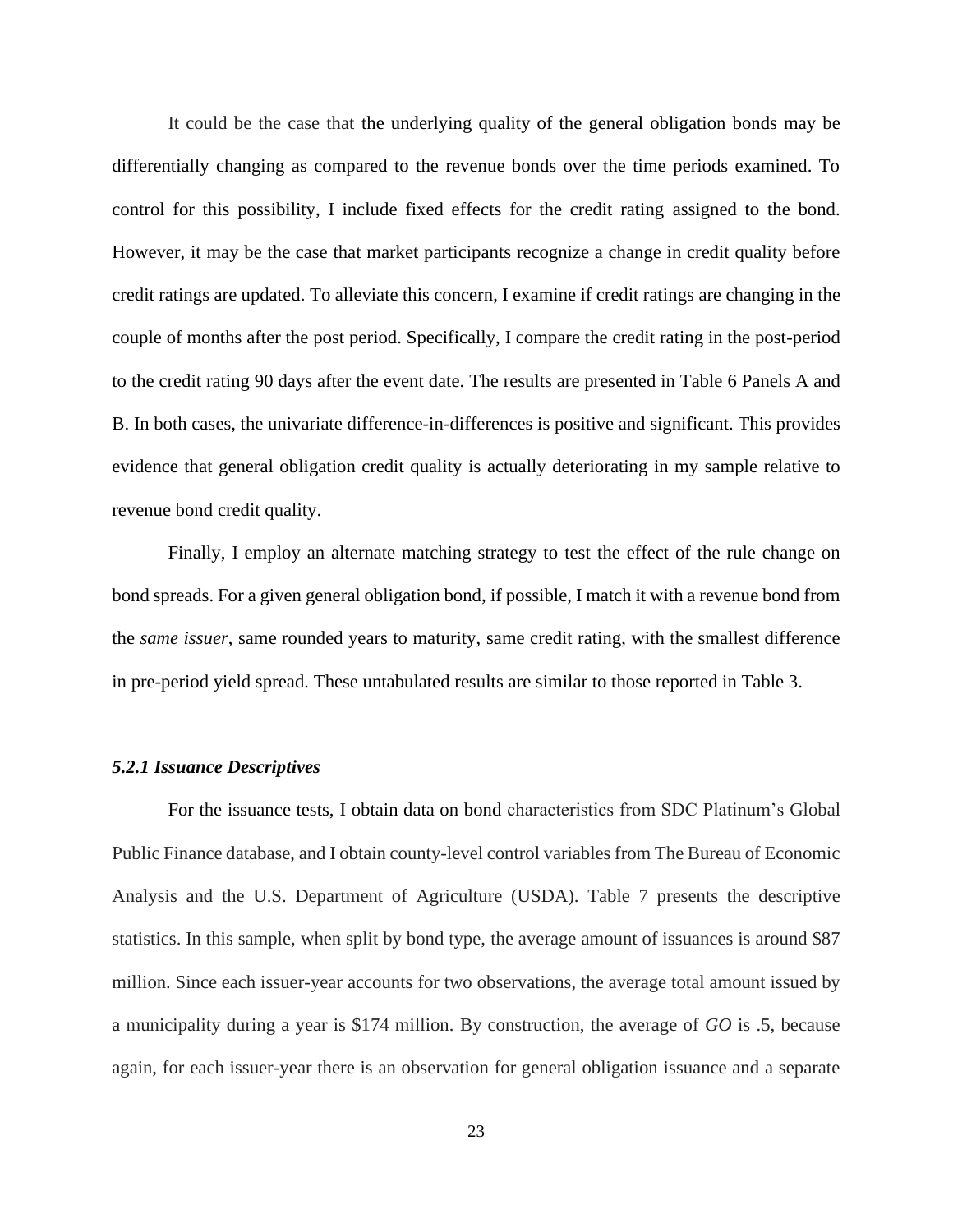observation for revenue issuance. In order to be included in the sample, a municipality must have issued at least one revenue bond *and* one general obligation bond in the pre-period as well as an issuance of any type in the post-period. The average of *Post* is .49 which shows there are slightly more observations in the pre-period.<sup>21</sup> The sample credit rating average is around 3 which corresponds to a credit rating of AA. The average unemployment rate is 4.95%, which is slightly below the average national unemployment rate over the sample period of 5.28%. The average population growth is around 1.05%, which is above the national population growth over the sample period of .69%. To the extent that these municipalities are growing faster than the national average, it makes sense that they are the ones issuing debt to fund infrastructure improvements.

# *5.2.2 Issuance Results*

The results of estimating regression equation (3) are presented in Table 8. *Post* is absorbed by fixed effects in all specifications. *GO* is positive in all specifications, but it is only statistically significant in the first column. This provides some weak evidence that general obligation issuances tend to be larger than revenue issuances in the pre-period. The difference-in-differences coefficient of interest is on the term *Post\*GO*. Across the separate fixed effect structures, the magnitude is consistently around .33 and is statistically significant. Since the dependent variable is logged, this implies that general obligation issuances increase by about 33% around the rule change, relative to the change in revenue bonds. This provides evidence that municipalities increase the amount of general obligation bonds they issue in the aftermath of the rule change. Stated in a different way,

 $21$  The analysis spans four years (2013, 2014, 2016, and 2017). If an issuer is present in the sample, it must be included for at least 2 years (one in the pre- and one in the post-period). However, depending on issuance behavior it can be included in either 2, 3, or all 4 years of the sample.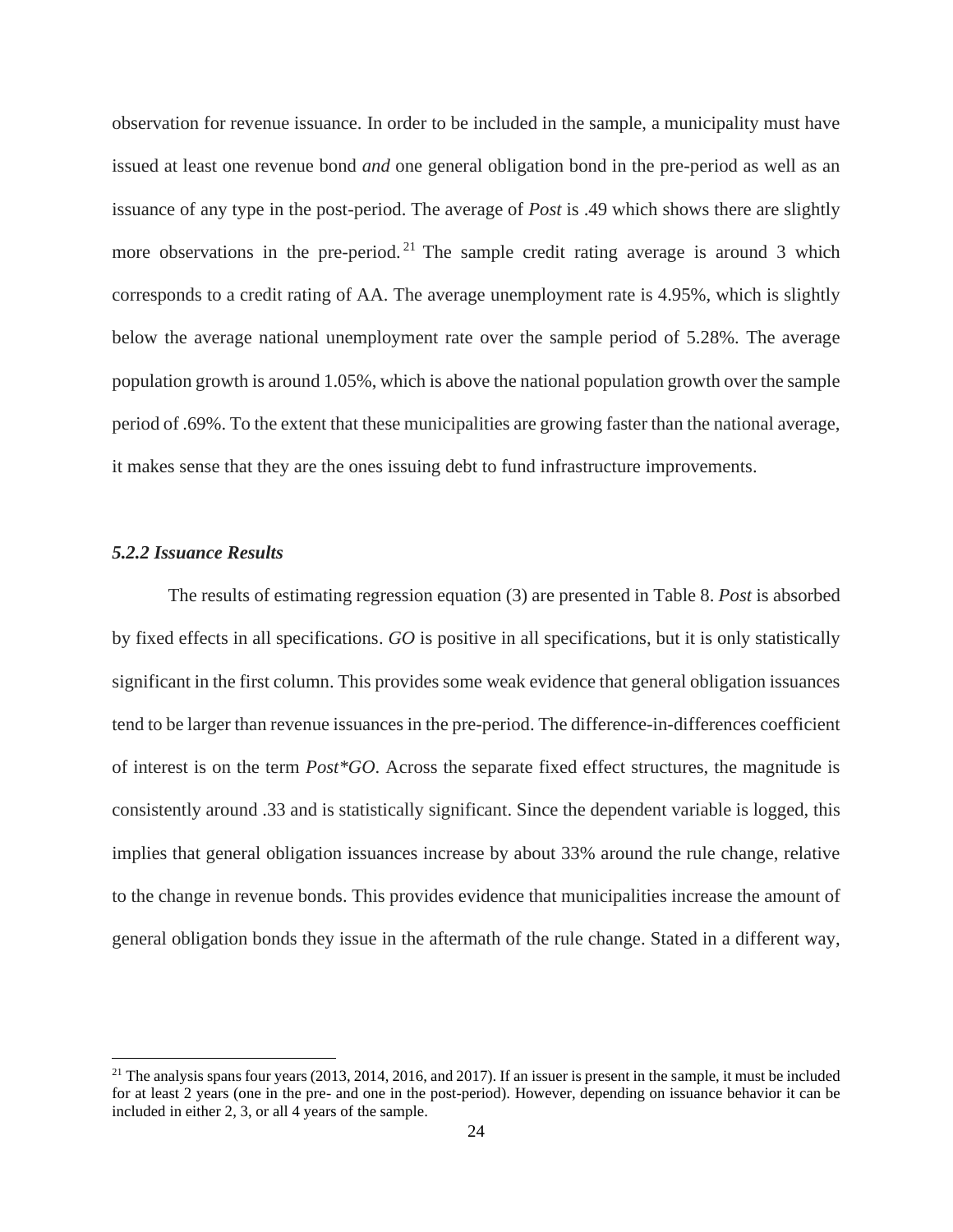I provide evidence that the way in which a bank is required to measure a regulatory accounting ratio has a spillover effect on the issuance behavior of municipalities.

#### **5.2.3** *Issuance Additional Tests*

In order to corroborate the inferences provided by Table 8, I perform a few other tests. First, I delineate the types of issuers who would be most likely able to issue general obligation bonds at lower yield spreads as a result of the rule change. In the pricing analyses, I show that general obligation bonds rated at or above AA-/Aa3 experience an incremental decrease in their yield spreads. As a result, I use the same cutoff to see if those who are most able to benefit from the inclusion of general obligation bonds in the LCR change their issuance behavior incrementally more than other issuers. Since analysis is at the issuer-bond type-year level, I also define *AA-* at the issuer-bond type-year level. Specifically, *AA-* is a binary variable equal to one when the municipality's average rating on general obligation bonds issued in a year are rated at *AA-* or above (if  $GO = 1$ ) or equal to one if the municipality's average rating on revenue bonds issued in a year are rated at  $AA$ - or above (if  $GO = 0$ ), otherwise it is equal to zero. These results are presented in Table 9. The triple difference term *Post\*GO\*AA-* is the coefficient of interest. It is positive and statistically significant across all specifications. This provides evidence that issuers who are most likely to benefit from issuing more general obligation bonds take advantage of the change to the LCR.

Although my sample is composed of municipalities who have issued both general obligation and revenue bonds, it is not the case that they all have a similar capacity to switch between the two types of bonds. As a result, I explore the cross-sectional variation in the ease with which a municipality may switch between issuing general obligation and revenue bonds. The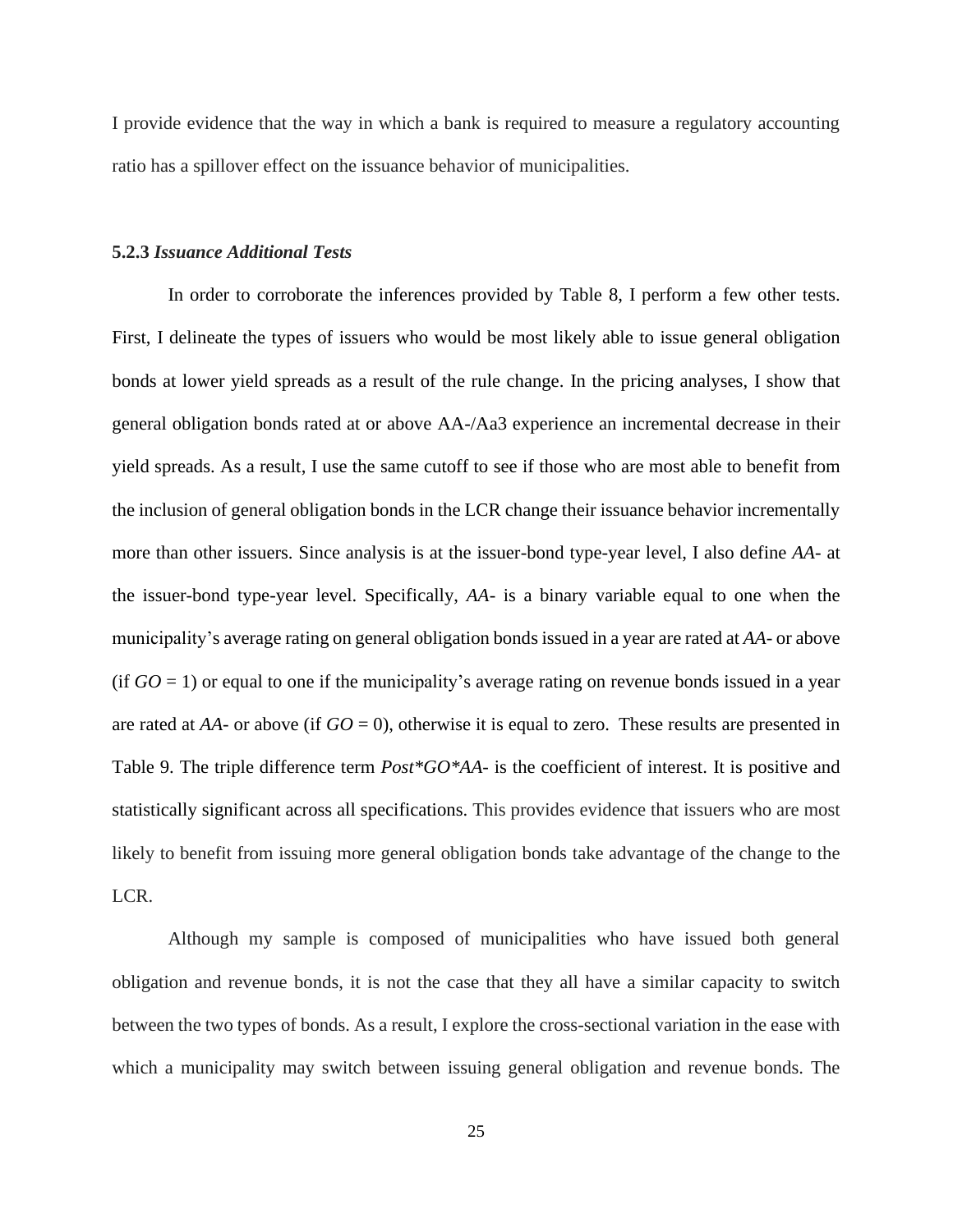authority to issue municipal bonds and the process by which they are issued varies with the type of issuer and with local laws. For example, in general, states, cities, and counties have the authority to issue general obligation bonds, and depending on the type of project, revenue bonds. Other issuer types, such as state and local authorities (e.g., sewer districts, port authorities, transportation authorities, etc.) may issue revenue bonds, but may have trouble issuing general obligation bonds if they do not have the power to levy taxes (Monacell, 2007). This would make it more difficult to switch between the two types of bonds. For example, a port authority may be able to issue revenue bonds on its own, but in order to issue a general obligation bond it may need the backing of the city it is domiciled in. Given these nuances of the municipal market, I define a variable *Flexible* which is equal to one for states, cities, counties, and equal to zero for all others. To the extent that *Flexible* captures the relative ease of switching between the two types of bonds, I expect a magnified effect amongst *Flexible* municipalities. The results of this test are presented in Table 10. The triple difference term *Post\*GO\*Flexible* is the coefficient of interest. It is positive and statistically significant across all specifications. This provides evidence that issuers who are able to, do change their behavior as a result of the change to the LCR.

Much like the concern in the pricing analyses, it is not necessarily the case that, absent treatment, the issuances of revenue and general obligation bonds would have moved in a parallel fashion over time. In order to provide some evidence on the parallel trend assumption, I replace *Post* and *Post*\**GO* in third column of Table 8 with separate variables for each year in the analysis. I exclude the year prior to treatment, so the coefficients on the remaining terms are in reference to 2014. Figure 1 displays the point estimates of the *interaction terms* by year (i.e., 2013\*GO, 2016\*GO, and 2017\*GO). There is not a clear trend over time. In fact, the interaction term in 2013 is slightly higher relative to 2014, although it is nowhere near statistical significance. There is a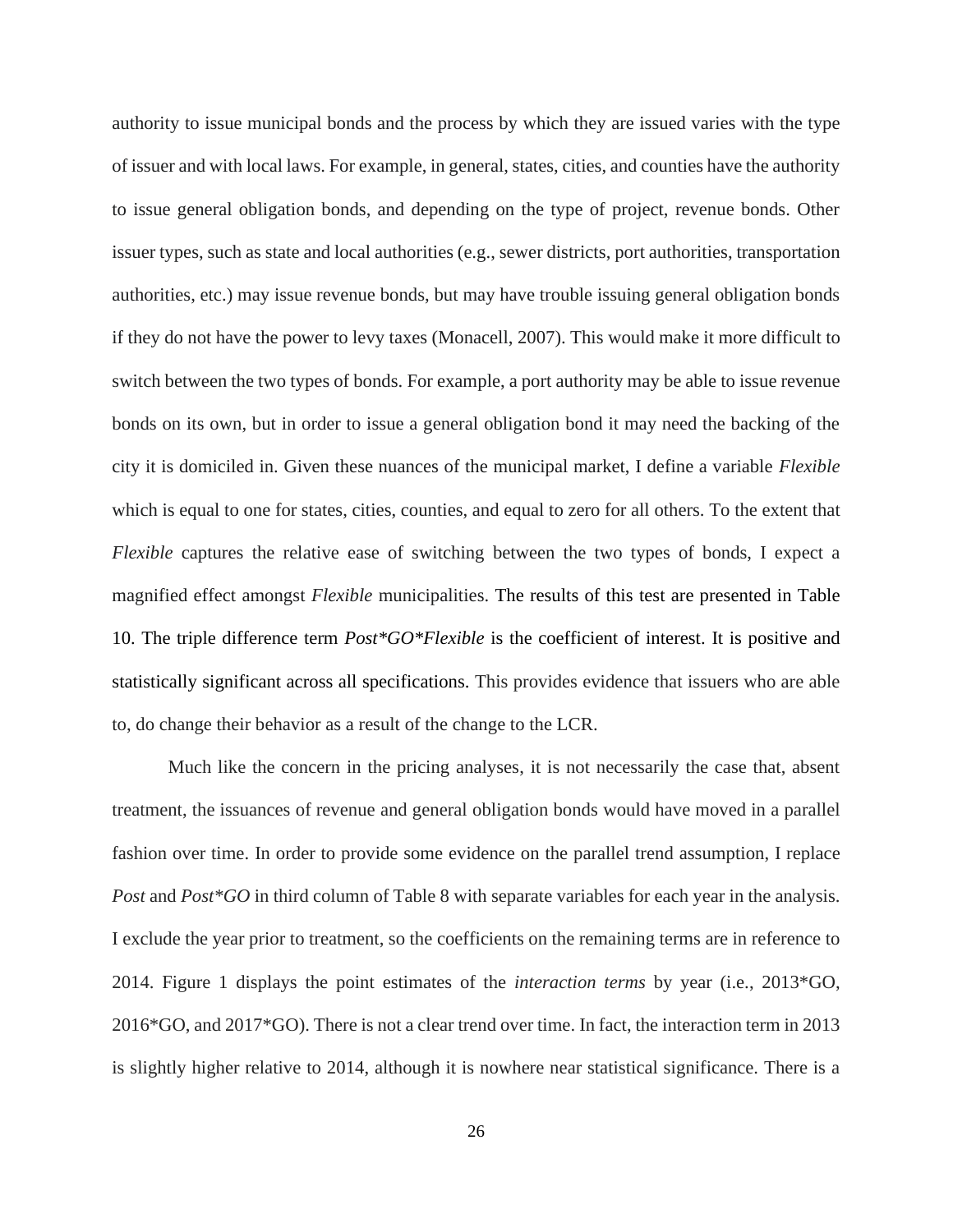sizeable jump in both 2016 and 2017, relative to 2014. This provides some evidence in favor of the parallel trend assumption.

#### *6. Additional Analysis - Bank Demand*

The proposed mechanism underlying the two spillover effects that I document is an increase in demand for general obligation municipal bonds on the part of banks around the classification change. Under more recent modifications to the standard asset pricing model (e.g., Holmström and Tirole, 2001; Krishnamurthy and Vissing-Jorgensen, 2012), this shift in demand could lead to an increase in equilibrium price and quantity. In this section, my aim is to provide evidence for this mechanism.

The financial crisis exposed the tenuous liquidity positions of some banks. One of the principal reasons for the adoption of Basel III was to change banks' liquidity management behavior to require a stock of HQLA to cover a bank's expected cash outflow for one month during a crisis scenario. After this initial month, governments or central banks would be able to inject liquidity into the financial system. Specifically, banks that are subject to the LCR (MLCR) are required to hold at least 100% (70%) of their monthly expected net cash outflows in HQLA. As a result, banks are incentivized to hold assets which are labeled as HQLA in order to avoid running afoul of the regulation.

If banks already found it optimal to hold a certain HQLA before the LCR was implemented, then I expect that they would further increase their positions under two circumstances. First, if they are not in compliance with the regulation, then they would clearly be incentivized to increase their HQLA pool. Also, even if a bank is in compliance with the LCR, they may want to build a buffer in order to avoid violating the LCR under most conditions. However, if a bank has a sufficient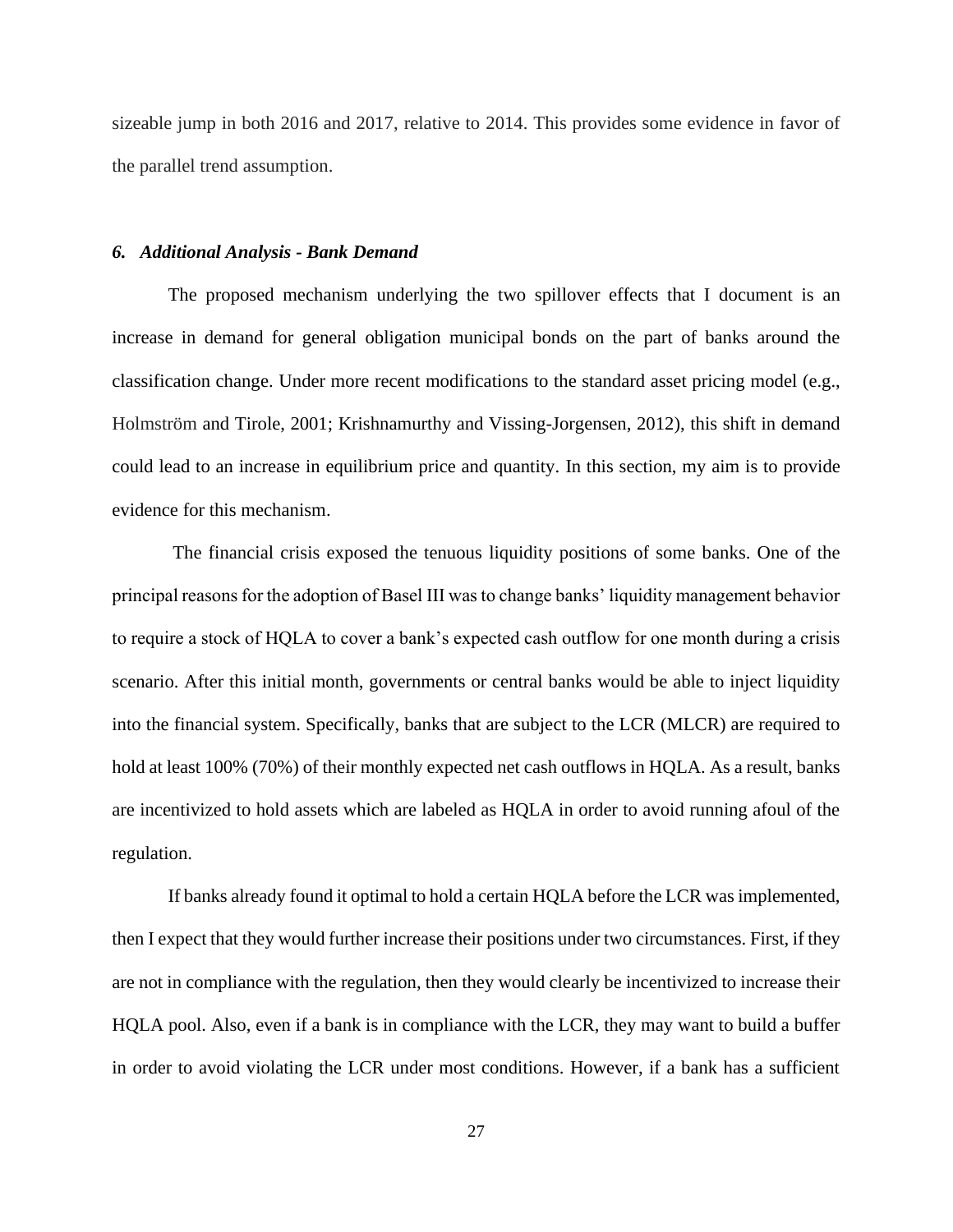amount of HQLA to where it is unlikely that the ratio would ever bind, then I would not expect it to impact their investment behavior. Given the point of the regulation was to change their behavior, the latter scenario is unlikely to be the case. Further, large banks have stated that the liquidity rules imposed by Basel III are more of a challenge to them than the capital rules (Killian, 2016). The preliminary evidence shows that the LCR initially was binding and changed the pool of assets that banks held. For example, Roberts et al. (2018) show that U.S. banks affected by the LCR increase (decrease) their amount of liquid (illiquid) assets relative to unaffected banks over an 8-year window. In fact, they also show that the rate of change of municipal bond ownership increases over this time period, although municipal bonds were not included as HQLA for part of the event window used in their study. As a result, I reexamine Roberts et al.'s (2018) result using a short window analysis around the actual inclusion of general obligation municipal bonds as HQLA in order to provide evidence for the mechanism in my study. While banks said the rule change would affect their demand (Ackerman, 2014), regulators explicitly said that they did not expect the rule to have a significant effect on banks' demand for municipal bonds.

#### *6.1 Research Design*

Bank holding companies report municipal bond holdings in their FR-Y9C filings, but they do not report separate amounts for total amount of general obligation bonds versus revenue bonds. In order to test whether the rule affects banks' investment behavior, I use the following specification (subscripts omitted for brevity):

Munis =  $\beta_0 + \beta_1 LCR$  Firm +  $\beta_2 Eff$ ective Date +  $\beta_3 LCR$  \* Effective Date +  $\beta_4 Size$  +  $\beta_5 ROA + \beta_6 Capital Ratio + \beta_7 Debt + \beta_8 Deposits + FIXED EFFECTS + \varepsilon$  (4)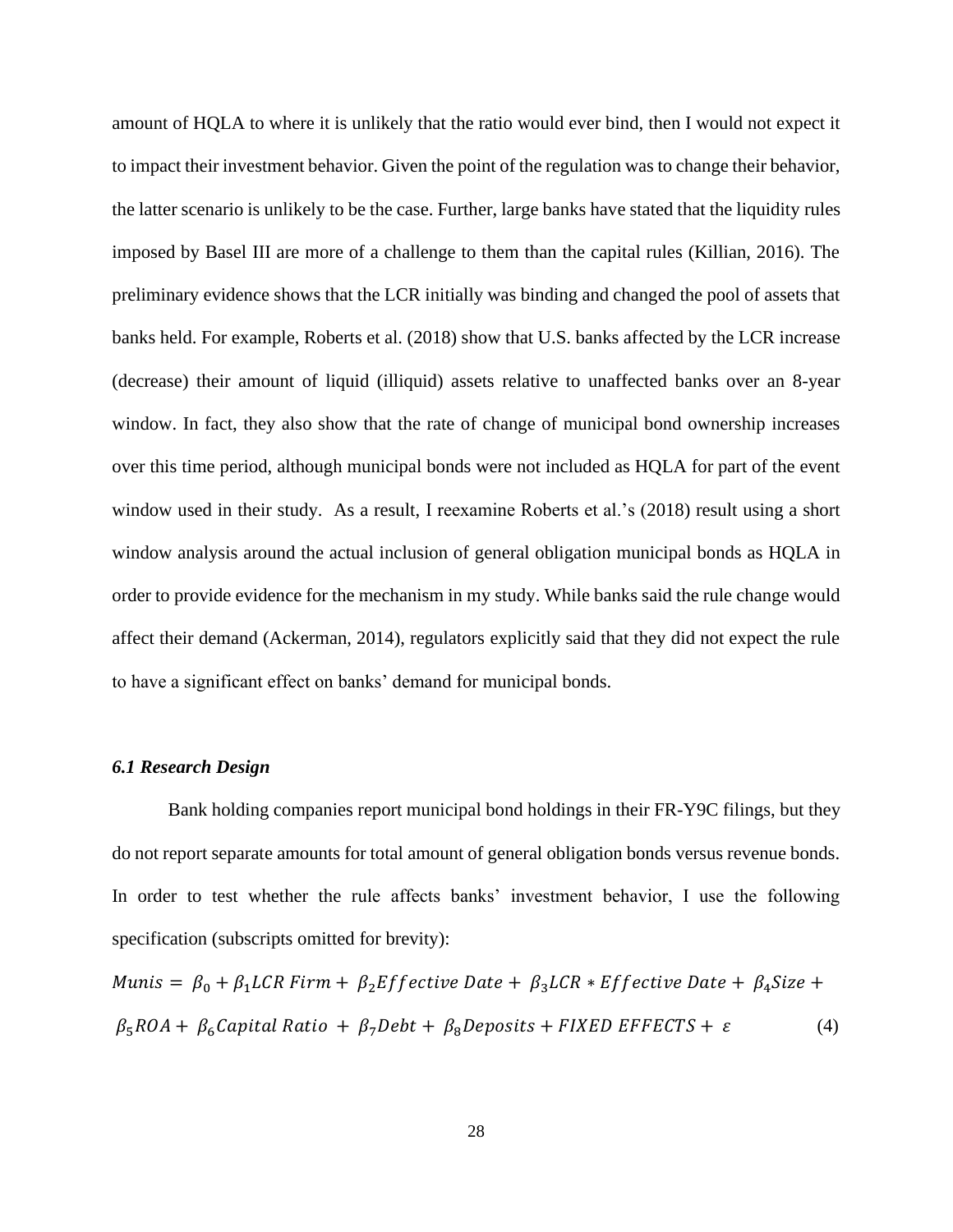I run this regression at the bank-quarter level and include controls similar to those employed by Chircop and Novotny-Farkas (2016). *LCR Firm* is an indicator variable for firms that are subject to either the LCR or MLCR. It is equal to 1 if a bank has total assets greater than or equal to \$50 billion. *Effective Date* is an indicator variable that is equal to one when the rule is effective (i.e., on and after July 1, 2016). The interaction term *LCR\*Effective Date* is the difference-in-differences coefficient of interest. The remaining control variables are defined in Appendix B. In order to tighten potential inferences, I use a short window setting and focus only on municipal holdings during 2016. This provides a two quarter pre- and post-period. In order to reduce pre-treatment covariate imbalance, I use entropy balancing in the quarter prior to treatment and assign the weights to the other quarters. Since *Size* is the variable that determines treatment, it cannot be balanced. As a result, I use the largest threshold of *Size* where the other variables are still able to be balanced. This process keeps all banks above \$8 billion in total assets. Standard errors are clustered by bank.

If the rule affects banks' investment decisions, they may increase their holdings of general obligation bonds and keep their level of revenue bonds constant. On the other hand, they may keep the total amount of municipal bonds that they hold constant and rebalance the portfolio to increase the share of general obligation bonds at the expense of revenue bonds. As a result, I will interpret a positive and significant coefficient on *LCR\*Effective Date* as evidence in support of my proposed mechanism. However, due to the aggregation of municipal bonds, an insignificantly positive (or even negative) coefficient does not necessarily provide evidence against the mechanism.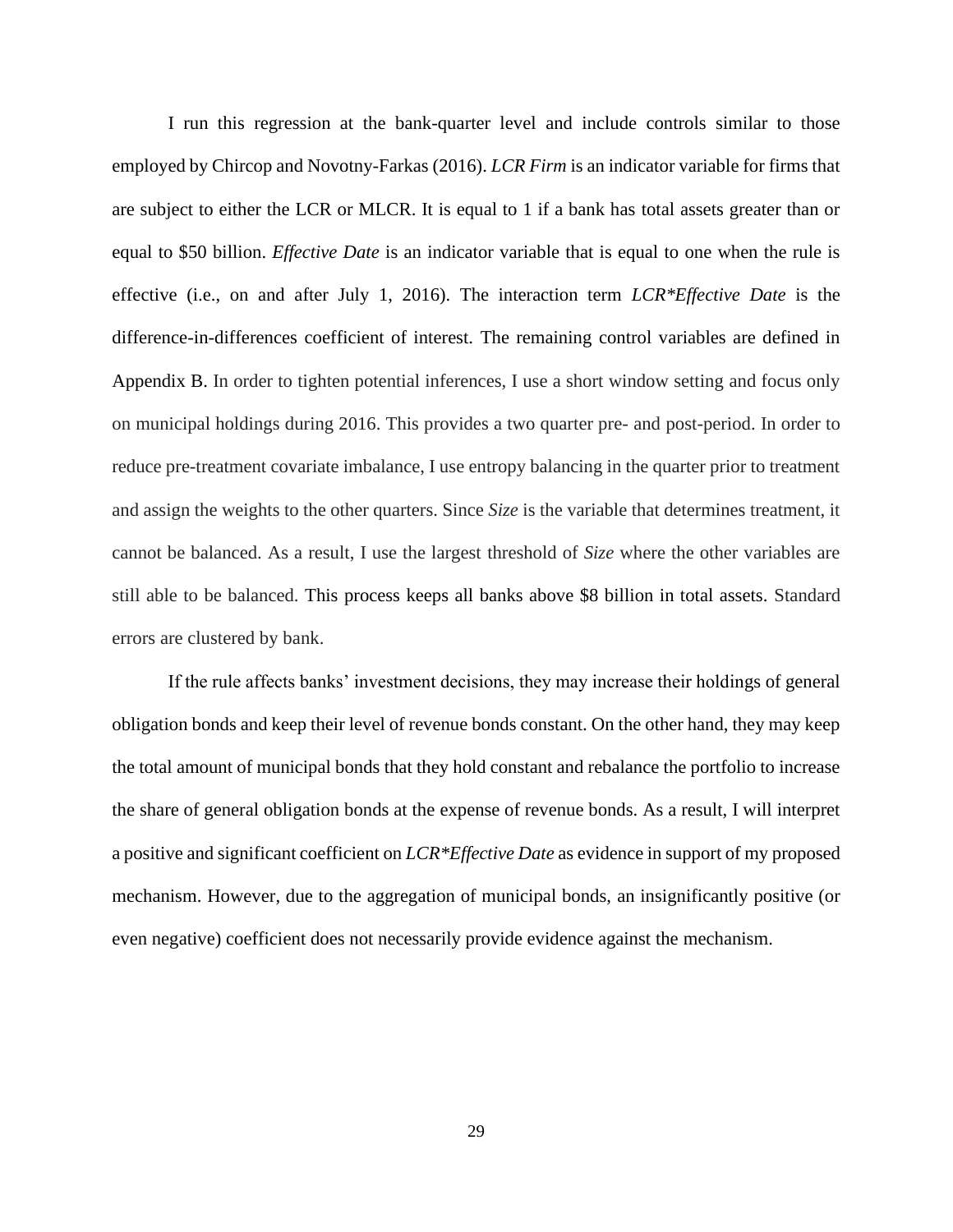## *6.2 Descriptive Statistics and Results*

I obtain banking data from the Bank Holding Companies database within WRDS. In untabulated descriptives, the means of *Size, Debt, Deposits,* and *Munis* are significantly different between treatment and control prior to entropy balancing. By construction, after entropy balancing, there are no significant differences in the pre-period between the means of any of the variables that were balanced. However, *Size* is still significantly different across treatment and control. Table 11 presents descriptive statistics for the investment sample after entropy balancing. Approximately 28% of the bank holding companies in the final sample are subject to either the LCR or MCLR. Municipal bonds make up 1% of the average bank's assets. The average control bank in my sample has total assets of around \$19 billion, while the average treatment firm has total assets around \$416 billion. They tend to be only slightly profitable with a ROA of .2%. Although my sample is purposefully tilted towards larger banks, the descriptive statistics are reasonably similar to other studies.

# *6.3 Results*

The results of estimating regression equation (4) are presented in Table 12. The coefficient of interest is *LCR\*Effective*. The first specification is based off the sample where *Munis* is also balanced whereas the second specification is based off the sample where *Munis* is not balanced. Across the separate specifications the point estimate for *LCR\*Effective* is positive and significant at the 5% level. Further, the economic magnitude of the DiD coefficient is significant. Since *Munis* is scaled by assets, the coefficient of .001 represents an increase in municipal bond holdings by about .1% of assets as a result of the rule change. The average bank subject to the rule has total assets of about \$415 billion implying an increase in total municipal bond holdings of \$415 million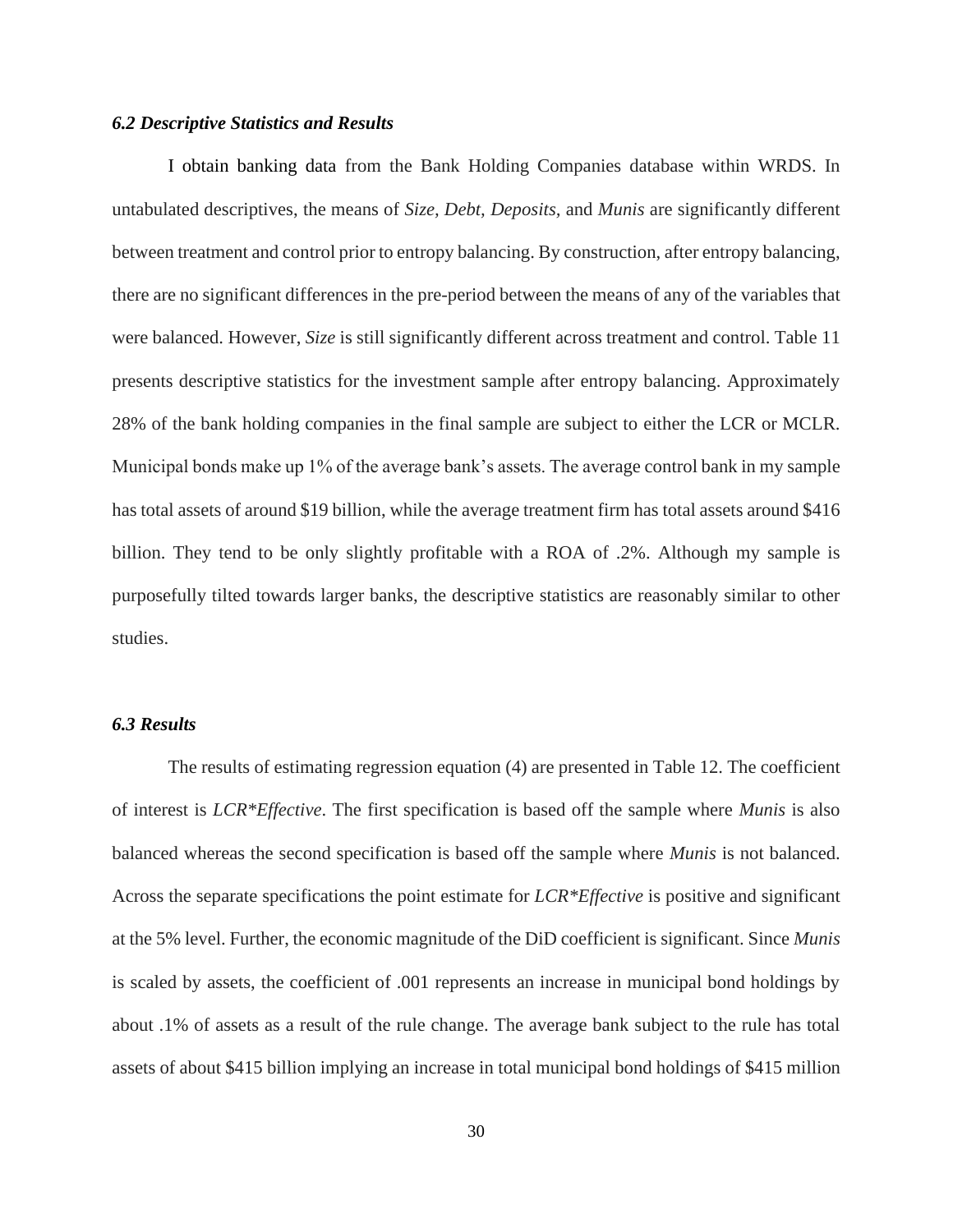for the average bank. Again, I am unable to decompose holdings separately into revenue and general obligation bonds. However, since there is evidence that banks are increasing their overall holdings in a narrow window around the effective date, I conjecture that this is due to an increase in demand for general obligation bonds.

#### *7. Conclusion*

This study documents that changing the measurements used in bank liquidity management can have spillover effects. Specifically, I find that classifying a general obligation municipal bond as a *high-quality liquid asset* in the regulatory accounting for the liquidity coverage ratio has a spillover effect by influencing municipal market pricing and behavior. First, I find that assigning the HQLA label to a municipal bond has an effect of between 4.5 and 5 basis points on the yield spread, an economically significant change in this market. This effect is closer to 15 basis points in the cross section of highly rated general obligation municipal bonds, which are most likely to be affected. Next, the reduction in financing costs of general obligation bonds appears to influence municipalities' issuance decisions. Relative to revenue bond issuance, municipalities increase their issuance of general obligation bonds by about 30%. This effect is magnified in the cross section of highly rated municipalities and in the cross section of municipalities with the most flexibility to switch between general obligation and revenue bonds. Finally, I find some indirect evidence for the proposed mechanism: a change in banks' investment behavior.

This paper contributes to several veins of literature, but also has important policy implications. The effects that I document are the result of changing municipal bonds to Level 2B assets. Many different entities (e.g., banks, politicians, trade groups, etc.) have requested Level 2A treatment. It may be the case that the results of this paper would be strengthened in magnitude if this change was made. For example, municipalities could potentially be able to borrow at even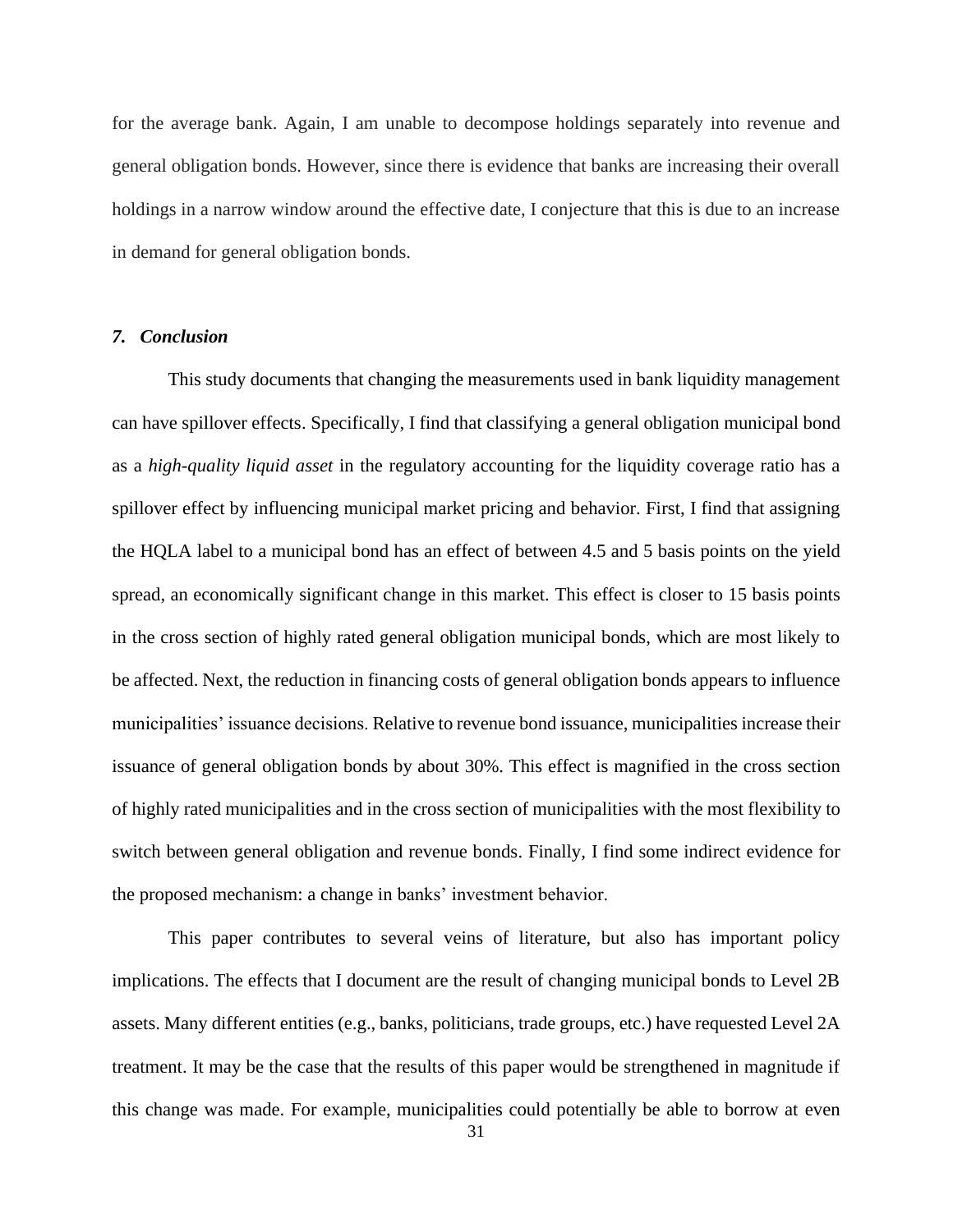lower rates under Level 2A treatment. The lack of Level 2A treatment may put U.S. domiciled municipalities at a disadvantage in maintaining and improving infrastructure relative to municipalities in other countries who do treat municipal bonds as Level 2A in their liquidity management regulations. However, it is important to note that this study does not examine if classifying general obligation bonds as *high-quality liquid assets* is an optimal decision for the purposes of liquidity management.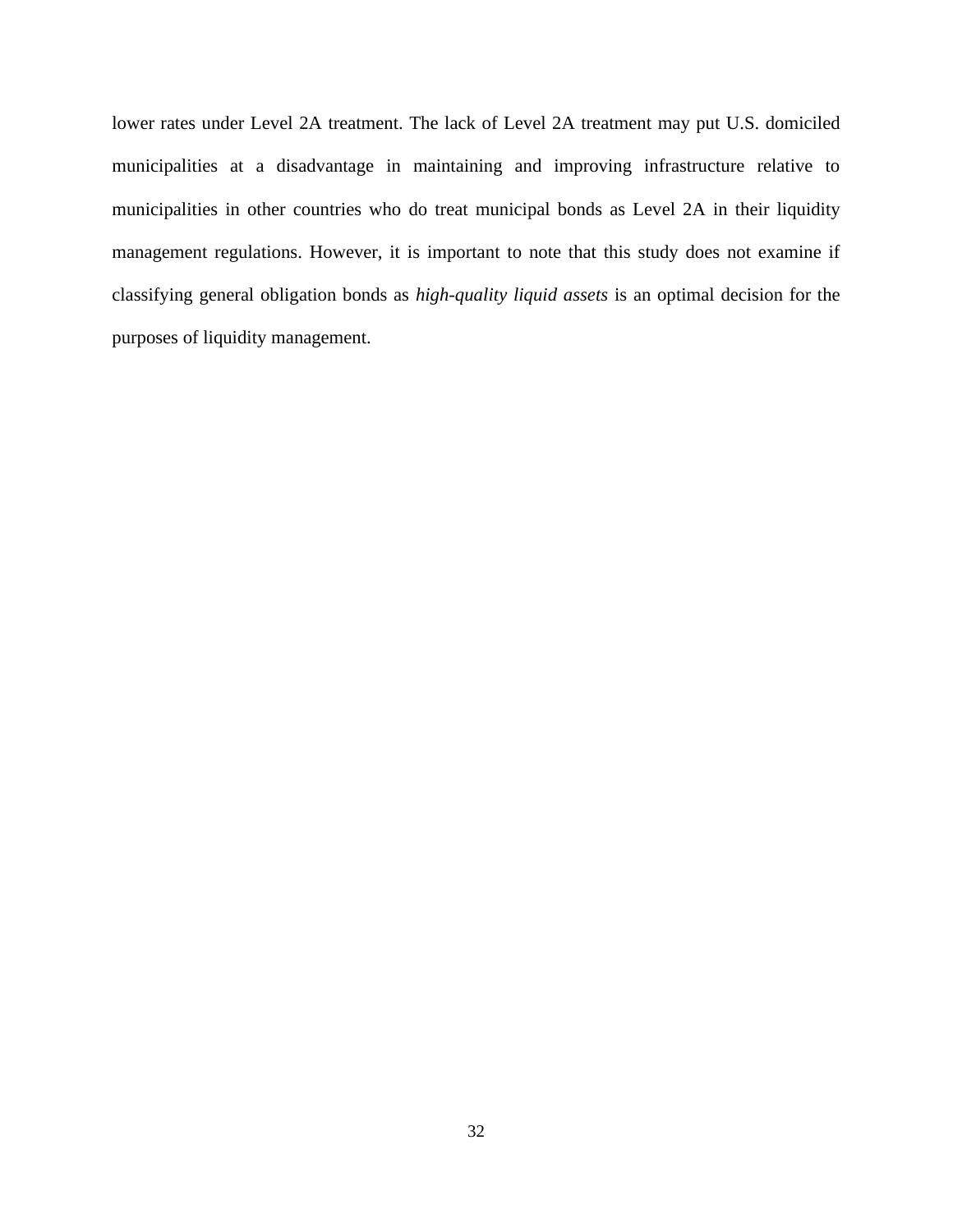# **References**

- Ackerman, Andrew and Victoria McGrane, 2015. Fed is expected to shift on munis. *Wall Street Journal* (U.S. Ed.), C1.
- Ackerman, Paul, 2014. Comment on Liquidity Coverage Ratio: Liquidity Risk Measurement, Standards, and Monitoring. Available at [https://www.fdic.gov/regulations/laws/federal/2013/2013-liquidity\\_coverage\\_ae04](https://www.fdic.gov/regulations/laws/federal/2013/2013-liquidity_coverage_ae04-c_27.pdf) [c\\_27.pdf](https://www.fdic.gov/regulations/laws/federal/2013/2013-liquidity_coverage_ae04-c_27.pdf)
- American Society of Civil Engineers (ASCE), 2017. Infrastructure report card: A comprehensive assessment of America's infrastructure. Available at https://www.infrastructurereportcard.org/wp-content/uploads/2019/02/Full-2017-Report-Card-FINAL.pdf
- Arrieta-Candelaria, Carmen, J.A. Beard, C. R. Belton, Aaron J. Bovos, Jeffrey S. Dewitt, Jason Dudich, Craig Freeman, Ronald C. Green, Lou D. Hoffman, Glen Lee, Mary Lewis, Martin Matson, Steve Rowland, Miguel Santana, Louis A. Scott, David Sweeney, Nancy E. Winkler, and Neal Young, 2014. Comment on Liquidity Coverage Ratio: Liquidity Risk Measurement, Standards, and Monitoring. Available at [https://www.fdic.gov/regulations/laws/federal/2013/2013-liquidity\\_coverage\\_ae04](https://www.fdic.gov/regulations/laws/federal/2013/2013-liquidity_coverage_ae04-c_87.pdf) [c\\_87.pdf](https://www.fdic.gov/regulations/laws/federal/2013/2013-liquidity_coverage_ae04-c_87.pdf)
- Baber, William R., Angela K. Gore, Kevin T. Rich, and Jean X. Zhang, 2013. Accounting restatements, governance and municipal debt financing, Journal of Accounting and Economics 56, 212-227.
- Banerjee, Ryan N. and Hitoshi Mio, 2015. The impact of liquidity regulation on banks, Bank of England Staff Working Paper 536.
- Basel Committee of Banking Supervision (BCBS), 2010. Basel III: International framework for liquidity risk measurement, standards and monitoring, December 2010.
- Basel Committee of Banking Supervision (BCBS), 2013. Basel III: The liquidity coverage ratio and liquidity risk monitoring tools, January 2013.
- Beatty, Anne, 2007. How does changing measurement change management behavior? A review of the literature. Accounting and Business Research (Supplement 1 Special Issue: International Accounting Policy Forum) 37, 63-71.
- Bernstein, Asaf, 2017. Firm value and the costs of rating-contingent regulation: Evidence from the establishment of "investment grade", Working Paper.
- Bruno, Brunella, Enrico Onali, and Klaus Schaek, 2018. Market reaction to bank liquidity regulation, Journal of Financial and Quantitative Analysis 53, 899-935.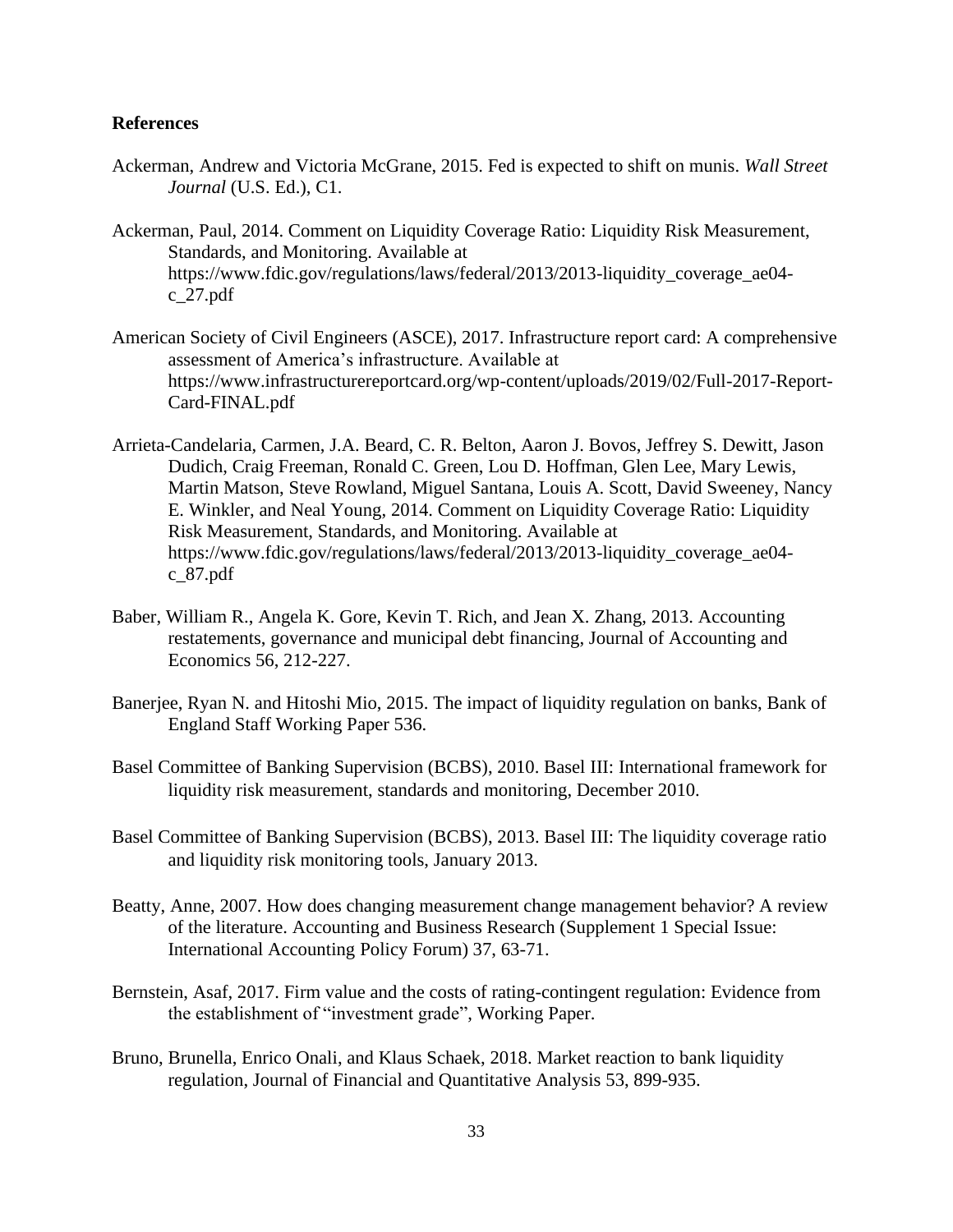- Butler, Alexander W., Larry Fauver, and Sandra Mortal, 2009. Corruption, political connections, and municipal finance, Review of Financial Studies 22, 2873-3905.
- Chircop, Justin and Zoltan Novotny-Farkas, 2016. The economic consequences of extending the use of fair value accounting in regulatory capital calculations, Journal of Accounting and Economics 62, 183-203.
- Cornaggia, Jess N., Kimberly J. Cornaggia, and Ryan D. Israelsen, 2018. Credit ratings and the cost of municipal financing, Review of Financial Studies 31, 2038-2079.
- Cornaggia, Kimberly, John Hund, and Giang Nguyen, 2019. The Price of safety: The evolution of insurance value in municipal markets, Working Paper.
- Curfman, Christopher J. and John Kandrac, 2018. The costs and benefits of liquidity regulations: Lessons from an idle monetary policy tool, Working Paper.
- Department of the Treasury, Federal Reserve System, and Federal Deposit Insurance Corporation (Proposal), 2013. Liquidity Coverage Ratio: Liquidity risk measurement, standards, and monitoring, November 2013.
- Department of the Treasury, Federal Reserve System, and Federal Deposit Insurance Corporation (Final Rule), 2014. Liquidity Coverage Ratio: Liquidity risk measurement standards, October 2014.
- Federal Reserve System (Proposal), 2015. Liquidity Coverage Ratio: Treatment of U.S. municipal securities as high quality liquid assets, May 2015.
- Federal Reserve System (Final Rule), 2016. Liquidity Coverage Ratio: Treatment of U.S. municipal securities as high quality liquid assets, April 2016.
- Gao, Pengjie, Chang Lee, and Dermot Murphy, 2020. Financing dies in darkness? The impact of newspaper closures on public finance, Journal of Financial Economics 135, 445-467.
- Green, Richard C., Dan Li, and Norman Schurhoff, 2010. Price discovery in illiquid markets: Do financial asset prices rise faster than they fall? Journal of Finance 65, 1669-1702.
- Gorton, Gary, 2017. The history and economics of safe assets. Annual Review of Economics 9, 547-586.
- Gorton, Gary, Stefan Lewellen, and Andrew Metrick, 2012. The safe-asset share, NBER Working Paper 17777.
- Gorton, Gary and Tyler Muir, 2016. Mobile collateral versus immobile collateral, NBER Working Paper 22619.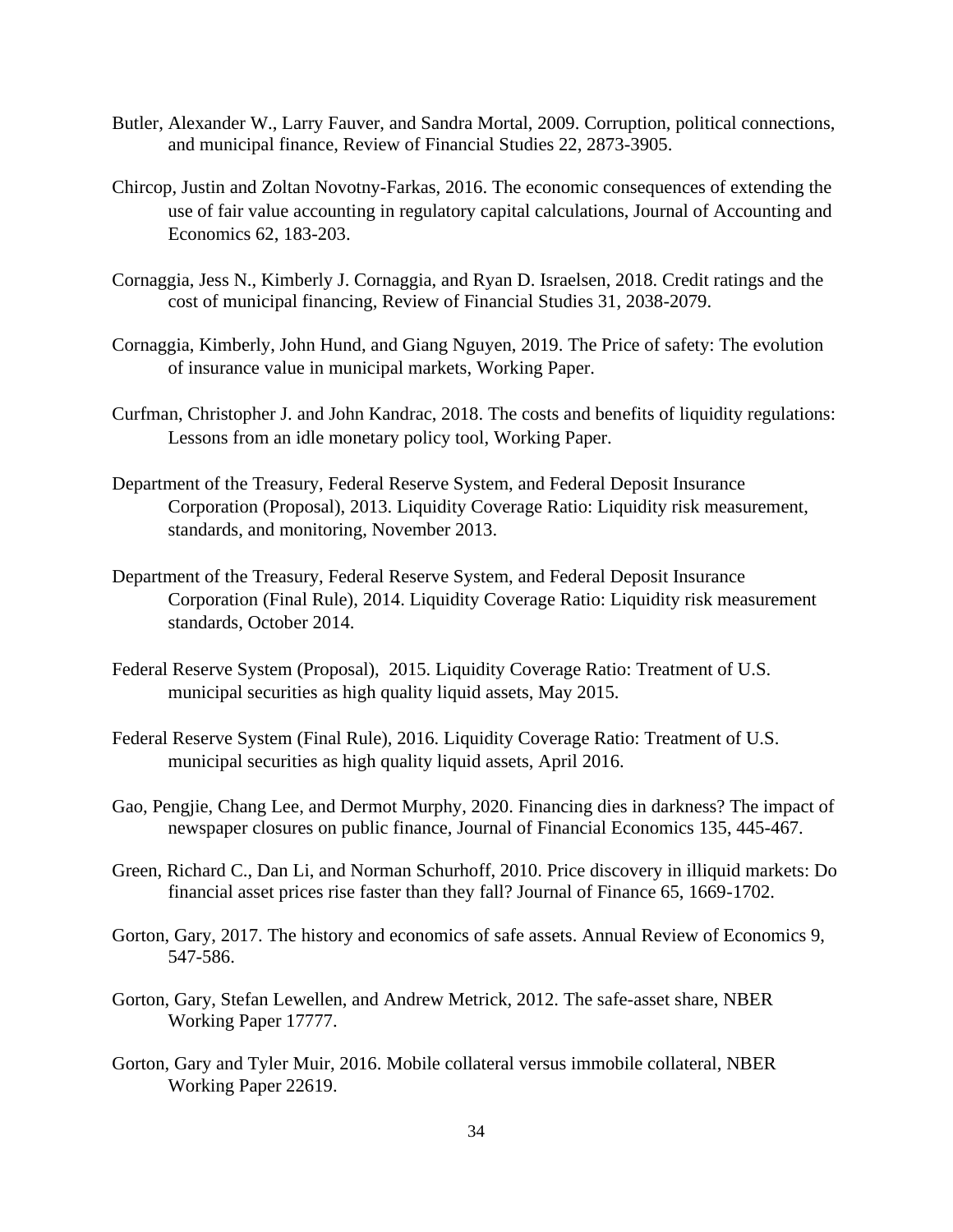- Hainmueller, Jans, 2012. Entropy balancing for causal effects: A multivariate reweighting method to produce balanced samples in observational studies, Political analysis 20, 25- 46.
- Harberger, Arnold C., 1971. Three basic postulates for applied welfare economics: An interpretive essay. Journal of Economic Literature 9, 785-797.
- Holmström, Bengt and Jean Tirole, 2001. LAPM: A liquidity-based asset pricing model, Journal of Finance 56, 1837-1867.
- Killian, Thomas W., 2016. Liquidity rules now the binding constraint for large banks, Sandler O'Neill Partners, 1-18.
- Koijen, Ralph S. J. and Motohiro Yogo, 2019. A demand system approach to asset pricing, Journal of Political Economy 127, 1475-1515.
- Krishnamurthy, Arvind and Annette Vissing-Jorgensen, 2012. The aggregate demand for treasury debt, Journal of Political Economy 120, 233-267.
- Leuz, Christian and Peter D. Wysocki, 2016. The economics of disclosure and financial reporting regulation: Evidence and suggestions for future research. Journal of Accounting Research. 54, 525-622.
- Monacell, James, 2007. Overview of governmental Financing. Available at https://www.sgrlaw.com/briefings/461/
- Municipal Securities Rulemaking Board (MSRB), 2014. Report on secondary market trading in the municipal securities market, July 2014.
- Pramuk, Jacob, 2018. Trump signs the biggest rollback of bank rules since the financial crisis. Available at https://www.cnbc.com/2018/05/24/trump-signs-bank-bill-rolling-back-somedodd-frank-regulations.html
- Roberts, Daniel, Asani Sarkar, and Or Shachar, 2018. Bank liquidity provision and Basel liquidity regulations. Federal Reserve Bank of New York Staff Reports. 852.
- Schwert, Michael, 2017. Municipal bond liquidity and default risk, Journal of Finance 72, 1683- 1722.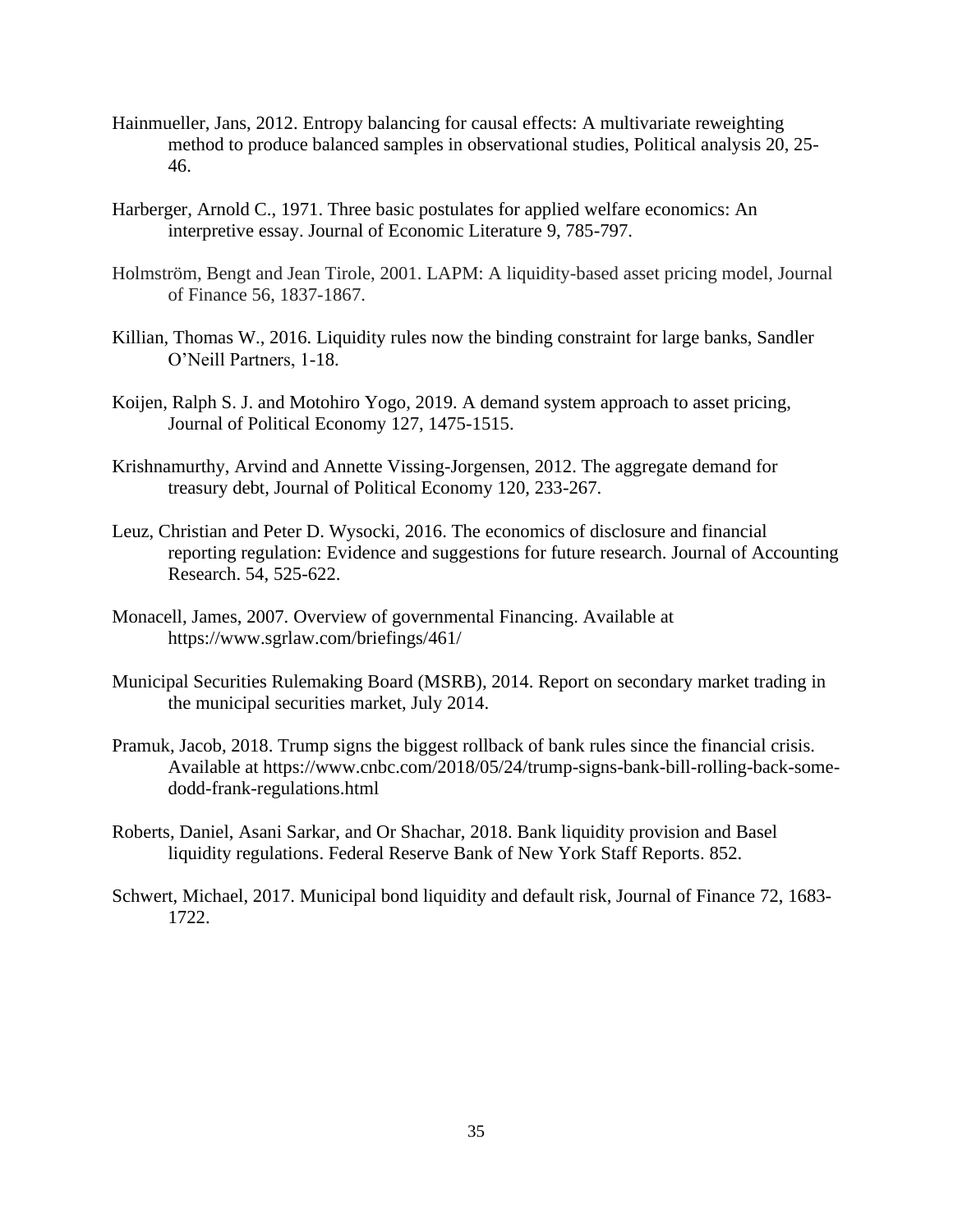# **Appendix A: Timeline**

| Event                                                                                             | Date       | Description                                                                                                                                                                                                                                                                                                                                                                               |
|---------------------------------------------------------------------------------------------------|------------|-------------------------------------------------------------------------------------------------------------------------------------------------------------------------------------------------------------------------------------------------------------------------------------------------------------------------------------------------------------------------------------------|
| <b>Basel III Standards</b>                                                                        | 12/1/2010  | The Basel Committee on Banking Supervision<br>releases their initial liquidity standards.<br>Municipal bonds are eligible as Level 2A HQLA                                                                                                                                                                                                                                                |
| <b>Basel III Revised Standards</b>                                                                | 1/1/2013   | The Basel Committee on Banking Supervision<br>releases their revised liquidity standards.<br>Municipal bonds are eligible as Level 2A HQLA                                                                                                                                                                                                                                                |
| U.S. Proposal of Basel III                                                                        | 11/1/2013  | U.S. regulators proposed a rule to adopt the<br>components of Basel III. There were several<br>modifications including the exclusion of<br>municipal bonds from HQLA. The LCR applies<br>to banks with more than \$250 billion in total<br>assets. In addition, bank holding companies<br>regulated by the FRB are subject to a modified<br>LCR starting at \$50 billion in total assets. |
| U.S. Adoption of Basel III                                                                        | 10/10/2014 | After pushback from many commenters,<br>municipal bonds were still left off the HQLA list.                                                                                                                                                                                                                                                                                                |
| <b>Wall Street Journal Article</b>                                                                | 4/17/2015  | This represented the first report that the FRB was<br>going to add certain municipal bonds to the<br>HQLA list.                                                                                                                                                                                                                                                                           |
| <b>FRB Press Release</b>                                                                          | 5/21/2015  | The FRB released a statement saying general<br>obligation bonds meeting certain conditions will<br>be treated as Level 2B HQLA.                                                                                                                                                                                                                                                           |
| <b>FRB</b> Rule Proposal                                                                          | 5/28/2015  | The FRB released their long form rule proposal                                                                                                                                                                                                                                                                                                                                            |
| <b>FRB Press Release</b>                                                                          | 4/1/2016   | The FRB finalizes the rule. There were minor<br>changes from the proposal, but municipal bonds<br>were kept as Level 2B.                                                                                                                                                                                                                                                                  |
| <b>FRB</b> Final Rule                                                                             | 4/11/2016  | The FRB released their long form final rule.                                                                                                                                                                                                                                                                                                                                              |
| <b>Rule Effective Date</b>                                                                        | 7/1/2016   | The new FRB rule takes effect.                                                                                                                                                                                                                                                                                                                                                            |
| Economic Growth, Regulatory<br>Relief, and Consumer Protect Act<br>(EGRRCPA) passes in the Senate | 3/14/2018  | The senate passes legislation which, in part,<br>requires all the U.S. banking regulators to classify<br>both general obligation and revenue bonds as<br>Level 2B HQLA.                                                                                                                                                                                                                   |
| EGRRCPA passes in the House                                                                       | 5/22/2018  | The house passes the EGRRCPA. Shortly                                                                                                                                                                                                                                                                                                                                                     |
| <b>Interim Final Rule</b>                                                                         | 8/31/2018  | thereafter, it is signed by the president.<br>U.S. regulators issue interim final rule classifying<br>general obligation and revenue bonds as HQLA.                                                                                                                                                                                                                                       |
| <b>Final Rule</b>                                                                                 | 6/5/2019   | U.S. regulators issue the final rule (which is<br>unchanged from the interim final rule).                                                                                                                                                                                                                                                                                                 |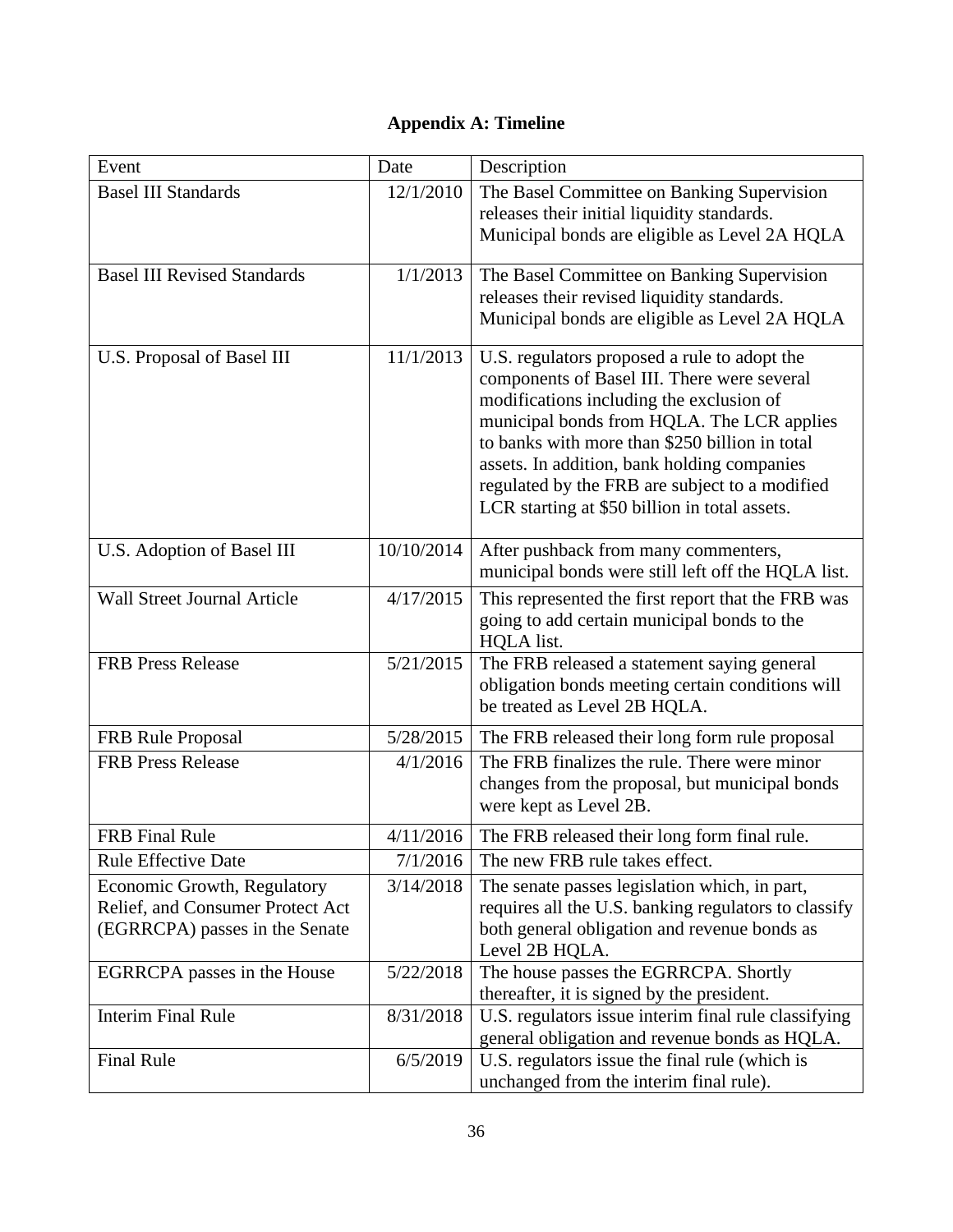| <b>Variable</b>           | <b>Source</b>       | <b>Definition</b>                                                                                                                                                                                                                                                                                                                         |
|---------------------------|---------------------|-------------------------------------------------------------------------------------------------------------------------------------------------------------------------------------------------------------------------------------------------------------------------------------------------------------------------------------------|
| <b>Yield Spread Tests</b> |                     |                                                                                                                                                                                                                                                                                                                                           |
| Spread                    | <b>MSRB</b>         | The bond's average yield over an event period<br>minus the average yield on a maturity matched<br>treasury security. If necessary, the yield on a<br>treasury security is linearly interpolated from the<br>two closest available treasury yields (one above<br>and one below).                                                           |
| Post                      | <b>MSRB</b>         | An indicator variable that is equal to one in the<br>period after (and including) the event and zero<br>otherwise.                                                                                                                                                                                                                        |
| GO                        | <b>SDC</b> Platinum | An indicator variable that is equal to one if the<br>bond is a general obligation bond and zero<br>otherwise.                                                                                                                                                                                                                             |
| Call                      | <b>MSRB</b>         | An indicator variable that is equal to one if the<br>bond is callable and zero otherwise.                                                                                                                                                                                                                                                 |
| Negotiated                | <b>SDC</b> Platinum | An indicator variable that is equal to one if the<br>bond was issued through a negotiated offering and<br>zero otherwise.                                                                                                                                                                                                                 |
| Rating                    | <b>CMF</b>          | A numeric version of a bond's rating which ranges<br>from 1 for the highest quality bonds to 21 for the<br>lowest quality. Standard and Poor's ratings are<br>used. If they are missing, Moody's ratings are<br>used. If both Standard and Poor's and Moody's do<br>not have information on the rating, then Fitch's<br>ratings are used. |
| Volume                    | <b>MSRB</b>         | The natural log of one plus the bond's buy volume<br>over an event period.                                                                                                                                                                                                                                                                |
| Coupon                    | <b>MSRB</b>         | The bond's average coupon rate over an event<br>period.                                                                                                                                                                                                                                                                                   |
| Ln(Par)                   | <b>SDC</b> Platinum | The natural log of one plus the estimated par value<br>of a bond. The estimated value is calculated as the<br>par of the issue divided by the number of bonds in<br>the issue.                                                                                                                                                            |
| Maturity                  | <b>MSRB</b>         | The time to maturity of the bond (in years).                                                                                                                                                                                                                                                                                              |
| $AA-$                     | <b>CMF</b>          | An indicator variable that is equal to one if the<br>bond has a credit rating at or above AA- (i.e.,<br>Rating $\leq$ 4)                                                                                                                                                                                                                  |

# **Appendix B: Variable Definitions**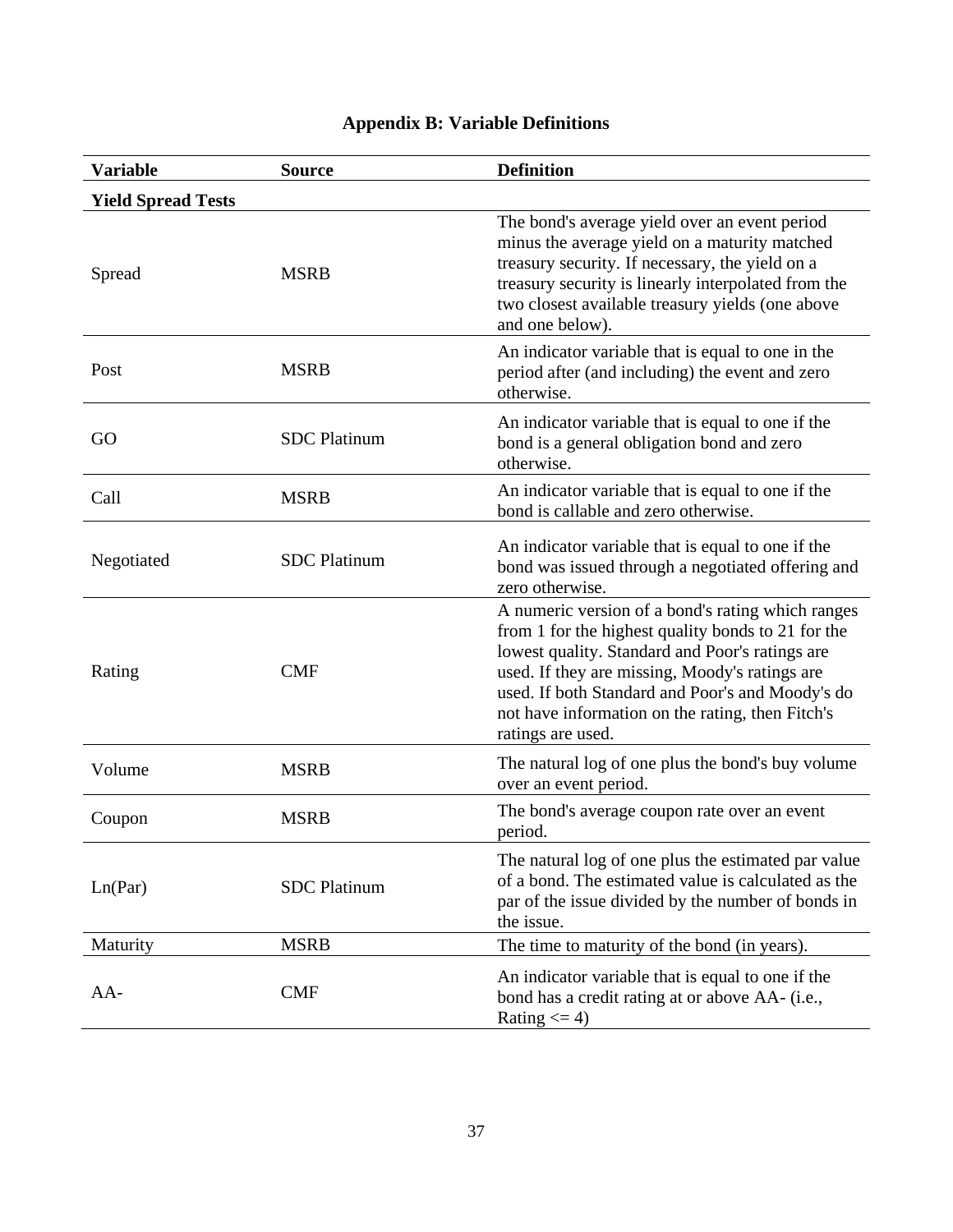| <b>Variable</b>       | <b>Source</b>       | <b>Definition</b>                                                                                                                                                                                                                                                                                                                                                                                                                                                             |
|-----------------------|---------------------|-------------------------------------------------------------------------------------------------------------------------------------------------------------------------------------------------------------------------------------------------------------------------------------------------------------------------------------------------------------------------------------------------------------------------------------------------------------------------------|
| <b>Issuance Tests</b> |                     |                                                                                                                                                                                                                                                                                                                                                                                                                                                                               |
| Ln(Amount)            | <b>SDC</b> Platinum | The natural log of one plus the amount of general<br>obligation bonds (in million $\$ 's) issued (if $GO=1$ ) or<br>the natural log of one plus the amount of revenue<br>bonds issued (if $GO=0$ ).                                                                                                                                                                                                                                                                           |
| Post                  | <b>SDC</b> Platinum | An indicator variable that is equal to one during<br>2016 and 2017 and zero otherwise.                                                                                                                                                                                                                                                                                                                                                                                        |
| GO                    | <b>SDC</b> Platinum | An indicator variable that is equal to one for general<br>obligation bonds and equal to zero for revenue<br>bonds.                                                                                                                                                                                                                                                                                                                                                            |
| Ln(Pop)               | <b>BEA</b>          | The natural log of the population of the<br>municipality's home county. If the municipality<br>spans multiple counties, then it is the sum of those<br>counties. If the municipality is a state, then the<br>state's population is used.                                                                                                                                                                                                                                      |
| Pop Growth            | <b>BEA</b>          | The municipality's population growth (as a %),<br>measured as $((population(t) - population(t$<br>1))/population(t-1)) $*$ 100.                                                                                                                                                                                                                                                                                                                                               |
| Ln(PC Income)         | <b>BEA</b>          | The natural log of the per capita income of the<br>municipality's home county. If the municipality<br>spans multiple counties, then it is the average per<br>capita income of those counties. If the municipality<br>is a state, then the state's per capita income is used.                                                                                                                                                                                                  |
| Unemployment          | <b>USDA</b>         | The unemployment rate (as a %) of the<br>municipality's home county. If the municipality<br>spans multiple counties, then it is the average<br>unemployment rate of those counties. If the<br>municipality is a state, then the state's<br>unemployment rate is used.                                                                                                                                                                                                         |
| Rating                | <b>CMF</b>          | A numeric version of a bond's rating which ranges<br>from 1 for the highest quality bonds to 21 for the<br>lowest quality. This measure is aggregated up to the<br>issuer-bond type-year level and rounded to the<br>nearest whole number. Missing values are replaced<br>with the previous year or two's data for the same<br>bond type. If still missing, then it is replaced with<br>the rating for the other bond type (i.e., GO or REV)<br>from the same issuer. $^{22}$ |
| $AA-$                 | <b>CMF</b>          | An indicator variable that is equal to one if the<br>issuer-bond type-year has a credit rating at or above<br>AA- (i.e., Rating $\leq$ 4).                                                                                                                                                                                                                                                                                                                                    |
| Flexible              | <b>SDC</b> Platinum | An indicator variable that is equal to one if the issuer<br>is a state, city, or county and zero otherwise.                                                                                                                                                                                                                                                                                                                                                                   |

# **Appendix B: Variable Definitions - Continued**

 $^{22}$  Due to data availability, prior to replacement, nearly all observations in 2017 have missing ratings. After replacing missing values with past years' data or other bond ratings, nearly all have available ratings.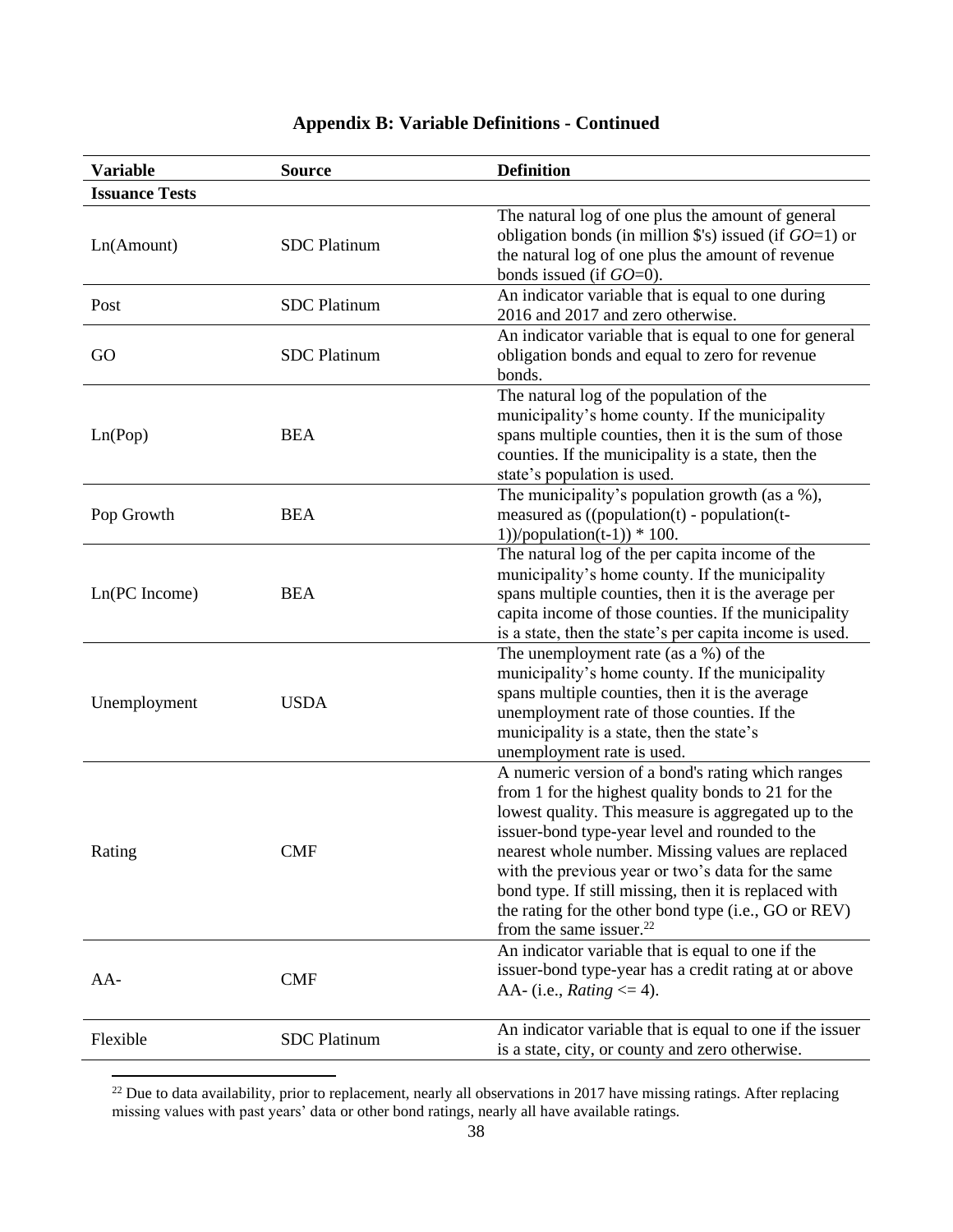| <b>Variable</b>          | Source                        | <b>Definition</b>                                                                                                                                         |
|--------------------------|-------------------------------|-----------------------------------------------------------------------------------------------------------------------------------------------------------|
| <b>Bank Demand Tests</b> |                               |                                                                                                                                                           |
| <b>Munis</b>             | <b>Bank Regulatory (WRDS)</b> | The fair value of HTM and AFS municipal bonds<br>divided by total assets ((bhck8497 +<br>bhck8499)/bhck2170)                                              |
| <b>LCR</b> Firm          | <b>Bank Regulatory (WRDS)</b> | An indicator variable that is equal to one if the<br>bank holding company's total assets are greater<br>than or equal to \$50 billion and zero otherwise. |
| <b>Size</b>              | <b>Bank Regulatory (WRDS)</b> | The natural log of total assets $(Ln(bhck2170))$                                                                                                          |
| <b>ROA</b>               | <b>Bank Regulatory (WRDS)</b> | Net income divided by total assets<br>(bhck4340/bhck2170)                                                                                                 |
| Capital Ratio            | <b>Bank Regulatory (WRDS)</b> | Total equity capital divided by total assets<br>(bhck3210/bhck2170)                                                                                       |
| Debt                     | <b>Bank Regulatory (WRDS)</b> | Non deposit liabilities divided by total assets<br>$((bhck2948-bhdm6631 - bhdm6636)/bhck2170)$                                                            |
| Deposits                 | <b>Bank Regulatory (WRDS)</b> | Deposits divided by total assets ((bhdm6631 +<br>bhdm6636)/bhck2170)                                                                                      |

# **Appendix B: Variable Definitions - Continued**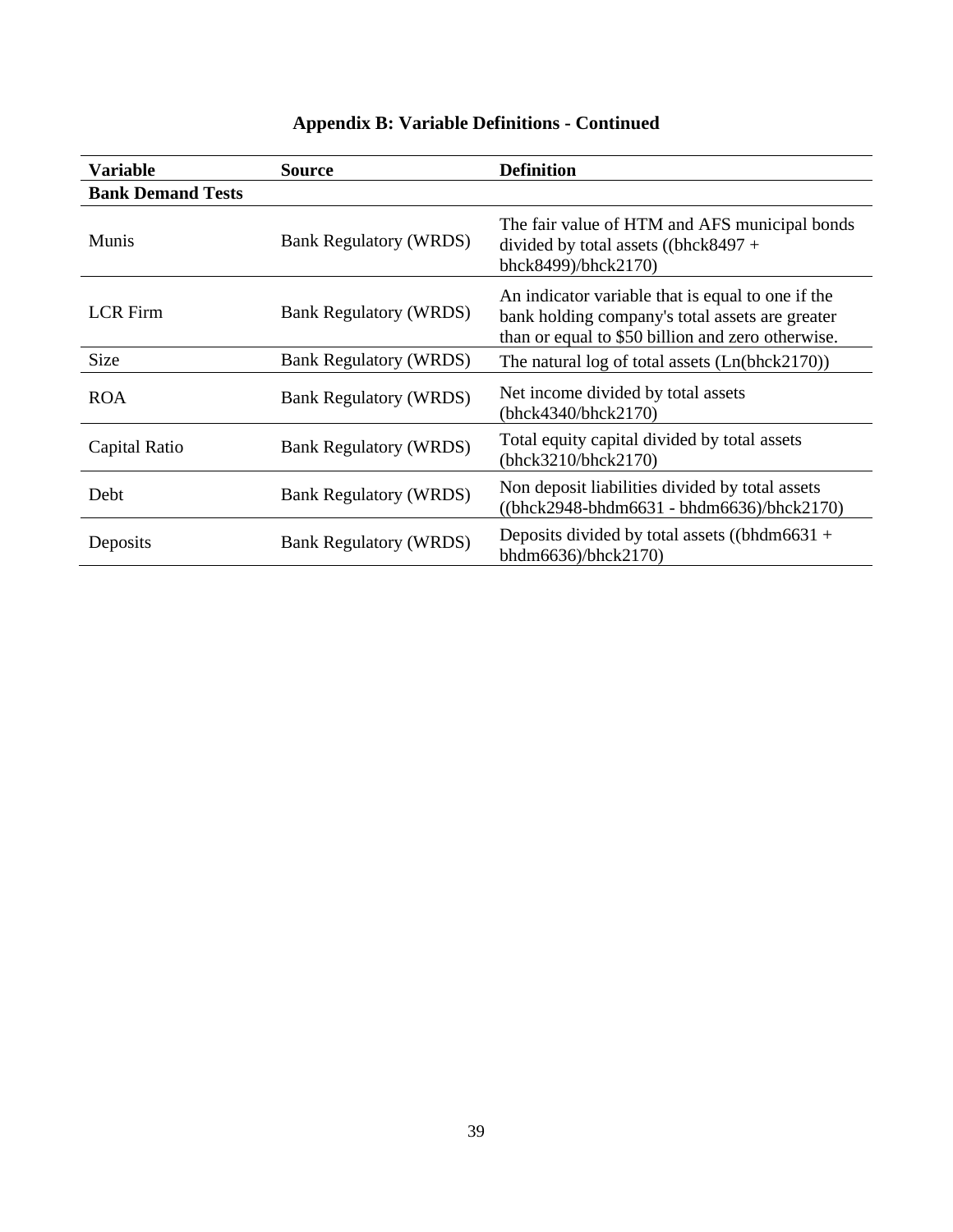# **Figure 1: Trend of Bond Issuance around the LCR change**

This figure shows point estimates and their 90% confidence intervals for an OLS regression estimating the effect of the LCR change on municipalities' bond issuance behavior, except for the benchmark year (2014). I estimate the model from Column (3) of Table 8. However, I replace *Post\*GO* with separate time dummies.

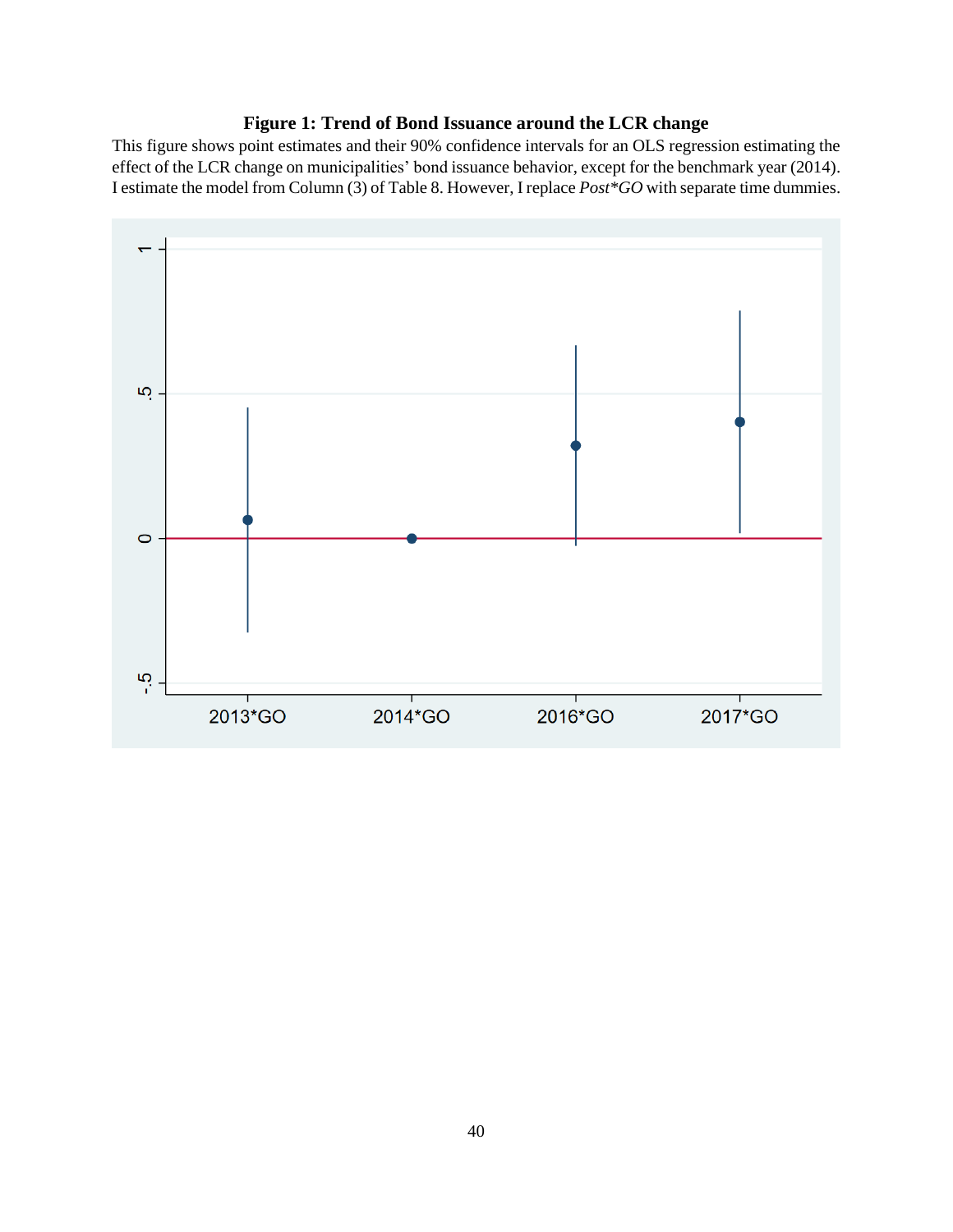#### **Table 1: Entropy Balancing**

This table reports the mean of pre-period variables before and after entropy balancing for revenue and general obligation bonds. Panel A presents means prior to the Wall Street Journal - Proposal Press Release (WSJ-PPR) event. Panel B presents means prior to the Final Rule Press Release (FRPR) event. *T-*tests are conducted to test the difference in means between the sample of revenue and general obligation bonds. \*\*\* denotes statistical significance at the 1% level. See Appendix B for variable definitions.

|                                 | Before entropy balancing |             |              |             | After entropy balancing |            |  |
|---------------------------------|--------------------------|-------------|--------------|-------------|-------------------------|------------|--|
|                                 | $N = 8,673$              | $N = 5,873$ |              | $N = 8,673$ | $N = 5,873$             |            |  |
|                                 | <b>REV</b>               | GO          | Difference   | <b>REV</b>  | GO                      | Difference |  |
| $Call_{t-1}$                    | 0.9263                   | 0.8817      | $-0.0447***$ | 0.8817      | 0.8817                  | 0.0000     |  |
| $Negotiated_{t-1}$              | 0.8555                   | 0.5866      | $-0.2689***$ | 0.5866      | 0.5866                  | 0.0000     |  |
| $Rating_{t-1}$                  | 4.0472                   | 2.8708      | $-1.1764***$ | 2.8711      | 2.8708                  | $-0.0003$  |  |
| $S$ <i>pread</i> <sub>t-1</sub> | 0.4286                   | 0.2529      | $-0.1758***$ | 0.2522      | 0.2529                  | 0.0006     |  |
| $Coupon_{t-1}$                  | 4.6688                   | 4.3579      | $-0.3109***$ | 4.3576      | 4.3579                  | 0.0002     |  |
| $Ln(Par)_{t-1}$                 | 2.1281                   | 1.7652      | $-0.3629***$ | 1.7649      | 1.7652                  | 0.0003     |  |
| $Maturity_{t-1}$                | 11.488                   | 9.1688      | $-2.3191***$ | 9.1690      | 9.1688                  | $-0.0002$  |  |
| $Volume_{t-1}$                  | 10.265                   | 10.279      | 0.0133       | 10.279      | 10.279                  | 0.0001     |  |

**Panel A: WSJ-PPR**

#### **Panel B: FRPR**

|                                 | Before entropy balancing |             |               |             | After entropy balancing |            |  |
|---------------------------------|--------------------------|-------------|---------------|-------------|-------------------------|------------|--|
|                                 | $N = 9,481$              | $N = 6,988$ |               | $N = 9,481$ | $N = 6,988$             |            |  |
|                                 | <b>REV</b>               | GO          | Difference    | <b>REV</b>  | GO                      | Difference |  |
| $Call_{t-1}$                    | 0.9348                   | 0.8888      | $-0.0460***$  | 0.8888      | 0.8888                  | 0.0000     |  |
| $Negotiated_{t-1}$              | 0.8432                   | 0.5897      | $-0.2534***$  | 0.5897      | 0.5897                  | 0.0000     |  |
| $Rating_{t-1}$                  | 4.0184                   | 3.0173      | $-1.0010***$  | 3.0174      | 3.0173                  | $-0.0001$  |  |
| $S$ <i>pread</i> <sub>t-1</sub> | 0.1584                   | 0.0770      | $-0.0814***$  | 0.0774      | 0.0770                  | $-0.0005$  |  |
| ${Coupon_{t-1}}$                | 4.6431                   | 4.2800      | $-0.3631***$  | 4.2800      | 4.2800                  | 0.0000     |  |
| $Ln(Par)_{t-1}$                 | 2.0731                   | 1.6563      | $-0.4168$ *** | 1.6561      | 1.6563                  | 0.0001     |  |
| $Maturity_{t-1}$                | 10.932                   | 8.7207      | $-2.2110***$  | 8.7209      | 8.7207                  | $-0.0002$  |  |
| $Volume_{t-1}$                  | 9.6229                   | 9.3545      | $-0.2684***$  | 9.3545      | 9.3545                  | 0.0000     |  |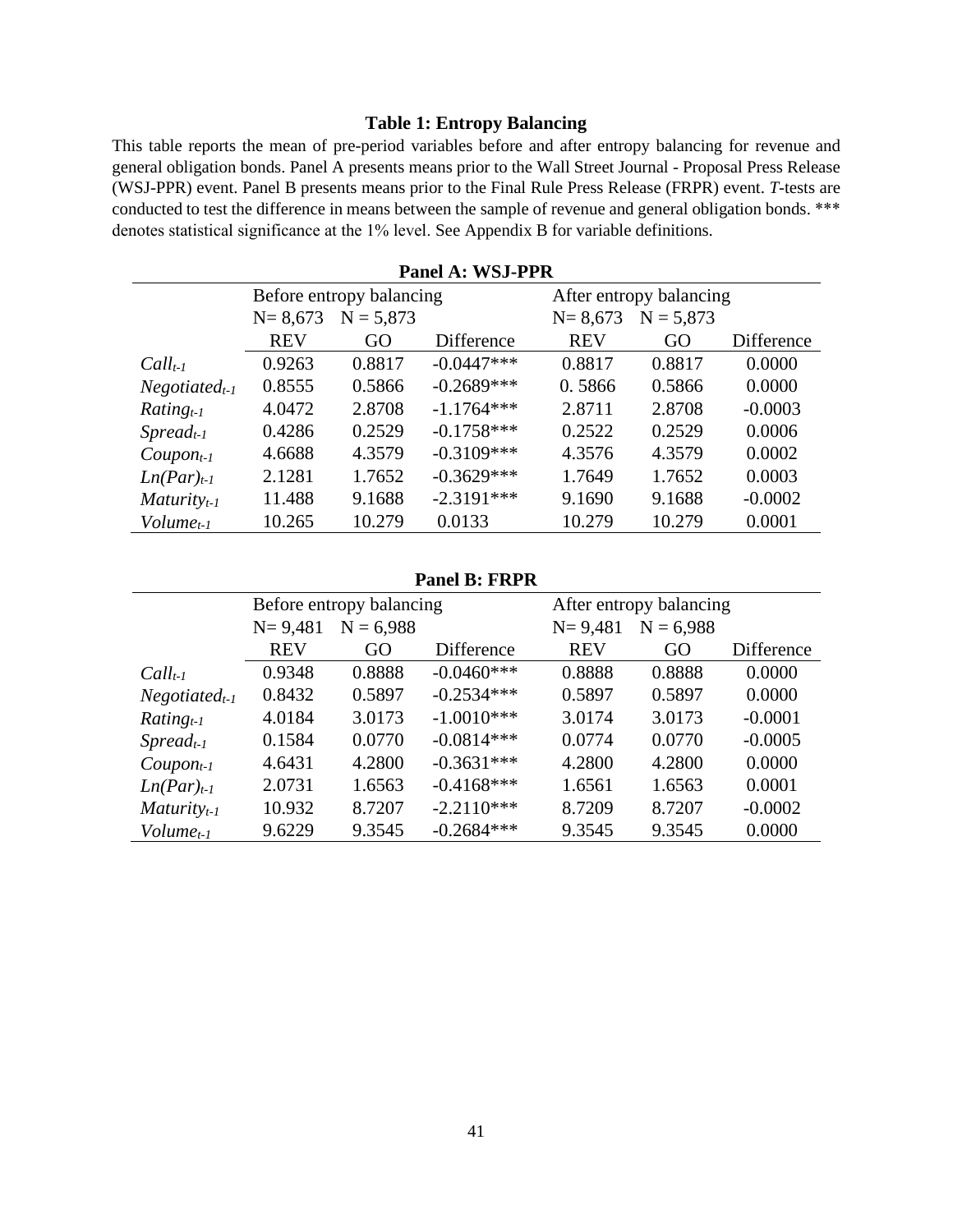### **Table 2: Descriptive Statistics – Bond Trades**

This table presents the entropy balanced summary statistics for the municipal bond pricing tests. Panel A presents statistics related to the Wall Street Journal - Proposal Press Release (WSJ-PPR) event. Panel B presents statistics related to the Final Rule Press Release (FRPR) event. Panel C reports changes in the spread around the WSJ-PPR event. Panel D reports changes in the spread around the FRPR event. *T-*tests are conducted to test the difference in means. \*, \*\*, \*\*\* denotes statistical significance at the 10%, 5%, and 1% levels, respectively. See Appendix B for variable definitions.

|                  | Revenue |       |           |        | <b>General Obligation</b> |       |           |        |
|------------------|---------|-------|-----------|--------|---------------------------|-------|-----------|--------|
| <b>VARIABLES</b> | N       | Mean  | <b>SD</b> | Median | N                         | Mean  | <b>SD</b> | Median |
|                  |         |       |           |        |                           |       |           |        |
| Call             | 17,346  | 0.882 | 0.323     | 1.000  | 11,746                    | 0.882 | 0.323     | 1.000  |
| Negotiated       | 17,346  | 0.587 | 0.492     | 1.000  | 11,746                    | 0.587 | 0.492     | 1.000  |
| Rating           | 17,346  | 2.880 | 1.983     | 3.000  | 11,746                    | 2.902 | 2.058     | 3.000  |
| <i>Spread</i>    | 17,346  | 0.251 | 0.865     | 0.229  | 11,746                    | 0.233 | 0.888     | 0.207  |
| Coupon           | 17,346  | 4.358 | 0.993     | 5.000  | 11,746                    | 4.358 | 0.993     | 5.000  |
| Ln(Par)          | 17,346  | 1.765 | 0.858     | 1.705  | 11,746                    | 1.765 | 0.859     | 1.677  |
| <i>Maturity</i>  | 17,346  | 9.081 | 6.524     | 7.202  | 11,746                    | 9.080 | 6.524     | 7.255  |
| Volume           | 17,346  | 10.32 | 3.215     | 10.88  | 11,746                    | 10.38 | 3.185     | 10.90  |
|                  |         |       |           |        |                           |       |           |        |

**Panel A: WSJ-PPR**

**Panel B: FRPR**

|                  | Revenue |       |           |        | <b>General Obligation</b> |       |           |        |
|------------------|---------|-------|-----------|--------|---------------------------|-------|-----------|--------|
| <b>VARIABLES</b> | N       | Mean  | <b>SD</b> | Median | N                         | Mean  | <b>SD</b> | Median |
|                  |         |       |           |        |                           |       |           |        |
| Call             | 18,962  | 0.889 | 0.314     | 1.000  | 13,976                    | 0.889 | 0.314     | 1.000  |
| Negotiated       | 18,962  | 0.590 | 0.492     | 1.000  | 13,976                    | 0.590 | 0.492     | 1.000  |
| Rating           | 18,962  | 3.017 | 2.094     | 3.000  | 13,976                    | 3.016 | 2.089     | 3.000  |
| <i>Spread</i>    | 18,962  | 0.073 | 0.647     | 0.040  | 13,976                    | 0.068 | 0.646     | 0.031  |
| Coupon           | 18,962  | 4.281 | 1.051     | 5.000  | 13,976                    | 4.280 | 1.051     | 5.000  |
| Ln(Par)          | 18,962  | 1.656 | 0.875     | 1.536  | 13,976                    | 1.656 | 0.876     | 1.536  |
| <i>Maturity</i>  | 18,962  | 8.681 | 6.126     | 7.157  | 13,976                    | 8.682 | 6.126     | 7.170  |
| Volume           | 18,962  | 9.812 | 3.802     | 10.74  | 13,976                    | 9.880 | 3.832     | 10.79  |
|                  |         |       |           |        |                           |       |           |        |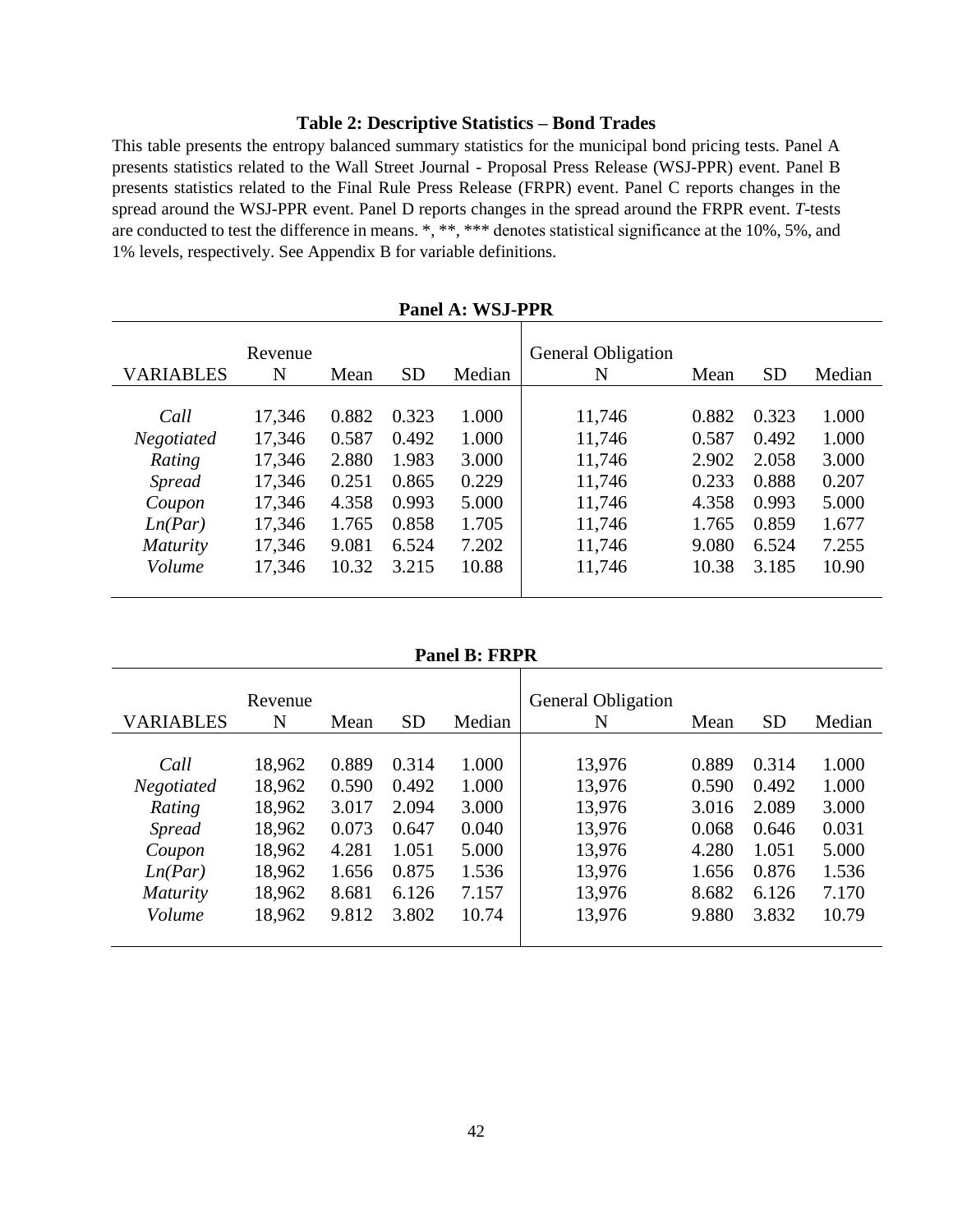|               | Tanci C. Woo-FFR          |            |             |                       |  |  |
|---------------|---------------------------|------------|-------------|-----------------------|--|--|
|               |                           | Pre-period | Post-period | Change $(Post - Pre)$ |  |  |
| <i>Spread</i> | <b>General Obligation</b> | .2529      | .2139       | $-.0389**$            |  |  |
|               | Revenue                   | .2522      | .2490       | $-.0032$              |  |  |
|               | Difference (GO-REV)       |            |             | $-.0357***$           |  |  |
|               | <b>Panel D: FRPR</b>      |            |             |                       |  |  |
|               |                           | Pre-period | Post-period | Change $(Post - Pre)$ |  |  |
| <i>Spread</i> | <b>General Obligation</b> | .0770      | .0590       | $-0.0179$             |  |  |
|               | Revenue                   | .0774      | .0693       | $-.0081$              |  |  |
|               | Difference (GO-REV)       |            |             | $-.0098*$             |  |  |

**Panel C: WSJ-PPR**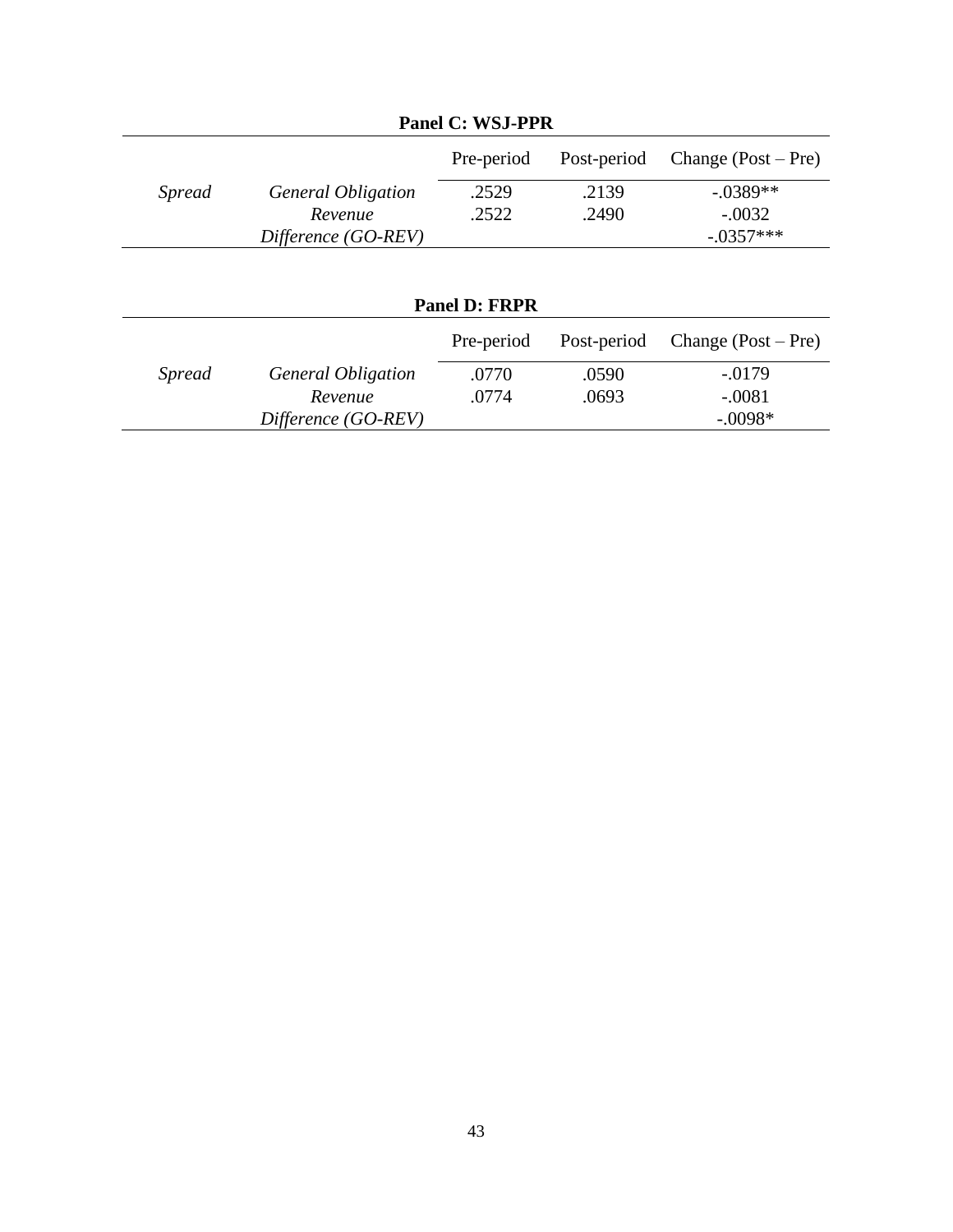#### **Table 3: Changes in Bond Yield Spreads around Events**

This table presents the results from entropy balanced OLS regressions where the dependent variable is the maturity matched treasury yield spread (Spread). The independent variable of interest is the difference-in-differences term *Post\*GO.* Panel A reports the results around the Wall Street Journal - Proposal Press Release (WSJ-PPR) event. Panel B reports the results around the Final Rule Press Release (FRPR) event. See Appendix B for variable definitions. \*, \*\*, and \*\*\* Indicate significance at the 10, 5, and 1% levels. P-values are in parentheses. Standard errors are clustered by issuer.

|                       | (1)            | (2)            | (3)            |
|-----------------------|----------------|----------------|----------------|
| <b>VARIABLES</b>      | Spread         | Spread         | Spread         |
|                       |                |                |                |
| Post                  | $-0.0008$      | $-0.0026$      | $-0.0321$      |
|                       | (0.958)        | (0.863)        | (0.249)        |
| GO                    | 0.0096         | 0.0444         |                |
|                       | (0.661)        | (0.181)        |                |
| $Post*GO$             | $-0.0500***$   | $-0.0456***$   | $-0.0454***$   |
|                       | (0.00292)      | (0.00580)      | (0.00592)      |
| <b>Maturity</b>       | $0.0025*$      | $-0.0038**$    | $-0.174$       |
|                       | (0.0846)       | (0.0353)       | (0.254)        |
| Volume                | $-0.0251***$   | $-0.0231***$   | $-0.0227***$   |
|                       | (<.0001)       | (<.0001)       | (<.0001)       |
| Negotiated            | $0.0412**$     | 0.0202         |                |
|                       | (0.0496)       | (0.539)        |                |
| Coupon                | $-0.225***$    | $-0.233***$    |                |
|                       | (<.0001)       | (<.0001)       |                |
| Ln(Par)               | $-0.0196*$     | $-0.0312**$    |                |
|                       | (0.0994)       | (0.0417)       |                |
| Call                  | $-0.142***$    | $-0.172***$    |                |
|                       | (<.0001)       | (<.0001)       |                |
|                       |                |                |                |
| Observations          | 29,092         | 29,092         | 29,092         |
| R-squared             | 0.627          | 0.757          | 0.950          |
| <b>Ratings FE</b>     | <b>YES</b>     | <b>YES</b>     | <b>YES</b>     |
| <b>State FE</b>       | <b>YES</b>     | NO             | N <sub>O</sub> |
| <b>Issuer Type FE</b> | <b>YES</b>     | N <sub>O</sub> | N <sub>O</sub> |
| <b>Issuer FE</b>      | N <sub>O</sub> | <b>YES</b>     | N <sub>O</sub> |
| <b>Bond FE</b>        | NO             | N <sub>O</sub> | <b>YES</b>     |

#### **Panel A: WSJ-PPR**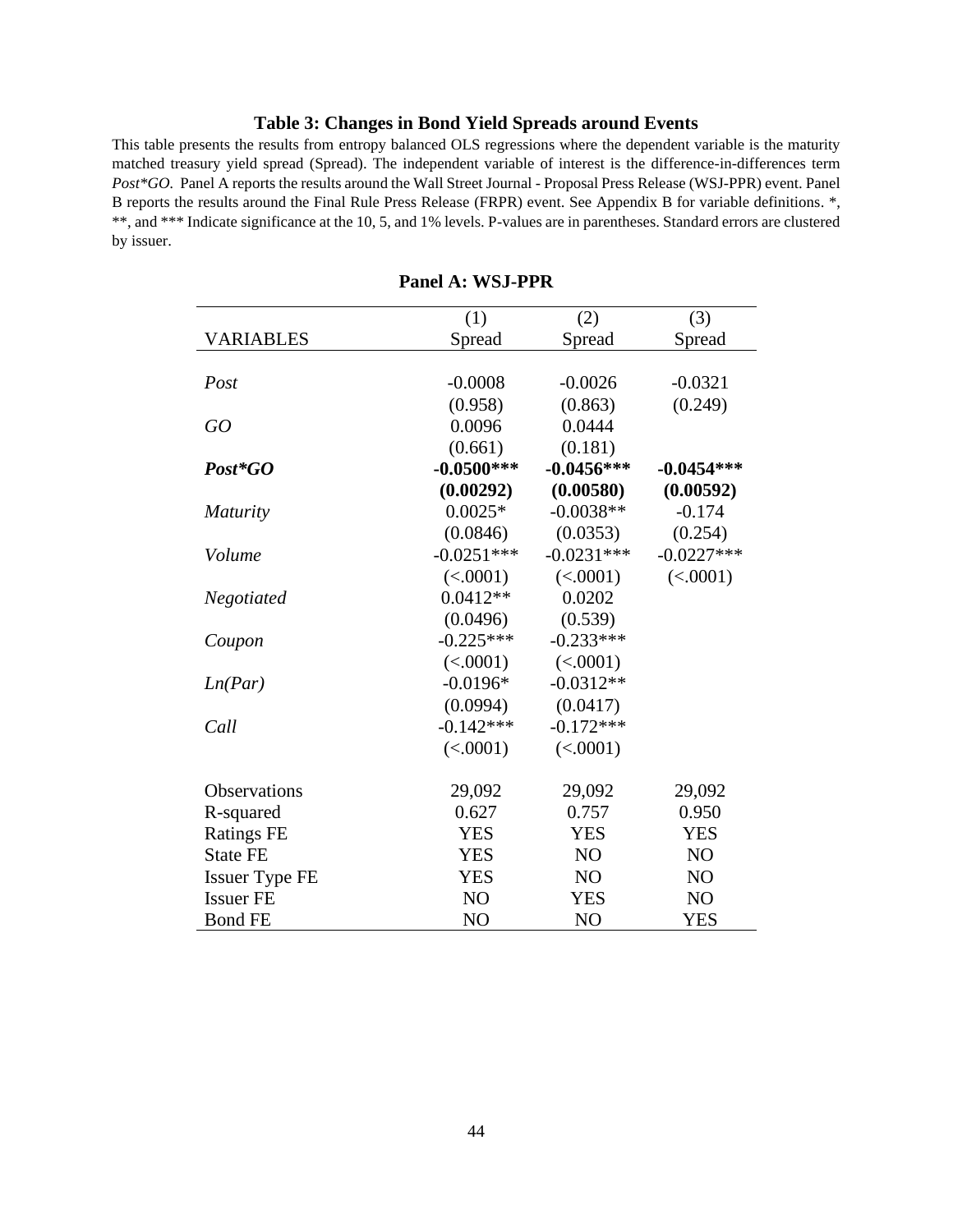|                       | (1)            | (2)            | (3)            |
|-----------------------|----------------|----------------|----------------|
| <b>VARIABLES</b>      | Spread         | Spread         | Spread         |
|                       |                |                |                |
| Post                  | 0.0077         | 0.0063         | 0.0114         |
|                       | (0.186)        | (0.282)        | (0.297)        |
| GO                    | 0.00878        | 0.0324         |                |
|                       | (0.570)        | (0.145)        |                |
| Post*GO               | $-0.0071$      | $-0.0071$      | $-0.0068$      |
|                       | (0.328)        | (0.328)        | (0.344)        |
| <b>Maturity</b>       | 0.0013         | $-0.0047***$   | 0.0287         |
|                       | (0.264)        | (0.00110)      | (0.802)        |
| Volume                | $-0.0172***$   | $-0.0163***$   | $-0.0195***$   |
|                       | (<.0001)       | (<.0001)       | (<.0001)       |
| Negotiated            | 0.00148        | $-0.0115$      |                |
|                       | (0.924)        | (0.579)        |                |
| Coupon                | $-0.191***$    | $-0.203***$    |                |
|                       | (<.0001)       | (<.0001)       |                |
| Ln(Par)               | $-0.0073$      | 0.0030         |                |
|                       | (0.453)        | (0.800)        |                |
| Call                  | $-0.116***$    | $-0.137***$    |                |
|                       | (<.0001)       | (<.0001)       |                |
| Observations          | 32,938         | 32,938         | 32,938         |
| R-squared             | 0.515          | 0.700          | 0.944          |
| <b>Ratings FE</b>     | <b>YES</b>     | <b>YES</b>     | <b>YES</b>     |
| <b>State FE</b>       | <b>YES</b>     | NO             | NO             |
| <b>Issuer Type FE</b> | <b>YES</b>     | NO             | NO             |
| <b>Issuer FE</b>      | N <sub>O</sub> | <b>YES</b>     | N <sub>O</sub> |
| <b>Bond FE</b>        | N <sub>O</sub> | N <sub>O</sub> | <b>YES</b>     |

**Panel B: FRPR**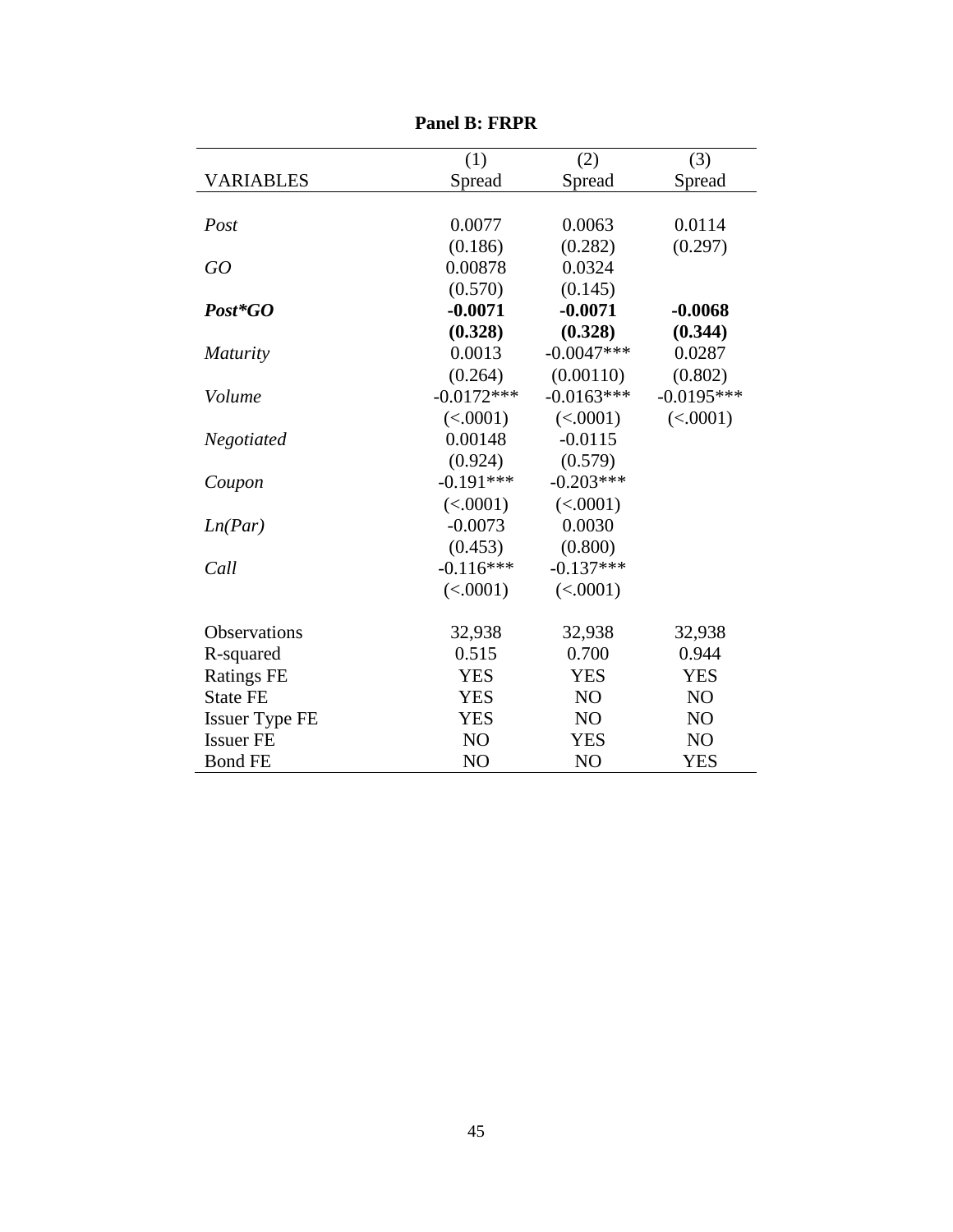#### **Table 4: Changes in Bond Yield Spreads around Events - High Quality Bonds**

This table presents the results from entropy balanced OLS regressions where the dependent variable is the maturity matched treasury yield spread (Spread). *AA-* is a binary variable equal to one when the bond is rated at *AA-* or above, otherwise it is equal to zero. The independent variable of interest is the triple difference term *Post\*GO\*AA-.* Panel A reports the results around the Wall Street Journal - Proposal Press Release (WSJ-PPR) event. Panel B reports the results around the Final Rule Press Release (FRPR) event. See Appendix B for variable definitions. \*, \*\*, and \*\*\* Indicate significance at the 10, 5, and 1% levels. P-values are in parentheses. Standard errors are clustered by issuer.

|                       | (1)          | (2)          | (3)          |
|-----------------------|--------------|--------------|--------------|
| <b>VARIABLES</b>      | Spread       | Spread       | Spread       |
|                       |              |              |              |
| $AA-$                 | $-0.366***$  | $-0.294***$  | $-0.0158$    |
|                       | (<.0001)     | (<.0001)     | (0.661)      |
| Post                  | $-0.0117$    | $-0.0131$    | $-0.0249$    |
|                       | (0.362)      | (0.306)      | (0.444)      |
| $AA$ -* $Post$        | 0.0139       | 0.0136       | 0.0141       |
|                       | (0.502)      | (0.512)      | (0.496)      |
| GO                    | $-0.0374$    | $-0.142$     |              |
|                       | (0.594)      | (0.414)      |              |
| $AA$ -* $GO$          | 0.0468       | 0.181        | 0.112        |
|                       | (0.508)      | (0.292)      | (0.225)      |
| $POST*GO$             | 0.100        | 0.0999       | 0.103        |
|                       | (0.150)      | (0.153)      | (0.145)      |
| Post*GO*AA-           | $-0.153**$   | $-0.152**$   | $-0.155**$   |
|                       | (0.0330)     | (0.0345)     | (0.0327)     |
| Maturity              | $0.0044***$  | $-0.0036*$   | $-0.0657$    |
|                       | (0.00357)    | (0.0501)     | (0.686)      |
| Volume                | $-0.0251***$ | $-0.0234***$ | $-0.0231***$ |
|                       | (<.0001)     | (<.0001)     | (<.0001)     |
| <b>Negotiated</b>     | $0.0704***$  | 0.0340       |              |
|                       | (0.00132)    | (0.301)      |              |
| Coupon                | $-0.222***$  | $-0.228***$  |              |
|                       | (<.0001)     | (<.0001)     |              |
| Ln(Par)               | $-0.0215$    | $-0.0353**$  |              |
|                       | (0.136)      | (0.0268)     |              |
| Call                  | $-0.128***$  | $-0.168***$  |              |
|                       | (<.0001)     | (<.0001)     |              |
| Observations          | 29,092       | 29,092       | 29,092       |
| R-squared             | 0.587        | 0.751        | 0.948        |
| <b>State FE</b>       | <b>YES</b>   | NO           | NO           |
| <b>Issuer Type FE</b> | <b>YES</b>   | NO           | NO           |
| <b>Bond FE</b>        | NO           | NO           | <b>YES</b>   |
| <b>State FE</b>       | <b>YES</b>   | NO           | NO           |

#### **Panel A: WSJ-PPR**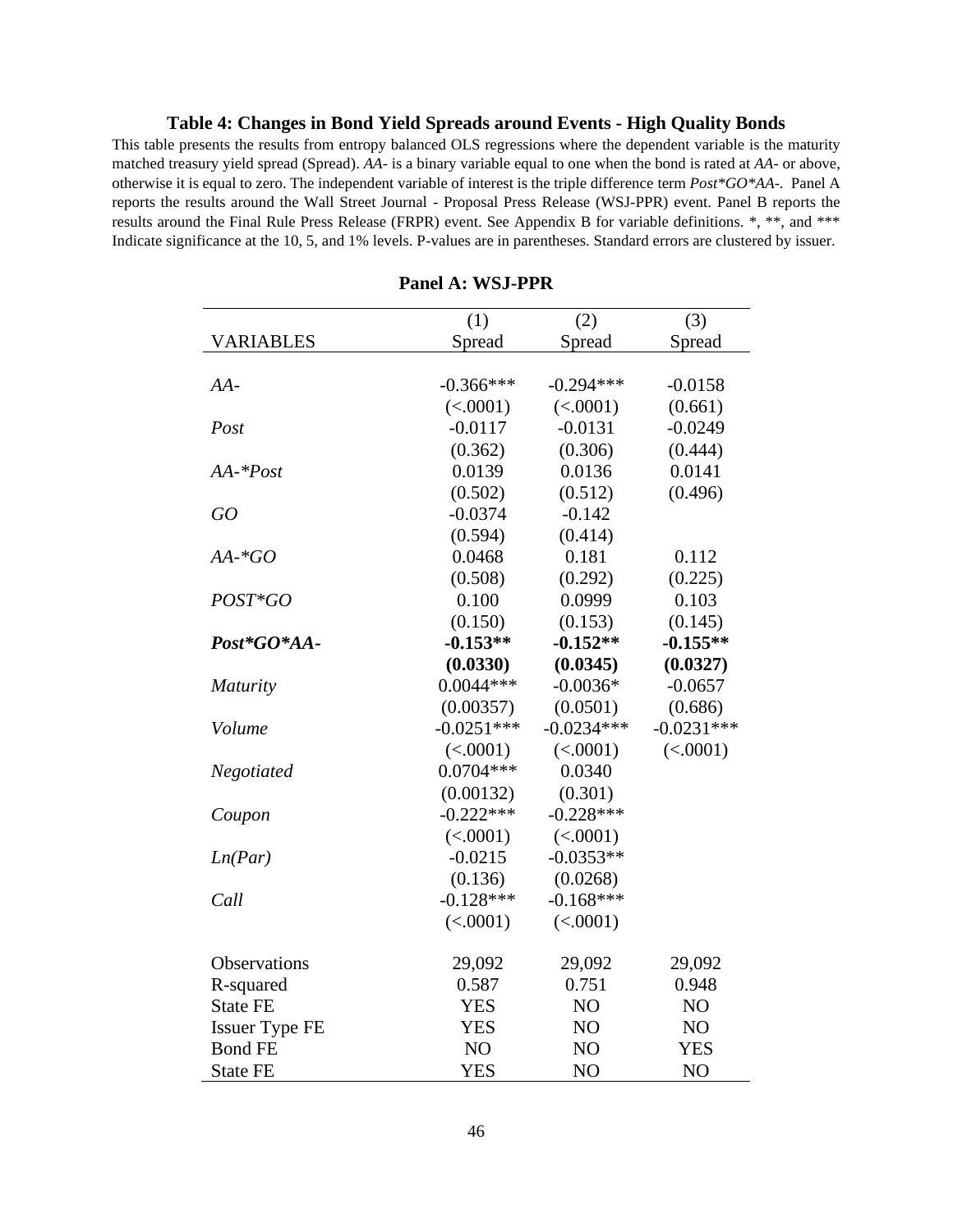|                       | (1)          | (2)            | (3)          |
|-----------------------|--------------|----------------|--------------|
| <b>VARIABLES</b>      | Spread       | Spread         | Spread       |
|                       |              |                |              |
| $AA-$                 | $-0.382***$  | $-0.330***$    | $-0.203***$  |
|                       | (<.0001)     | (<.0001)       | (<.0001)     |
| Post                  | $-0.0159$    | $-0.0168*$     | $-0.0097$    |
|                       | (0.106)      | (0.0887)       | (0.473)      |
| $AA - Post$           | $0.0271**$   | $0.0272**$     | $0.0269**$   |
|                       | (0.0218)     | (0.0216)       | (0.0225)     |
| GO                    | 0.0075       | 0.0061         |              |
|                       | (0.922)      | (0.973)        |              |
| $AA$ -* $GO$          | 0.0057       | 0.0235         | $0.470**$    |
|                       | (0.941)      | (0.895)        | (0.0457)     |
| POST*GO               | $-0.0207$    | $-0.0185$      | $-0.0203$    |
|                       | (0.164)      | (0.220)        | (0.171)      |
| Post*GO*AA-           | 0.0151       | 0.0124         | 0.0140       |
|                       | (0.375)      | (0.472)        | (0.410)      |
| <b>Maturity</b>       | $0.0035***$  | $-0.0044***$   | 0.0426       |
|                       | (0.0072)     | (0.0028)       | (0.711)      |
| Volume                | $-0.0164***$ | $-0.0161***$   | $-0.0195***$ |
|                       | (<.0001)     | (<.0001)       | (<.0001)     |
| Negotiated            | 0.0218       | $-0.0055$      |              |
|                       | (0.203)      | (0.791)        |              |
| Coupon                | $-0.188***$  | $-0.199***$    |              |
|                       | (<.0001)     | (<.0001)       |              |
| Ln(Par)               | $-0.0022$    | $-0.0031$      |              |
|                       | (0.871)      | (0.793)        |              |
| Call                  | $-0.105***$  | $-0.134***$    |              |
|                       | (<.0001)     | (<.0001)       |              |
| <b>Observations</b>   | 32,938       | 32,938         | 32,938       |
| R-squared             | 0.434        | 0.693          | 0.944        |
| <b>State FE</b>       | <b>YES</b>   | NO             | NO           |
| <b>Issuer Type FE</b> | <b>YES</b>   | N <sub>O</sub> | NO           |
| <b>Bond FE</b>        | NO           | N <sub>O</sub> | <b>YES</b>   |
| <b>State FE</b>       | <b>YES</b>   | NO             | NO           |

**Panel B: FRPR**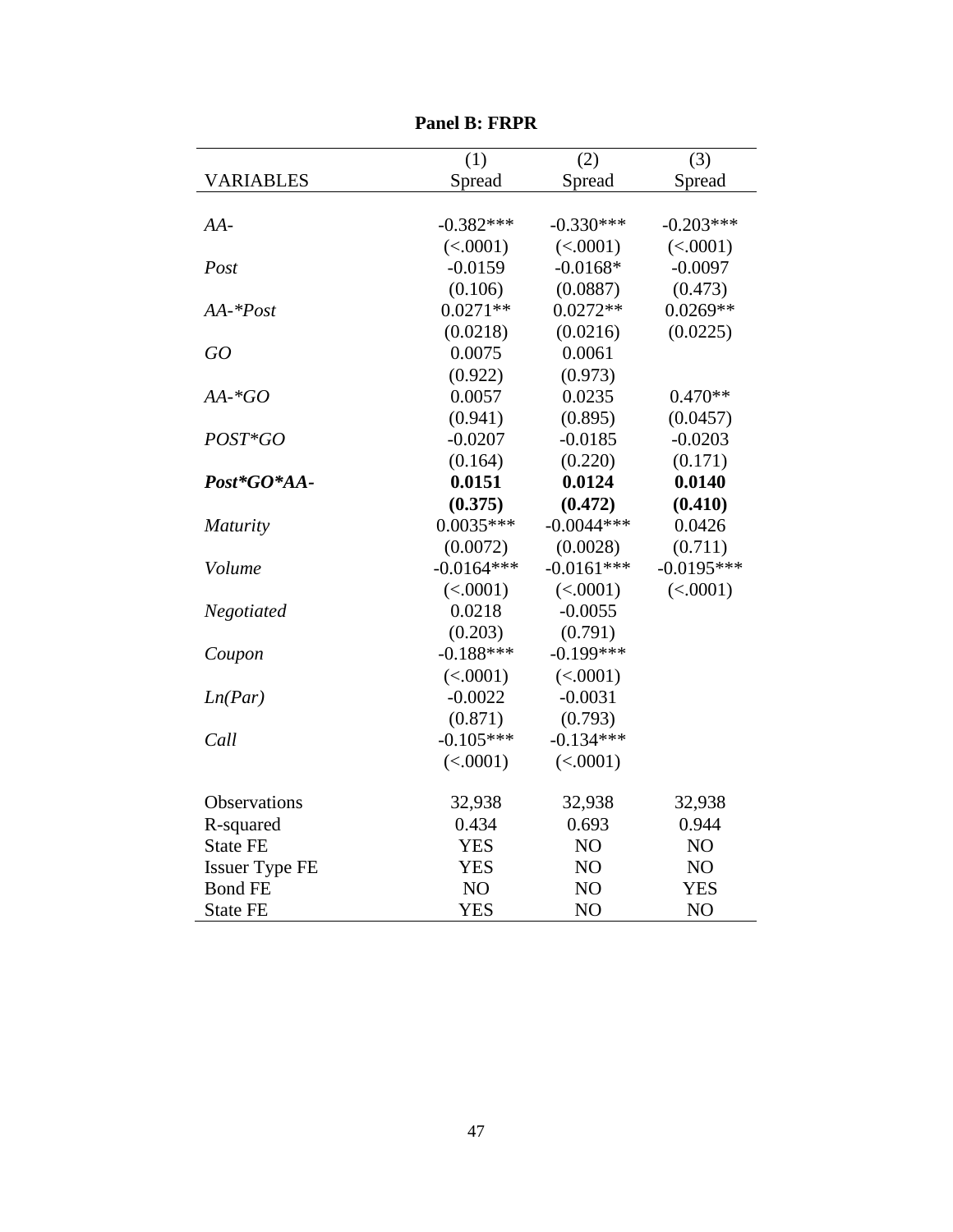#### **Table 5: Pseudo Events**

This table presents the results from entropy balanced OLS regressions where the dependent variable is the maturity matched treasury yield spread (Spread). The independent variables of interest are the difference-in-differences term *Post\*GO* and the triple difference term *Post\*GO\*AA-.* Panel A reports the results around the first pseudo-event. Panel B reports the results around the second pseudo-event. See Appendix B for variable definitions. \*, \*\*, and \*\*\* Indicate significance at the 10, 5, and 1% levels. P-values are in parentheses. Standard errors are clustered by issuer.

|                       | (1)            | (2)        | (3)        | (4)         | (5)          | (6)            |
|-----------------------|----------------|------------|------------|-------------|--------------|----------------|
| <b>VARIABLES</b>      | Spread         | Spread     | Spread     | Spread      | Spread       | Spread         |
|                       |                |            |            |             |              |                |
| Post                  | $0.150***$     | $0.149***$ | $-0.0131$  | $0.149***$  | $0.148***$   | $-0.0135$      |
|                       | (0)            | (0)        | (0.175)    | (0)         | (0)          | (0.308)        |
| GO                    | 0.0117         | $0.0606*$  |            | $-0.0553$   | $-0.0876$    |                |
|                       | (0.555)        | (0.0503)   |            | (0.357)     | (0.621)      |                |
| Post*GO               | $-0.00369$     | $-0.00401$ | 0.000497   | 0.00537     | 0.00456      | 0.00854        |
|                       | (0.585)        | (0.552)    | (0.939)    | (0.829)     | (0.854)      | (0.729)        |
| $AA-$                 |                |            |            | $-0.347***$ | $-0.299***$  | $0.0595***$    |
|                       |                |            |            | (0)         | $(1.06e-09)$ | $(1.85e-05)$   |
| $AA$ -* $Post$        |                |            |            | 0.00104     | 0.000570     | $-0.000549$    |
|                       |                |            |            | (0.927)     | (0.960)      | (0.962)        |
| $AA$ -* $GO$          |                |            |            | 0.0768      | 0.128        | 0.00959        |
|                       |                |            |            | (0.205)     | (0.473)      | (0.860)        |
| Post*GO*AA-           |                |            |            | $-0.00944$  | $-0.00850$   | $-0.00825$     |
|                       |                |            |            | (0.713)     | (0.741)      | (0.746)        |
|                       |                |            |            |             |              |                |
| Observations          | 30,780         | 30,780     | 30,780     | 30,780      | 30,780       | 30,780         |
| R-squared             | 0.636          | 0.772      | 0.972      | 0.599       | 0.768        | 0.972          |
| Controls              | <b>YES</b>     | <b>YES</b> | <b>YES</b> | <b>YES</b>  | <b>YES</b>   | <b>YES</b>     |
| <b>Ratings FE</b>     | <b>YES</b>     | <b>YES</b> | <b>YES</b> | NO          | NO           | NO             |
| <b>State FE</b>       | <b>YES</b>     | NO         | NO         | <b>YES</b>  | NO           | N <sub>O</sub> |
| <b>Issuer Type FE</b> | <b>YES</b>     | NO         | NO         | <b>YES</b>  | NO           | N <sub>O</sub> |
| <b>Issuer FE</b>      | N <sub>O</sub> | YES        | NO         | NO          | <b>YES</b>   | N <sub>O</sub> |
| <b>Bond FE</b>        | NO             | NO         | <b>YES</b> | NO          | NO           | <b>YES</b>     |

**Panel A: March 17th, 2015**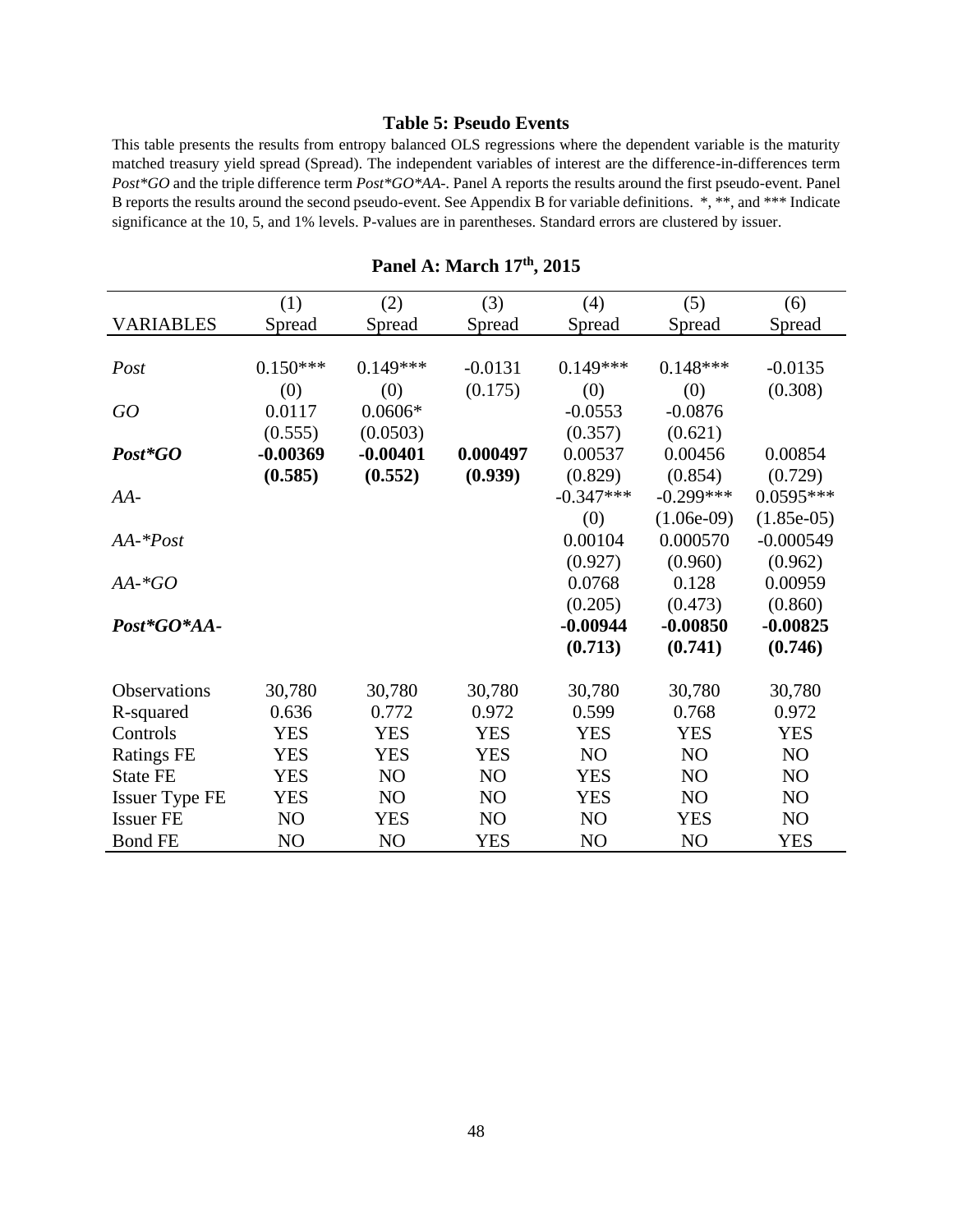|                       | (1)          | (2)            | (3)         | (4)          | (5)            | (6)         |
|-----------------------|--------------|----------------|-------------|--------------|----------------|-------------|
| <b>VARIABLES</b>      | Spread       | Spread         | Spread      | Spread       | Spread         | Spread      |
|                       |              |                |             |              |                |             |
| Post                  | $-0.0586***$ | $-0.0580***$   | $-0.159***$ | $-0.0877***$ | $-0.0880***$   | $-0.190***$ |
|                       | $(6.05e-08)$ | $(9.54e-08)$   | (0)         | (0)          | (0)            | (0)         |
| GO                    | 0.00414      | 0.0448         |             | $-0.0118$    | $-0.0728$      |             |
|                       | (0.838)      | (0.175)        |             | (0.852)      | (0.539)        |             |
| Post*GO               | $-0.00946$   | $-0.00834$     | $-0.00637$  | 0.00763      | 0.00906        | 0.0133      |
|                       | (0.420)      | (0.470)        | (0.564)     | (0.687)      | (0.629)        | (0.458)     |
| $AA-$                 |              |                |             | $-0.333***$  | $-0.285***$    | $-0.160*$   |
|                       |              |                |             | (0)          | $(6.09e-06)$   | (0.0646)    |
| $AA$ -* $Post$        |              |                |             | $0.0360**$   | $0.0357**$     | $0.0351**$  |
|                       |              |                |             | (0.0200)     | (0.0211)       | (0.0197)    |
| $AA$ -* $GO$          |              |                |             | 0.0343       | 0.106          | 0.180       |
|                       |              |                |             | (0.586)      | (0.376)        | (0.127)     |
| Post*GO*AA-           |              |                |             | $-0.0174$    | $-0.0188$      | $-0.0214$   |
|                       |              |                |             | (0.451)      | (0.414)        | (0.336)     |
|                       |              |                |             |              |                |             |
| Observations          | 29,108       | 29,108         | 29,108      | 29,108       | 29,108         | 29,108      |
| R-squared             | 0.641        | 0.775          | 0.969       | 0.603        | 0.772          | 0.969       |
| Controls              | <b>YES</b>   | <b>YES</b>     | <b>YES</b>  | <b>YES</b>   | <b>YES</b>     | <b>YES</b>  |
| <b>Ratings FE</b>     | <b>YES</b>   | <b>YES</b>     | <b>YES</b>  | NO           | NO             | NO          |
| <b>State FE</b>       | <b>YES</b>   | NO             | NO          | <b>YES</b>   | NO             | NO          |
| <b>Issuer Type FE</b> | <b>YES</b>   | NO             | NO          | <b>YES</b>   | N <sub>O</sub> | NO          |
| <b>Issuer FE</b>      | NO           | <b>YES</b>     | NO          | NO           | <b>YES</b>     | NO          |
| <b>Bond FE</b>        | NO           | N <sub>O</sub> | <b>YES</b>  | NO           | NO             | <b>YES</b>  |

# **Panel B: February 17th, 2015**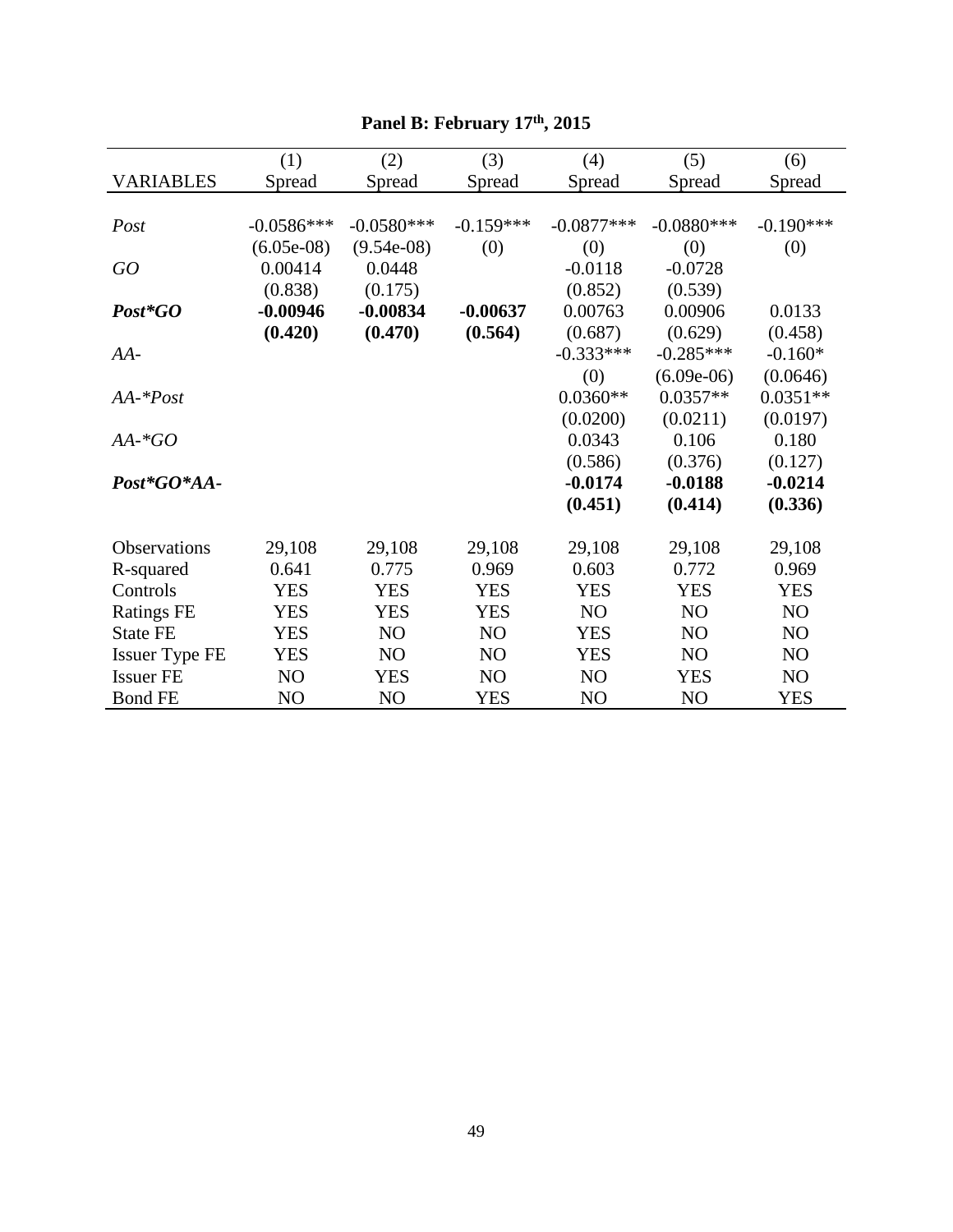# **Table 6: Credit Ratings after the Events**

This table presents univariate changes in the credit rating of bonds subsequent to the *post-period* for each event window. A rating of "1" corresponds to "AAA". Panel A reports the results following the Wall Street Journal - Proposal Press Release (WSJ-PPR) event. Panel B reports the results following the Final Rule Press Release (FRPR) event. See Appendix A for variable definitions. \*, \*\*, and \*\*\* Indicate significance at the 10, 5, and 1% levels.

| Panel A: WSJ-PPR                |                           |       |       |                                                         |  |  |
|---------------------------------|---------------------------|-------|-------|---------------------------------------------------------|--|--|
|                                 |                           |       |       | Post-period 90 Days after Event Change (90 Days - Post) |  |  |
| Rating                          | <b>General Obligation</b> | 2.940 | 2.960 | .020                                                    |  |  |
|                                 | Revenue                   | 2.891 | 2.900 | .009                                                    |  |  |
| $.011**$<br>Difference (GO-REV) |                           |       |       |                                                         |  |  |

| <b>Panel B: FRPR</b> |                                  |             |       |                                             |  |  |  |
|----------------------|----------------------------------|-------------|-------|---------------------------------------------|--|--|--|
|                      |                                  | Post-period |       | 90 Days after Event Change (90 Days - Post) |  |  |  |
| Rating               | <b>General Obligation</b>        | 3.018       | 3.046 | .028                                        |  |  |  |
|                      | Revenue                          | 3.019       | 3.030 | .011                                        |  |  |  |
|                      | $.016***$<br>Difference (GO-REV) |             |       |                                             |  |  |  |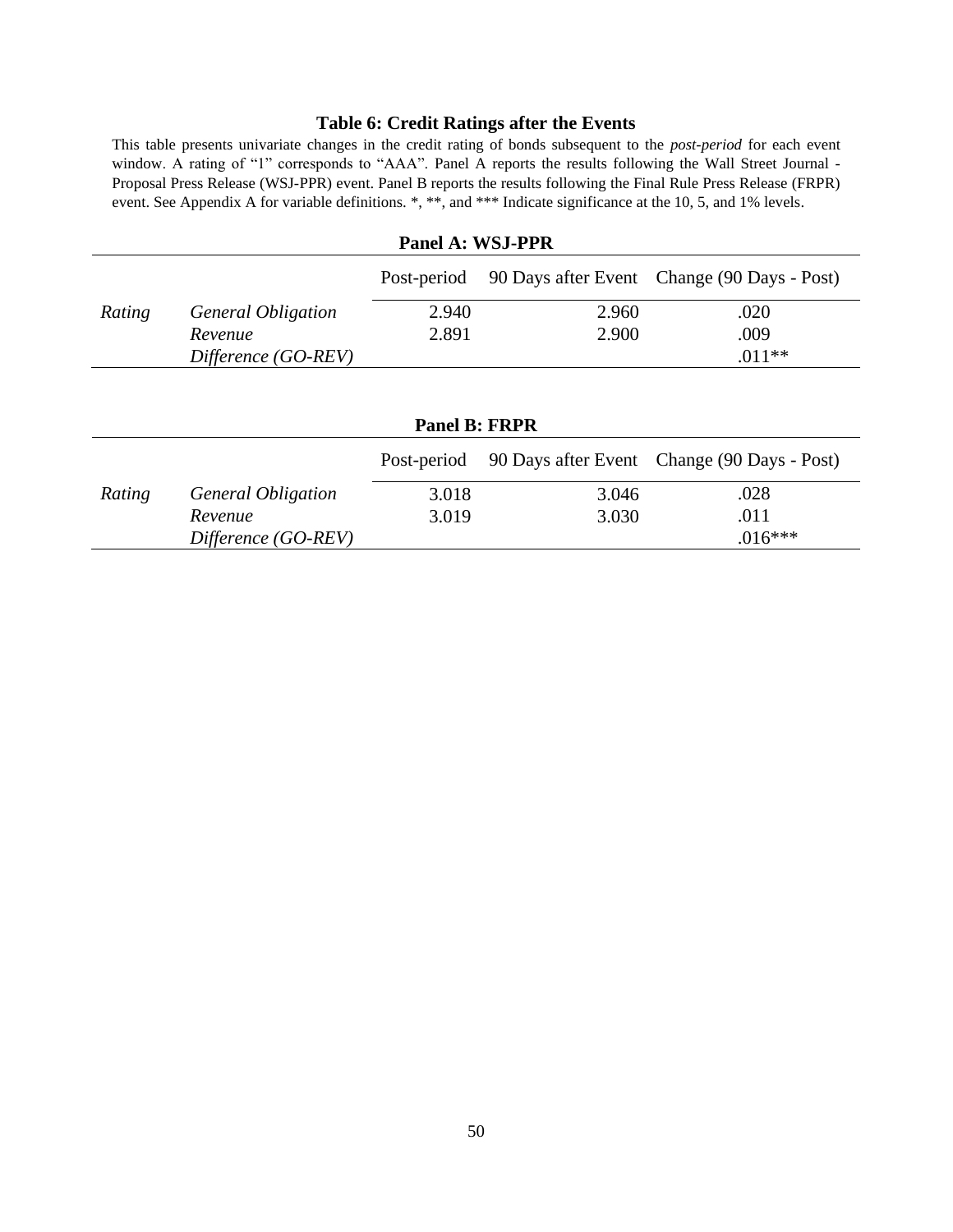#### **Table 7: Descriptive Statistics – Issuances**

This table presents the summary statistics for the issuance analysis. See Appendix B for variable definitions.

| <b>VARIABLES</b> | N     | Mean   | <b>SD</b> | $25th$ pct. | p50    | $75^{\text{th}}$<br>pct. |
|------------------|-------|--------|-----------|-------------|--------|--------------------------|
|                  |       |        |           |             |        |                          |
| Ln(Amount)       | 1,922 | 2.567  | 2.045     | 0.000       | 2.614  | 4.127                    |
| Post             | 1,922 | 0.490  | 0.500     | 0.000       | 0.000  | 1.000                    |
| GO               | 1,922 | 0.500  | 0.500     | 0.000       | 0.500  | 1.000                    |
| Rating           | 1,922 | 3.075  | 1.644     | 2.000       | 3.000  | 4.000                    |
| Ln(Pop)          | 1,922 | 13.238 | 1.519     | 12.206      | 13.205 | 14.218                   |
| Ln(PC Income)    | 1,922 | 10.778 | 0.195     | 10.643      | 10.759 | 10.905                   |
| Unemployment     | 1,922 | 4.951  | 1.521     | 3.700       | 4.700  | 5.900                    |
| Pop Growth       | 1,922 | 1.051  | 0.951     | 0.337       | 0.993  | 1.657                    |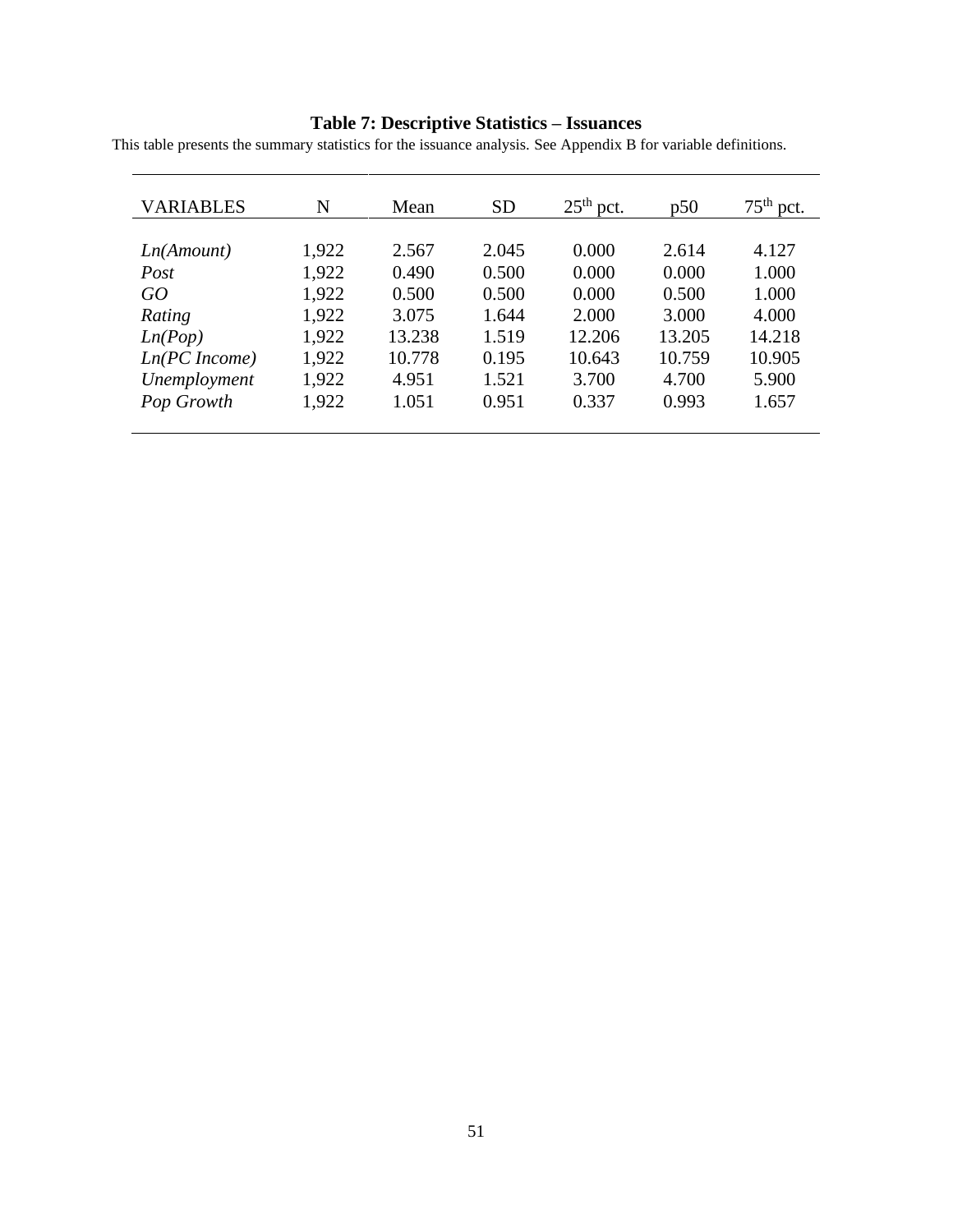#### **Table 8: Issuance Behavior**

This table presents the results from OLS regressions where the dependent variable is either the log of one plus the amount of general obligation municipal bonds issued (if  $GO = 1$ ) or the log of one plus the amount of revenue municipal bonds issued (if  $GO = 0$ ). The independent variable of interest is the difference-in-differences term *Post\*GO*. See Appendix B for all variable definitions. \*, \*\*, and \*\*\* Indicate significance at the 10, 5, and 1% levels. P-values are in parentheses. Standard errors are clustered by issuer.

|                   | (1)        | (2)        | (3)            |
|-------------------|------------|------------|----------------|
| <b>VARIABLES</b>  | Ln(Amount) | Ln(Amount) | Ln(Amount)     |
|                   |            |            |                |
| GO                | $0.223*$   | 0.163      | 0.127          |
|                   | (0.0636)   | (0.207)    | (0.314)        |
| Post*GO           | $0.322*$   | $0.334**$  | $0.332**$      |
|                   | (0.0573)   | (0.0488)   | (0.0407)       |
| Ln(Pop)           | $0.400***$ | $4.731*$   |                |
|                   | (0)        | (0.0973)   |                |
| Pop Growth        | $-0.120$   | $-1.392$   |                |
|                   | (0.809)    | (0.402)    |                |
| Ln(PC Income)     | $-0.0281$  | $-0.0487$  |                |
|                   | (0.724)    | (0.663)    |                |
| Unemployment      | $-0.0417$  | 0.148      |                |
|                   | (0.657)    | (0.310)    |                |
|                   |            |            |                |
| Observations      | 1,922      | 1,922      | 1,922          |
| R-squared         | 0.256      | 0.422      | 0.537          |
| <b>Ratings FE</b> | <b>YES</b> | <b>YES</b> | <b>YES</b>     |
| State-Year FE     | <b>YES</b> | <b>YES</b> | N <sub>O</sub> |
| <b>Issuer FE</b>  | NO         | <b>YES</b> | N <sub>O</sub> |
| Issuer-Year FE    | NO         | NO         | <b>YES</b>     |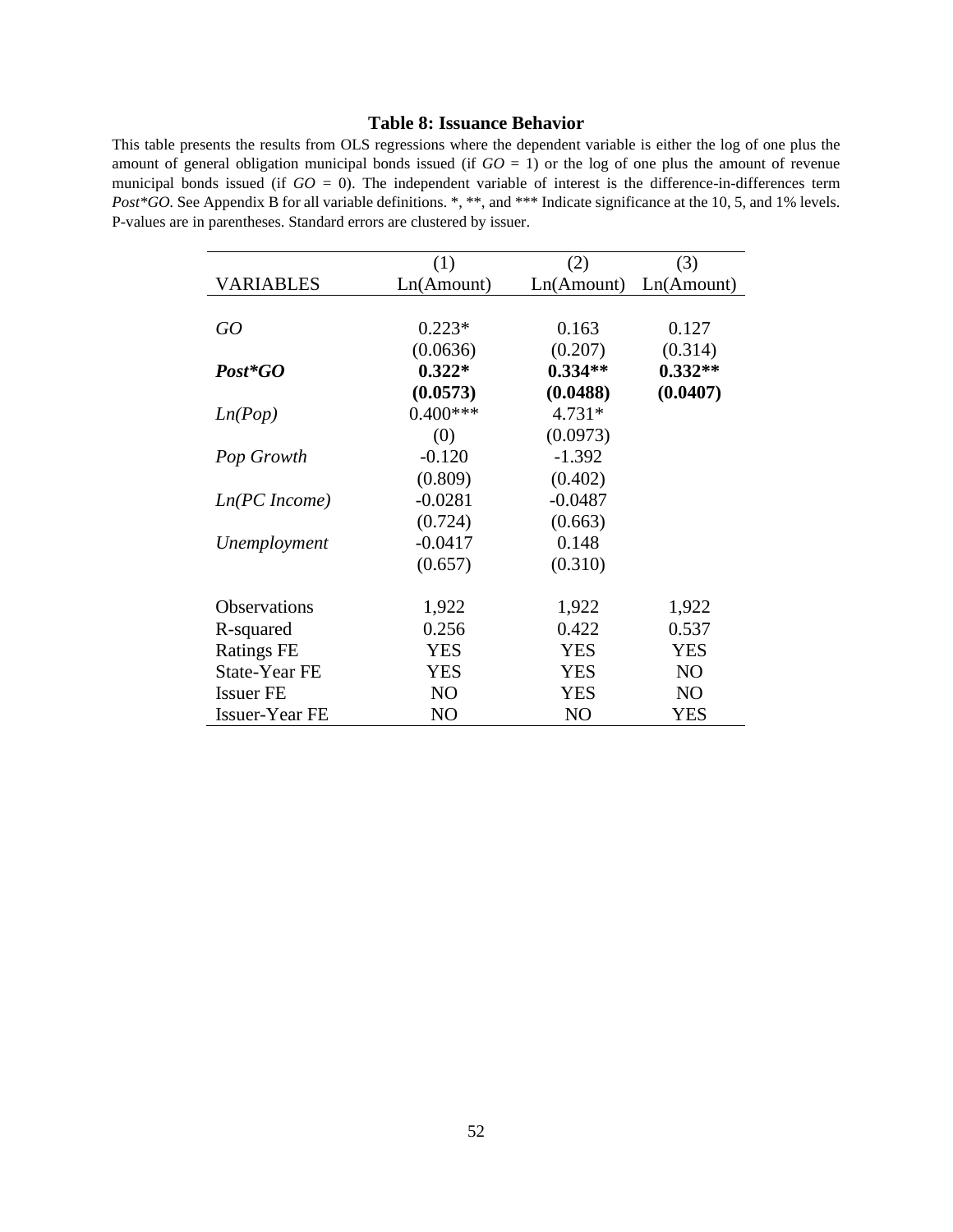#### **Table 9: Issuance Behavior - High Quality Issuers**

This table presents the results from OLS regressions where the dependent variable is either the log of one plus the amount of general obligation municipal bonds issued (if  $GO = 1$ ) or the log of one plus the amount of revenue municipal bonds issued (if  $GO = 0$ ). *AA*- is a binary variable equal to one when the municipality's average rating on general obligation bonds issued in a year are *AA-* or above (if *GO* = 1) or equal to one if the municipality's average rating on revenue bonds issued in a year are *AA-* or above (if *GO* = 0), otherwise it is equal to zero. The independent variable of interest is the triple difference term *Post\*GO\*AA-.* See Appendix B for all variable definitions. \*, \*\*, and \*\*\* Indicate significance at the 10, 5, and 1% levels. P-values are in parentheses. Standard errors are clustered by issuer.

|                       | (1)            | (2)            | (3)            |
|-----------------------|----------------|----------------|----------------|
| <b>VARIABLES</b>      | Ln(Amount)     | Ln(Amount)     | Ln(Amount)     |
|                       |                |                |                |
| AA-                   | 0.0474         | $0.413*$       | $0.553*$       |
|                       | (0.814)        | (0.0846)       | (0.0511)       |
| $AA$ -* $Post$        | $-0.516*$      | $-0.380$       | $-0.122$       |
|                       | (0.0987)       | (0.219)        | (0.817)        |
| GO                    | $-0.505*$      | $-0.635**$     | $-0.746**$     |
|                       | (0.0646)       | (0.0492)       | (0.0140)       |
| $AA$ -* $GO$          | $0.843***$     | $0.949***$     | 1.058***       |
|                       | (0.00623)      | (0.00809)      | (0.00191)      |
| $Post*GO$             | $-0.505$       | $-0.731$       | $-0.732$       |
|                       | (0.275)        | (0.125)        | (0.140)        |
| Post*GO*AA-           | $0.966*$       | $1.201**$      | $1.171**$      |
|                       | (0.0540)       | (0.0201)       | (0.0293)       |
| Ln(Pop)               | $0.402***$     | 4.892          |                |
|                       | (0)            | (0.115)        |                |
| Pop Growth            | $-0.0307$      | $-0.0760$      |                |
|                       | (0.688)        | (0.508)        |                |
| Ln(PC Income)         | $-0.117$       | $-2.808$       |                |
|                       | (0.811)        | (0.147)        |                |
| Unemployment          | $-0.0204$      | 0.0725         |                |
|                       | (0.824)        | (0.622)        |                |
|                       |                |                |                |
| <b>Observations</b>   | 1,922          | 1,922          | 1,922          |
| R-squared             | 0.265          | 0.435          | 0.550          |
| <b>State-Year FE</b>  | <b>YES</b>     | <b>YES</b>     | NO             |
| <b>Issuer FE</b>      | N <sub>O</sub> | <b>YES</b>     | N <sub>O</sub> |
| <b>Issuer-Year FE</b> | N <sub>O</sub> | N <sub>O</sub> | <b>YES</b>     |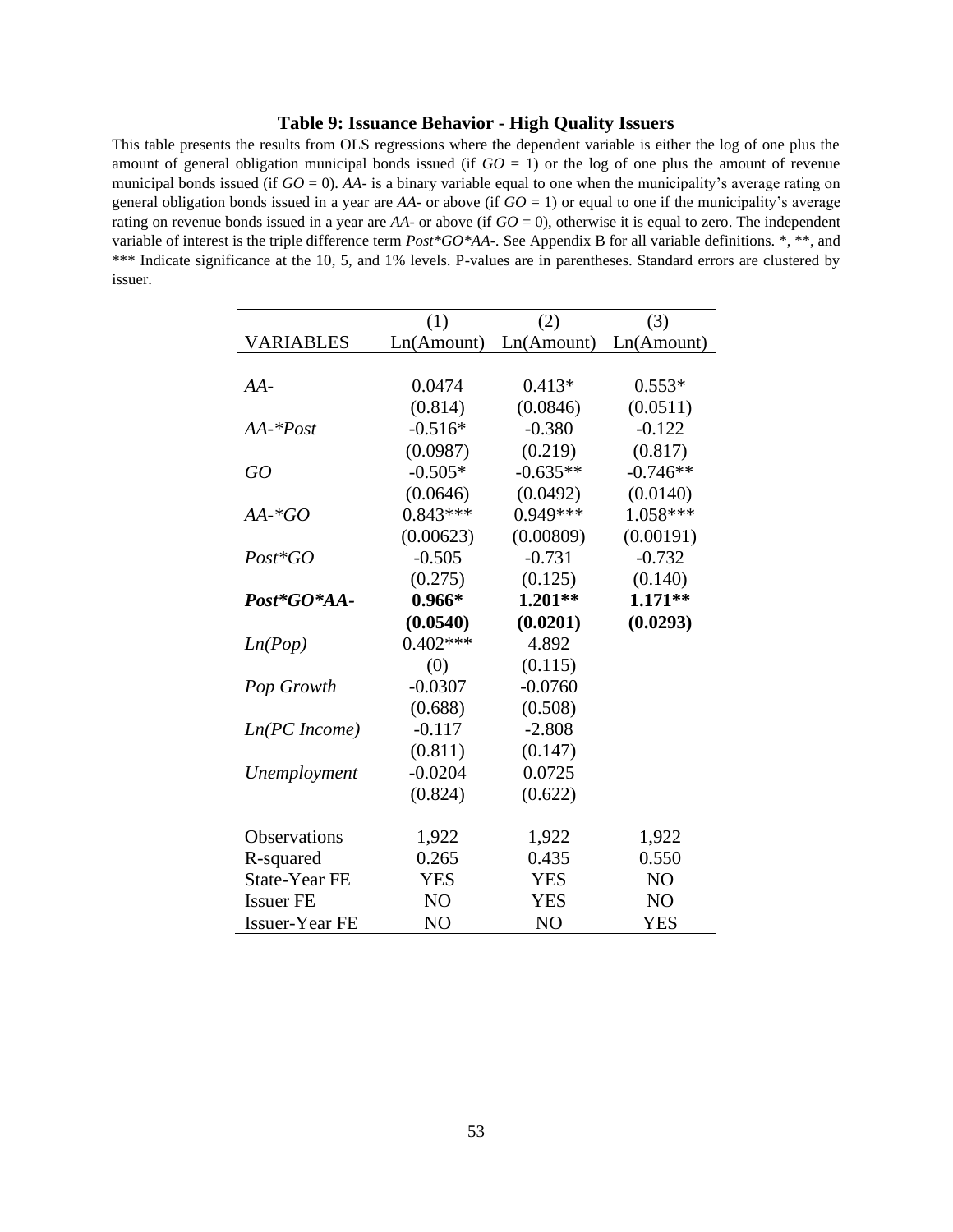#### **Table 10: Issuance Behavior - Flexible Issuers**

This table presents the results from OLS regressions where the dependent variable is either the log of one plus the amount of general obligation municipal bonds issued (if  $GO = 1$ ) or the log of one plus the amount of revenue municipal bonds issued (if  $GO = 0$ ). *Flexible* is a binary variable equal to one when the issuer is either a state, city, or county, otherwise it is equal to zero. The independent variable of interest is the triple difference term *Post\*GO\*Flexible.* See Appendix B for all variable definitions. \*, \*\*, and \*\*\* Indicate significance at the 10, 5, and 1% levels. P-values are in parentheses. Standard errors are clustered by issuer.

|                       | (1)            | (2)            | (3)            |
|-----------------------|----------------|----------------|----------------|
| <b>VARIABLES</b>      | Ln(Amount)     | Ln(Amount)     | Ln(Amount)     |
|                       |                |                |                |
| Flexible              | $-0.571*$      | 32,319         |                |
|                       | (0.0517)       | (1.000)        |                |
| Flexible*Post         | $-0.259$       | $-0.247$       |                |
|                       | (0.518)        | (0.520)        |                |
| GO                    | $-0.264$       | $-0.288$       | $-0.340$       |
|                       | (0.418)        | (0.376)        | (0.268)        |
| Flexible*GO           | $0.595*$       | 0.567          | $0.590*$       |
|                       | (0.0892)       | (0.103)        | (0.0686)       |
| $Post*GO$             | $-0.619$       | $-0.609$       | $-0.597$       |
|                       | (0.228)        | (0.236)        | (0.223)        |
| Post*GO*Flexible      | $1.179**$      | $1.176**$      | $1.157**$      |
|                       | (0.0293)       | (0.0301)       | (0.0250)       |
| Ln(Pop)               | $0.393***$     | 4.820*         |                |
|                       | (0)            | (0.0853)       |                |
| Pop Growth            | $-0.0369$      | $-0.0660$      |                |
|                       | (0.637)        | (0.561)        |                |
| Ln(PC Income)         | $-0.110$       | $-1.654$       |                |
|                       | (0.824)        | (0.382)        |                |
| Unemployment          | $-0.0480$      | 0.126          |                |
|                       | (0.608)        | (0.400)        |                |
|                       |                |                |                |
| <b>Observations</b>   | 1,922          | 1,922          | 1,922          |
| R-squared             | 0.273          | 0.438          | 0.552          |
| <b>Ratings FE</b>     | <b>YES</b>     | <b>YES</b>     | <b>YES</b>     |
| State-Year FE         | <b>YES</b>     | <b>YES</b>     | N <sub>O</sub> |
| <b>Issuer FE</b>      | N <sub>O</sub> | <b>YES</b>     | N <sub>O</sub> |
| <b>Issuer-Year FE</b> | NO             | N <sub>O</sub> | <b>YES</b>     |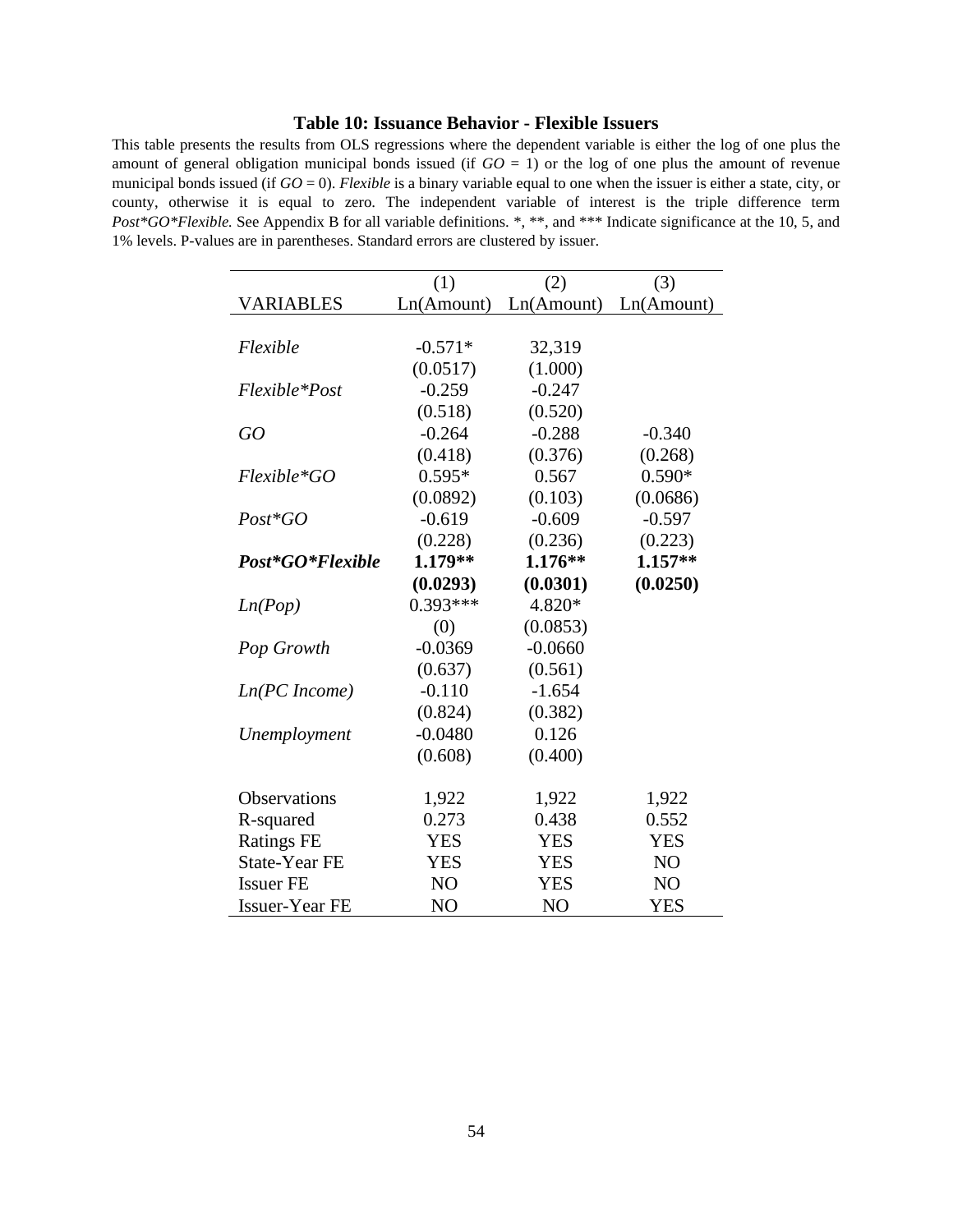#### **Table 11: Descriptive Statistics – Bank Demand**

This table presents the entropy weighted summary statistics for the bank demand analysis. See Appendix B for all variable definitions.

| <b>VARIABLES</b> | <b>Non-LCR Bank</b><br>N | Mean   | <b>SD</b> | Median | <b>LCR</b> Bank<br>N | Mean   | <b>SD</b> | Median |
|------------------|--------------------------|--------|-----------|--------|----------------------|--------|-----------|--------|
|                  |                          |        |           |        |                      |        |           |        |
| Size             | 384                      | 16.617 | 0.513     | 16.403 | 148                  | 19.090 | 0.807     | 18.830 |
| <b>ROA</b>       | 384                      | 0.003  | 0.002     | 0.003  | 148                  | 0.002  | 0.002     | 0.002  |
| Capital Ratio    | 384                      | 0.122  | 0.027     | 0.115  | 148                  | 0.120  | 0.025     | 0.122  |
| Debt             | 384                      | 0.301  | 0.208     | 0.275  | 148                  | 0.310  | 0.201     | 0.267  |
| Deposits         | 384                      | 0.576  | 0.201     | 0.595  | 148                  | 0.568  | 0.194     | 0.617  |
| <b>Munis</b>     | 384                      | 0.010  | 0.014     | 0.002  | 148                  | 0.010  | 0.014     | 0.005  |
|                  |                          |        |           |        |                      |        |           |        |